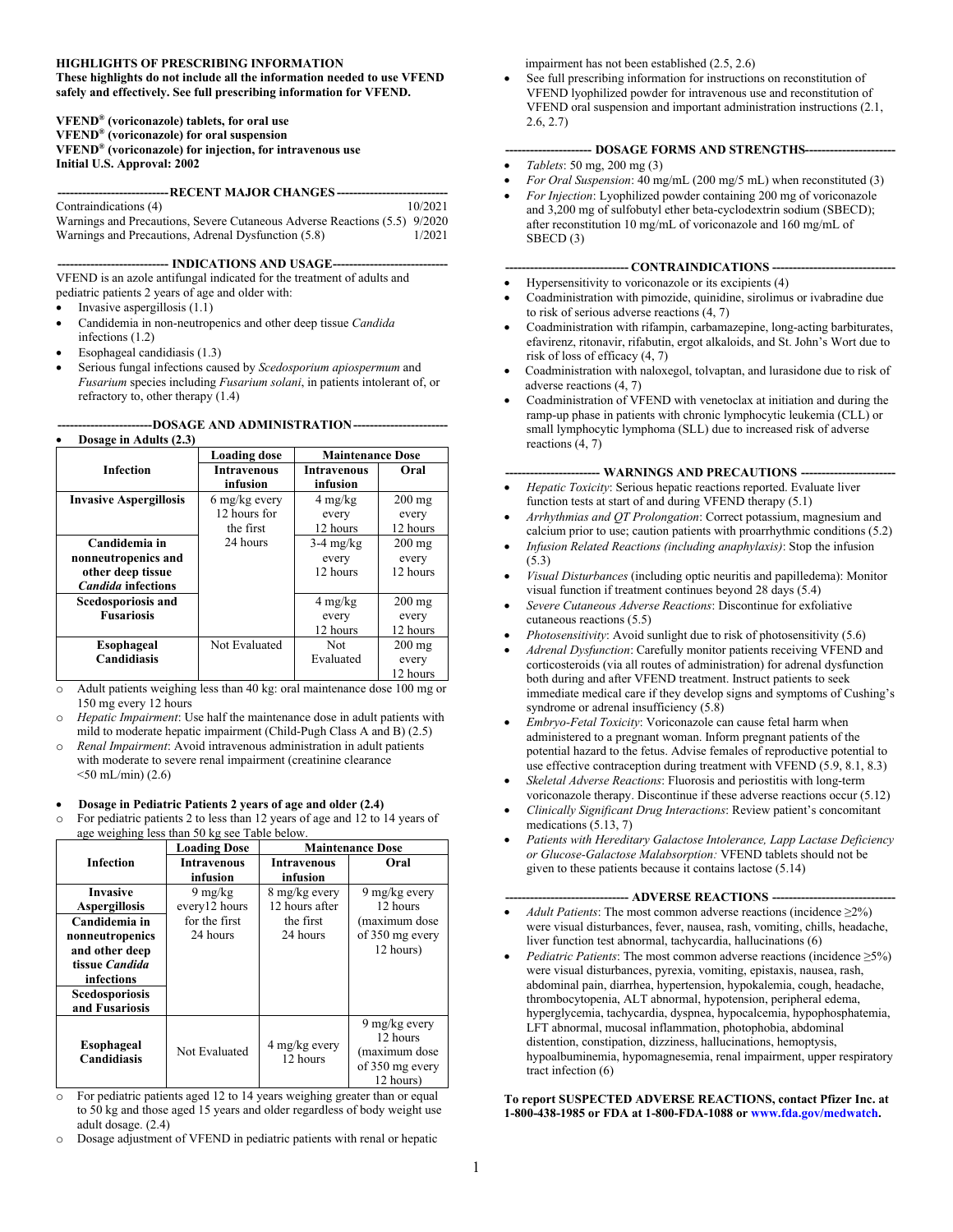#### -- DRUG INTERACTIONS--

- CYP3A4, CYP2C9, and CYP2C19 inhibitors and inducers: Adjust VFEND dosage and monitor for adverse reactions or lack of efficacy (4, 7)
- VFEND may increase the concentrations and activity of drugs that are CYP3A4, CYP2C9 and CYP2C19 substrates. Reduce dosage of these other drugs and monitor for adverse reactions (4, 7)
- Phenytoin or Efavirenz: With co-administration, increase maintenance oral and intravenous dosage of VFEND (2.3, 2.7, 7)

#### **FULL PRESCRIBING INFORMATION: CONTENTS\***

### **1 INDICATIONS AND USAGE**

- 1.1 Invasive Aspergillosis
- 1.2 Candidemia in Non-neutropenic Patients and Other Deep Tissue *Candida* Infections
- 1.3 Esophageal Candidiasis
- 1.4 Scedosporiosis and Fusariosis
- 1.5 Usage

#### **2 DOSAGE AND ADMINISTRATION**

- 2.1 Important Administration Instructions for Use in All Patients
- 2.2 Use of VFEND I.V. With Other Parenteral Drug Products
- 2.3 Recommended Dosing Regimen in Adults
- 2.4 Recommended Dosing Regimen in Pediatric Patients
- 2.5 Dosage Modifications in Patients With Hepatic Impairment
- 2.6 Dosage Modifications in Patients With Renal Impairment
- 2.7 Dosage Adjustment When Co-Administered With Phenytoin or Efavirenz
- 2.8 Preparation and Intravenous Administration of VFEND for Injection
- 2.9 Preparation and Administration of VFEND Oral Suspension
- **3 DOSAGE FORMS AND STRENGTHS**

# **4 CONTRAINDICATIONS**

#### **5 WARNINGS AND PRECAUTIONS**

- 5.1 Hepatic Toxicity
- 5.2 Arrhythmias and QT Prolongation
- 5.3 Infusion Related Reactions
- 5.4 Visual Disturbances
- 5.5 Severe Cutaneous Adverse Reactions
- 5.6 Photosensitivity
- 5.7 Renal Toxicity
- 5.8 Adrenal Dysfunction
- 5.9 Embryo-Fetal Toxicity
- 5.10Laboratory Tests
- 5.11Pancreatitis
- 5.12Skeletal Adverse Reactions
- 5.13Clinically Significant Drug Interactions
- 5.14Galactose Intolerance

#### **----------------------- USE IN SPECIFIC POPULATIONS -----------------------**

 *Pediatrics*: Safety and effectiveness in patients younger than 2 years has not been established (8.4)

**See 17 for PATIENT COUNSELING INFORMATION and FDA-approved patient labeling.**

**Revised: 1/2022**

#### **6 ADVERSE REACTIONS**

- 6.1 Clinical Trials Experience
- 6.2 Postmarketing Experience in Adult and Pediatric Patients
- **7 DRUG INTERACTIONS**

# **8 USE IN SPECIFIC POPULATIONS**

- 8.1 Pregnancy
- 8.2 Lactation
- 8.3 Females and Males of Reproductive Potential
- 8.4 Pediatric Use
- 8.5 Geriatric Use
- **10 OVERDOSAGE**
- **11 DESCRIPTION**
- **12 CLINICAL PHARMACOLOGY**
	- 12.1 Mechanism of Action
	- 12.2 Pharmacodynamics
	- 12.3 Pharmacokinetics
	- 12.4 Microbiology
	- 12.5 Pharmacogenomics
- **13 NONCLINICAL TOXICOLOGY**

#### 13.1Carcinogenesis, Mutagenesis, Impairment of Fertility

#### **14 CLINICAL STUDIES**

- 14.1 Invasive Aspergillosis (IA)
- 14.2Candidemia in Non-neutropenic Patients and Other Deep Tissue *Candida* Infections
- 14.3 Esophageal Candidiasis (EC)
- 14.4 Other Serious Fungal Pathogens
- 14.5 Pediatric Studies
- **16 HOW SUPPLIED/STORAGE AND HANDLING** 16.1 How Supplied
	- 16.2 Storage

### **17 PATIENT COUNSELING INFORMATION**

\*Sections or subsections omitted from the full prescribing information are not listed.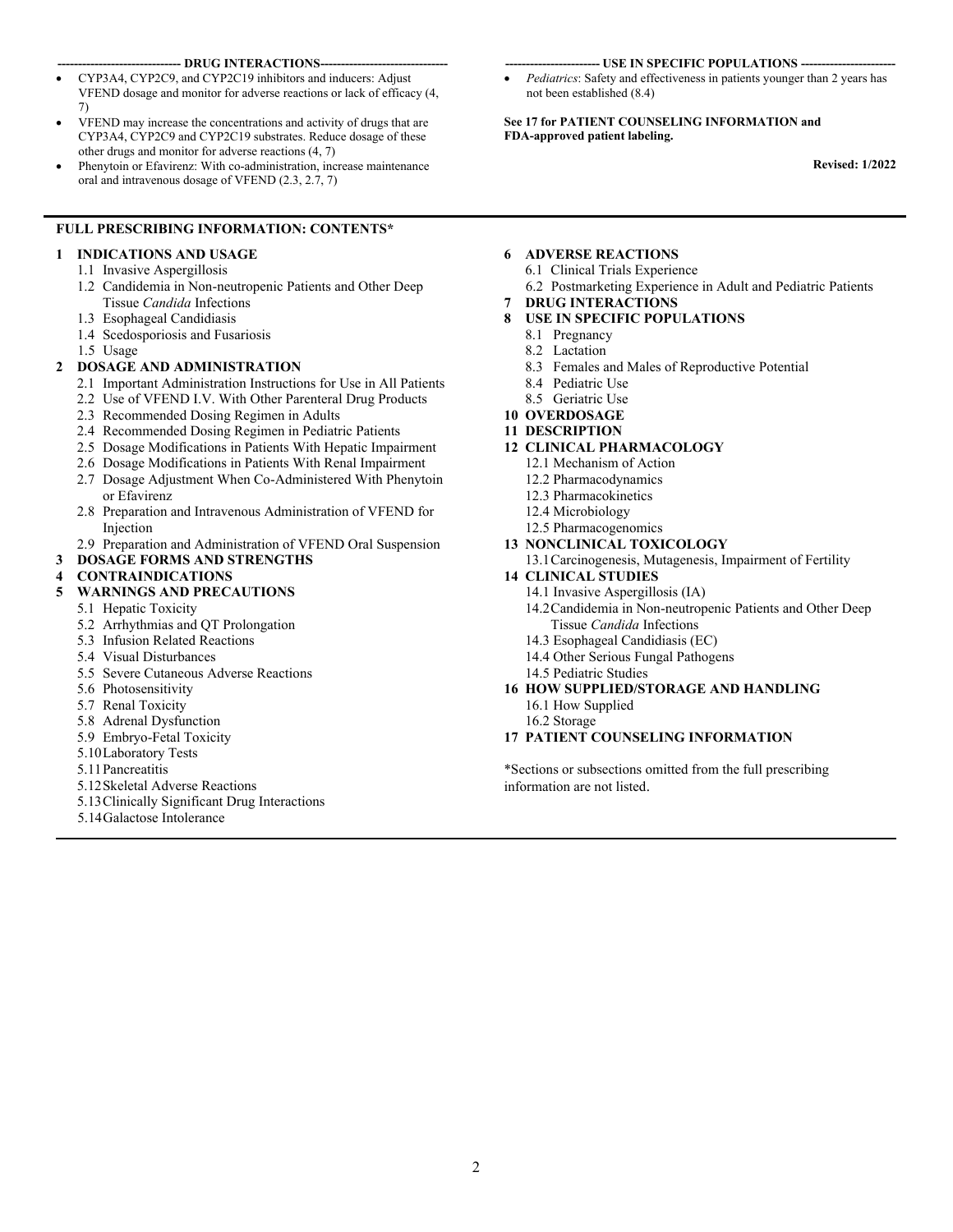# **FULL PRESCRIBING INFORMATION**

# **1 INDICATIONS AND USAGE**

# **1.1 Invasive Aspergillosis**

VFEND is indicated in adults and pediatric patients (2 years of age and older) for the treatment of invasive aspergillosis (IA). In clinical trials, the majority of isolates recovered were *Aspergillus fumigatus*. There was a small number of cases of culture-proven disease due to species of *Aspergillus* other than *A. fumigatus [see Clinical Studies (14.1, 14.5) and Microbiology (12.4)]*.

# **1.2 Candidemia in Non-neutropenic Patients and Other Deep Tissue** *Candida* **Infections**

VFEND is indicated in adults and pediatric patients (2 years of age and older) for the treatment of candidemia in non-neutropenic patients and the following *Candida* infections: disseminated infections in skin and infections in abdomen, kidney, bladder wall, and wounds *[see Clinical Studies (14.2, 14.5) and Microbiology (12.4)].*

# **1.3 Esophageal Candidiasis**

VFEND is indicated in adults and pediatric patients (2 years of age and older) for the treatment of esophageal candidiasis (EC) in adults and pediatric patients 2 years of age and older *[see Clinical Studies (14.3, 14.5) and Microbiology (12.4)].*

# **1.4 Scedosporiosis and Fusariosis**

VFEND is indicated for the treatment of serious fungal infections caused by *Scedosporium apiospermum* (asexual form of *Pseudallescheria boydii*) and *Fusarium spp.* including *Fusarium solani*, in adults and pediatric patients (2 years of age and older) intolerant of, or refractory to, other therapy *[see Clinical Studies (14.4) and Microbiology (12.4)].*

# **1.5 Usage**

Specimens for fungal culture and other relevant laboratory studies (including histopathology) should be obtained prior to therapy to isolate and identify causative organism(s). Therapy may be instituted before the results of the cultures and other laboratory studies are known. However, once these results become available, antifungal therapy should be adjusted accordingly.

# **2 DOSAGE AND ADMINISTRATION**

# **2.1 Important Administration Instructions for Use in All Patients**

Administer VFEND Tablets or Oral Suspension at least one hour before or after a meal.

VFEND I.V. for Injection requires reconstitution to 10 mg/mL and subsequent dilution to 5 mg/mL or less prior to administration as an infusion, at a maximum rate of 3 mg/kg per hour over 1 to 3 hours.

# **Administer diluted VFEND I.V. by intravenous infusion over 1 to 3 hours only. Do not administer as an IV bolus injection.**

# **2.2 Use of VFEND I.V. With Other Parenteral Drug Products**

# Blood products and concentrated electrolytes

**VFEND I.V. must not be infused concomitantly with any blood product or short-term infusion of concentrated electrolytes, even if the two infusions are running in separate intravenous lines (or cannulas).** Electrolyte disturbances such as hypokalemia, hypomagnesemia and hypocalcemia should be corrected prior to initiation of and during VFEND therapy *[see Warnings and Precautions (5.10)]*.

# Intravenous solutions containing (non-concentrated) electrolytes

VFEND I.V. can be infused at the same time as other intravenous solutions containing (non-concentrated) electrolytes, but must be infused through a separate line.

# Total parenteral nutrition (TPN)

VFEND I.V. can be infused at the same time as total parenteral nutrition, but must be infused in a separate line. If infused through a multiple-lumen catheter, TPN needs to be administered using a different port from the one used for VFEND I.V.

# **2.3 Recommended Dosing Regimen in Adults**

# Invasive aspergillosis and serious fungal infections due to *Fusarium* spp. and *Scedosporium apiospermum*

See Table 1. Therapy must be initiated with the specified loading dose regimen of intravenous VFEND on Day 1 followed by the recommended maintenance dose (RMD) regimen. Intravenous treatment should be continued for at least 7 days. Once the patient has clinically improved and can tolerate medication given by mouth, the oral tablet form or oral suspension form of VFEND may be utilized. The recommended oral maintenance dose of 200 mg achieves a voriconazole exposure similar to 3 mg/kg intravenously; a 300 mg oral dose achieves an exposure similar to 4 mg/kg intravenously *[see Clinical Pharmacology (12.3)]*.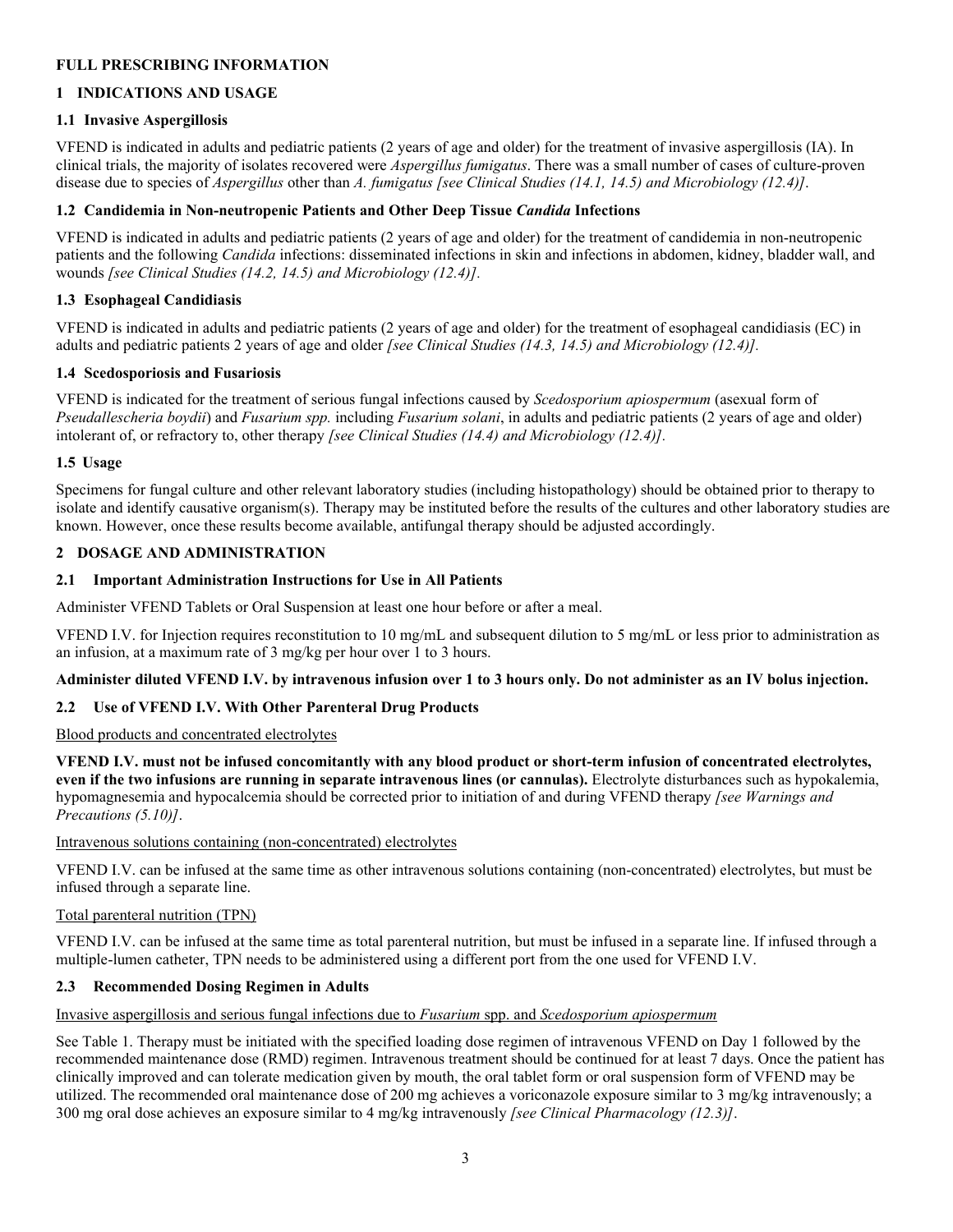# Candidemia in non-neutropenic patients and other deep tissue *Candida* infections

See Table 1. Patients should be treated for at least 14 days following resolution of symptoms or following last positive culture, whichever is longer.

# Esophageal Candidiasis

See Table 1. Patients should be treated for a minimum of 14 days and for at least 7 days following resolution of symptoms.

| <b>Recommended Dosing Regimen (Adults)</b>                                           |                                                            |                                        |                       |  |
|--------------------------------------------------------------------------------------|------------------------------------------------------------|----------------------------------------|-----------------------|--|
| <b>Infection</b>                                                                     | <b>Loading Dose</b>                                        | <b>Maintenance Dose</b> <sup>a,b</sup> |                       |  |
|                                                                                      | <b>Intravenous infusion</b>                                | <b>Intravenous infusion</b>            | Oralc                 |  |
|                                                                                      |                                                            |                                        |                       |  |
| <b>Invasive Aspergillosisd</b>                                                       | $6 \text{ mg/kg}$ every 12 hours for the first<br>24 hours | 4 mg/kg every 12 hours                 | 200 mg every 12 hours |  |
|                                                                                      |                                                            |                                        |                       |  |
| Candidemia in nonneutropenic<br>patients and other deep tissue Candida<br>infections | 6 mg/kg every 12 hours for the first<br>24 hours           | 3-4 mg/kg every 12 hours <sup>e</sup>  | 200 mg every 12 hours |  |
|                                                                                      |                                                            |                                        |                       |  |
| <b>Esophageal Candidiasis</b>                                                        | Not Evaluated <sup>f</sup>                                 | Not Evaluated <sup>f</sup>             | 200 mg every 12 hours |  |
|                                                                                      |                                                            |                                        |                       |  |
| <b>Scedosporiosis and Fusariosis</b>                                                 | 6 mg/kg every 12 hours for the first<br>24 hours           | 4 mg/kg every 12 hours                 | 200 mg every 12 hours |  |

**Table 1:**

a Increase dose when VFEND is co-administered with phenytoin or efavirenz (7); Decrease dose in patients with hepatic impairment (2.5)

b In healthy volunteer studies, the 200 mg oral every 12 hours dose provided an exposure (AUC<sub>t</sub>) similar to a 3 mg/kg intravenous infusion every 12 hours dose; the 300 mg oral every 12 hours dose provided an exposure  $(AUC<sub>t</sub>)$  similar to a 4 mg/kg intravenous infusion every 12 hours dose (12).

Adult patients who weigh less than 40 kg should receive half of the oral maintenance dose.

d In a clinical study of IA, the median duration of intravenous VFEND therapy was 10 days (range 2 to 85 days). The median duration of oral VFEND therapy was 76 days (range 2 to 232 days) (14.1).

e In clinical trials, patients with candidemia received 3 mg/kg intravenous infusion every 12 hours as primary therapy, while patients with other deep tissue *Candida* infections received 4 mg/kg every 12 hours as salvage therapy. Appropriate dose should be based on the severity and nature of the infection.

Not evaluated in patients with EC.

# Method for Adjusting the Dosing Regimen in Adults

If patient's response is inadequate, the oral maintenance dose may be increased from 200 mg every 12 hours (similar to 3 mg/kg intravenously every 12 hours) to 300 mg every 12 hours (similar to 4 mg/kg intravenously every 12 hours). For adult patients weighing less than 40 kg, the oral maintenance dose may be increased from 100 mg every 12 hours to 150 mg every 12 hours. If patient is unable to tolerate 300 mg orally every 12 hours, reduce the oral maintenance dose by 50 mg steps to a minimum of 200 mg every 12 hours (or to 100 mg every 12 hours for adult patients weighing less than 40 kg).

If patient is unable to tolerate 4 mg/kg intravenously every 12 hours, reduce the intravenous maintenance dose to 3 mg/kg every 12 hours.

# **2.4 Recommended Dosing Regimen in Pediatric Patients**

The recommended dosing regimen for pediatric patients 2 to less than 12 years of age and 12 to 14 years of age with body weight less than 50 kg is shown in Table 2. For pediatric patients 12 to 14 years of age with a body weight greater than or equal to 50 kg and those 15 years of age and above regardless of body weight, administer the adult dosing regimen of VFEND *[see Dosage and Administration (2.3)]*.

| Table 2:                                                                             |
|--------------------------------------------------------------------------------------|
| Recommended Dosing Regimen for Pediatric Patients 2 to less than 12 years of age and |
| 12 to 14 years of age with body weight less than 50 kg <sup><math>\sim</math></sup>  |

|                                                                                           | <b>Loading Dose</b>                              |                                                    | <b>Maintenance Dose</b>                                           |
|-------------------------------------------------------------------------------------------|--------------------------------------------------|----------------------------------------------------|-------------------------------------------------------------------|
|                                                                                           | Intravenous infusion                             | <b>Intravenous infusion</b>                        | Oral                                                              |
| <b>Invasive Aspergillosis</b> <sup>*</sup>                                                |                                                  |                                                    |                                                                   |
| Candidemia in nonneutropenics<br>and other deep tissue Candida<br>infections <sup>†</sup> | 9 mg/kg every 12 hours for the<br>first 24 hours | 8 mg/kg every 12 hours after the<br>first 24 hours | 9 mg/kg every 12 hours (maximum<br>dose of 350 mg every 12 hours) |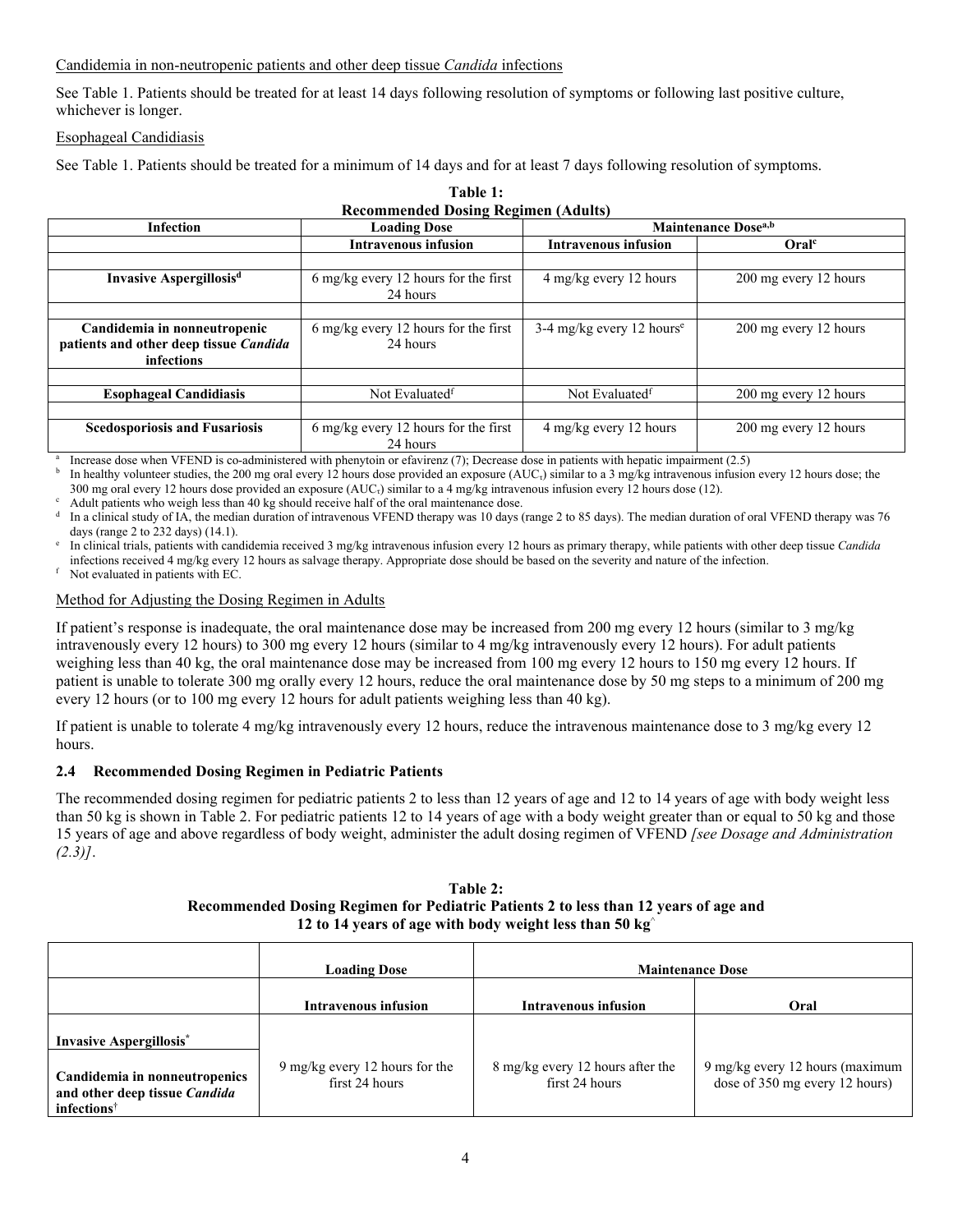| <b>Scedosporiosis and Fusariosis</b> |               |                        |                                                                      |
|--------------------------------------|---------------|------------------------|----------------------------------------------------------------------|
| Esophageal Candidiasis <sup>†</sup>  | Not Evaluated | 4 mg/kg every 12 hours | 9 mg/kg every 12 hours<br>(maximum dose of 350 mg every<br>12 hours) |

Based on a population pharmacokinetic analysis in 112 immunocompromised pediatric patients aged 2 to less than 12 years of age and 26 immunocompromised pediatric patients aged 12 to less than 17 years of age.

In the Phase 3 clinical trials, patients with IA received intravenous (IV) treatment for at least 6 weeks and up to a maximum of 12 weeks. Patients received IV treatment for at least the first 7 days of therapy and then could be switched to oral VFEND therapy.

† Study treatment for primary or salvage invasive candidiasis and candidemia (ICC) or EC consisted of intravenous VFEND, with an option to switch to oral therapy after at least 5 days of IV therapy, based on subjects meeting switch criteria. For subjects with primary or salvage ICC, VFEND was administered for at least 14 days after the last positive culture. A maximum of 42 days of treatment was permitted. Patients with primary or salvage EC were treated for at least 7 days after the resolution of clinical signs and symptoms. A maximum of 42 days of treatment was permitted.

Initiate therapy with an intravenous infusion regimen. Consider an oral regimen only after there is a significant clinical improvement. Note that an 8 mg/kg intravenous dose will provide voriconazole exposure approximately 2-fold higher than a 9 mg/kg oral dose.

The oral dose recommendation for children is based on studies in which VFEND was administered as the powder for oral suspension formulation. Bioequivalence between the VFEND powder for oral suspension and VFEND tablets has not been investigated in a pediatric population.

Oral bioavailability may be limited in pediatric patients 2 to 12 years with malabsorption and very low body weight for age. In that case, intravenous VFEND administration is recommended.

Method for Adjusting the Dosing Regimen in Pediatric Patients

# *Pediatric Patients 2 to less than 12 years of age and 12 to 14 years of age with body weight less than 50 kg*

If patient response is inadequate and the patient is able to tolerate the initial intravenous maintenance dose, the maintenance dose may be increased by 1 mg/kg steps. If patient response is inadequate and the patient is able to tolerate the oral maintenance dose, the dose may be increased by 1 mg/kg steps or 50 mg steps to a maximum of 350 mg every 12 hours. If patients are unable to tolerate the initial intravenous maintenance dose, reduce the dose by 1 mg/kg steps. If patients are unable to tolerate the oral maintenance dose, reduce the dose by 1 mg/kg or 50 mg steps.

*Pediatric patients 12 to 14 years of age weighing greater than or equal to 50 kg and 15 years of age and older regardless of body weight:*

Use the optimal method for titrating dosage recommended for adults *[see Dosage and Administration (2.3)]*.

# **2.5 Dosage Modifications in Patients With Hepatic Impairment**

# Adults

The maintenance dose of VFEND should be reduced in adult patients with mild to moderate hepatic impairment, Child-Pugh Class A and B. There are no PK data to allow for dosage adjustment recommendations in patients with severe hepatic impairment (Child-Pugh Class C).

Duration of therapy should be based on the severity of the patient's underlying disease, recovery from immunosuppression, and clinical response.

Adult patients with baseline liver function tests (ALT, AST) of up to 5 times the upper limit of normal (ULN) were included in the clinical program. Dose adjustments are not necessary for adult patients with this degree of abnormal liver function, but continued monitoring of liver function tests for further elevations is recommended *[see Warnings and Precautions (5.1)]*.

It is recommended that the recommended VFEND loading dose regimens be used, but that the maintenance dose be halved in adult patients with mild to moderate hepatic cirrhosis (Child-Pugh Class A and B) *[see Clinical Pharmacology (12.3)]*.

VFEND has not been studied in adult patients with severe hepatic cirrhosis (Child-Pugh Class C) or in patients with chronic hepatitis B or chronic hepatitis C disease. VFEND has been associated with elevations in liver function tests and with clinical signs of liver damage, such as jaundice. VFEND should only be used in patients with severe hepatic impairment if the benefit outweighs the potential risk. Patients with hepatic impairment must be carefully monitored for drug toxicity.

# Pediatric Patients

Dosage adjustment of VFEND in pediatric patients with hepatic impairment has not been established *[see Use in Specific Populations (8.4)]*.

# **2.6 Dosage Modifications in Patients With Renal Impairment**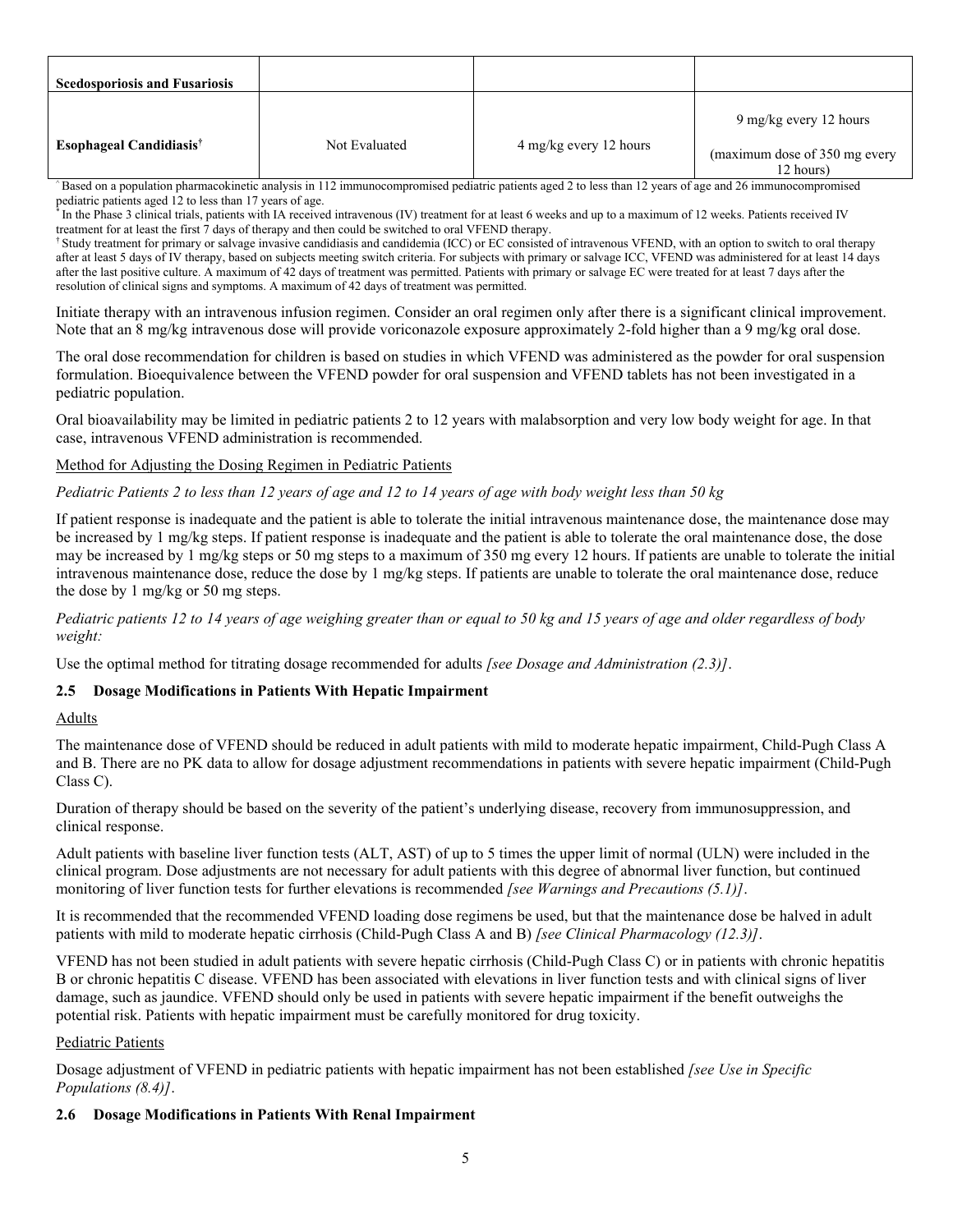# Adult Patients

The pharmacokinetics of orally administered VFEND are not significantly affected by renal impairment. Therefore, no adjustment is necessary for oral dosing in patients with mild to severe renal impairment *[see Clinical Pharmacology (12.3)]*.

In patients with moderate or severe renal impairment (creatinine clearance <50 mL/min) who are receiving an intravenous infusion of VFEND, accumulation of the intravenous vehicle, SBECD, occurs. Oral voriconazole should be administered to these patients, unless an assessment of the benefit/risk to the patient justifies the use of intravenous VFEND. Serum creatinine levels should be closely monitored in these patients, and, if increases occur, consideration should be given to changing to oral VFEND therapy *[see Warnings and Precautions (5.7)]*.

Voriconazole and the intravenous vehicle, SBECD, are dialyzable. A 4-hour hemodialysis session does not remove a sufficient amount of voriconazole to warrant dose adjustment *[see Clinical Pharmacology (12.3)]*.

# Pediatric Patients

Dosage adjustment of VFEND in pediatric patients with renal impairment has not been established *[see Use in Specific Populations (8.4)]*.

# **2.7 Dosage Adjustment When Co-Administered With Phenytoin or Efavirenz**

The maintenance dose of voriconazole should be increased when co-administered with phenytoin or efavirenz. Use the optimal method for titrating dosage *[see Drug Interactions (7) and Dosage and Administration (2.3)]*.

# **2.8 Preparation and Intravenous Administration of VFEND for Injection**

# **Reconstitution**

The powder is reconstituted with 19 mL of Water For Injection to obtain an extractable volume of 20 mL of clear concentrate containing 10 mg/mL of voriconazole. It is recommended that a standard 20 mL (non-automated) syringe be used to ensure that the exact amount (19.0 mL) of Water for Injection is dispensed. Discard the vial if a vacuum does not pull the diluent into the vial. Shake the vial until all the powder is dissolved.

# Dilution

VFEND must be infused over 1 to 3 hours, at a concentration of 5 mg/mL or less. Therefore, the required volume of the 10 mg/mL VFEND concentrate should be further diluted as follows (appropriate diluents listed below):

- 1. Calculate the volume of 10 mg/mL VFEND concentrate required based on the patient's weight (see Table 3).
- In order to allow the required volume of VFEND concentrate to be added, withdraw and discard at least an equal volume of diluent from the infusion bag or bottle to be used. The volume of diluent remaining in the bag or bottle should be such that when the 10 mg/mL VFEND concentrate is added, the final concentration is not less than 0.5 mg/mL nor greater than 5 mg/mL.
- 3. Using a suitable size syringe and aseptic technique, withdraw the required volume of VFEND concentrate from the appropriate number of vials and add to the infusion bag or bottle. **Discard Partially Used Vials**.

The final VFEND solution must be infused over 1 to 3 hours at a maximum rate of 3 mg/kg per hour.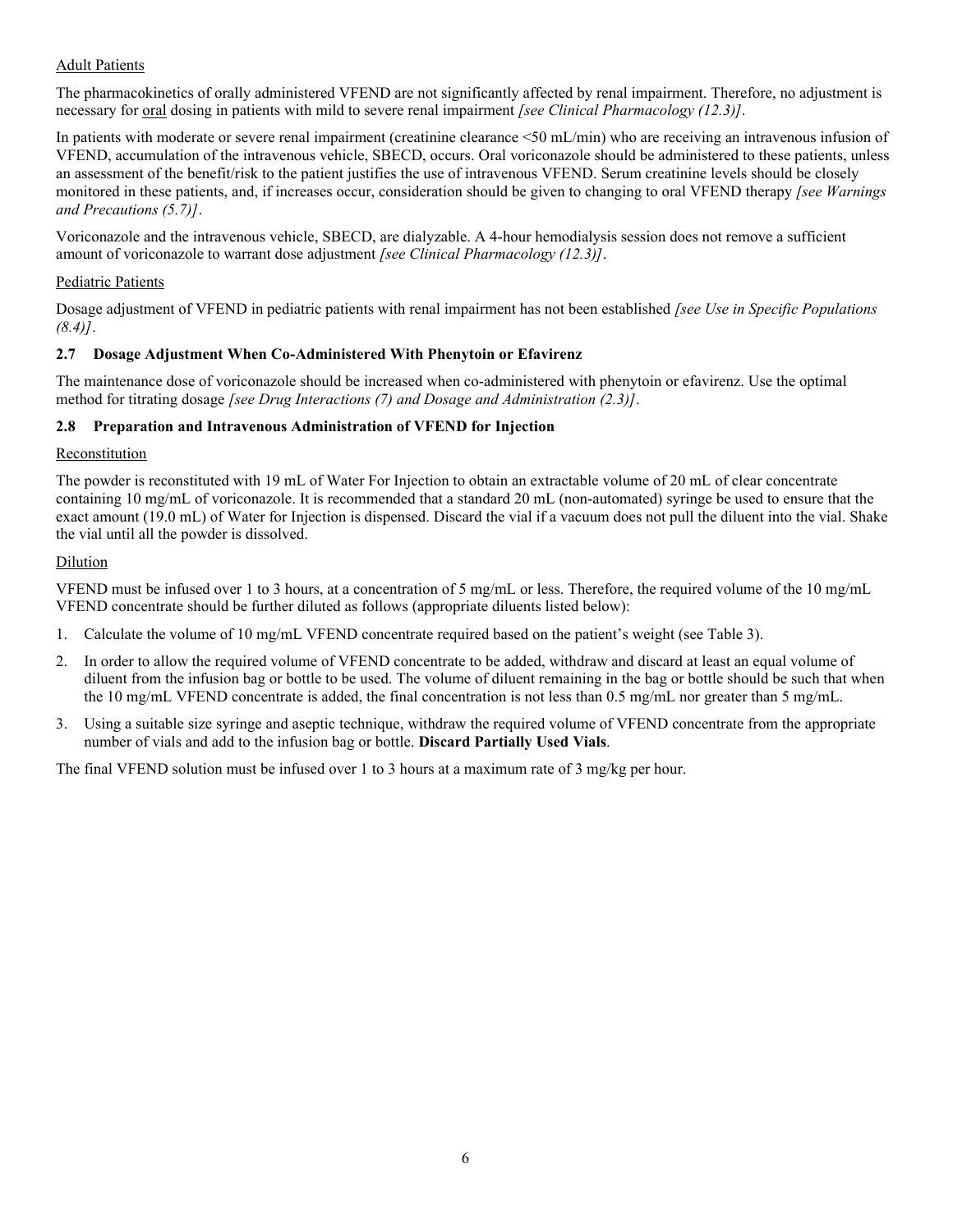|                               | Volume of VFEND Concentrate (10 mg/mL) required for: |                                   |                                   |                                      |                                      |
|-------------------------------|------------------------------------------------------|-----------------------------------|-----------------------------------|--------------------------------------|--------------------------------------|
| <b>Body</b><br>Weight<br>(kg) | 3 mg/kg dose<br>(number of<br>vials)                 | 4 mg/kg dose<br>(number of vials) | 6 mg/kg dose<br>(number of vials) | 8 mg/kg dose<br>(number of<br>vials) | 9 mg/kg dose<br>(number of<br>vials) |
| 10                            |                                                      | 4 mL(1)                           |                                   | 8mL(1)                               | $9 \text{ mL} (1)$                   |
| 15                            | $\overline{\phantom{0}}$                             | $6$ mL $(1)$                      |                                   | $12 \text{ mL} (1)$                  | $13.5$ mL $(1)$                      |
| 20                            |                                                      | $8 \text{ mL} (1)$                |                                   | $16$ mL $(1)$                        | $18 \text{ mL} (1)$                  |
| 25                            |                                                      | $10$ mL $(1)$                     |                                   | $20$ mL $(1)$                        | $22.5$ mL $(2)$                      |
| 30                            | $9$ mL $(1)$                                         | $12$ mL $(1)$                     | $18 \text{ mL} (1)$               | $24 \text{ mL} (2)$                  | $27 \text{ mL} (2)$                  |
| 35                            | $10.5$ mL $(1)$                                      | $14$ mL $(1)$                     | $21$ mL $(2)$                     | $28$ mL $(2)$                        | $31.5$ mL $(2)$                      |
| 40                            | $12$ mL $(1)$                                        | $16$ mL $(1)$                     | $24$ mL $(2)$                     | $32$ mL $(2)$                        | $36$ mL $(2)$                        |
| 45                            | 13.5 mL $(1)$                                        | $18$ mL $(1)$                     | $27$ mL $(2)$                     | $36$ mL $(2)$                        | $40.5$ mL $(3)$                      |
| 50                            | $15$ mL $(1)$                                        | $20$ mL $(1)$                     | $30$ mL $(2)$                     | $40$ mL $(2)$                        | $45$ mL $(3)$                        |
| 55                            | $16.5$ mL $(1)$                                      | $22 \text{ mL} (2)$               | $33$ mL $(2)$                     | 44 mL $(3)$                          | 49.5 mL $(3)$                        |
| 60                            | $18$ mL $(1)$                                        | $24$ mL $(2)$                     | $36$ mL $(2)$                     | $48$ mL $(3)$                        | $54$ mL $(3)$                        |
| 65                            | $19.5$ mL $(1)$                                      | $26$ mL $(2)$                     | $39$ mL $(2)$                     | 52 mL $(3)$                          | 58.5 mL $(3)$                        |
| 70                            | $21$ mL $(2)$                                        | $28$ mL $(2)$                     | $42$ mL $(3)$                     |                                      |                                      |
| 75                            | $22.5$ mL $(2)$                                      | $30 \text{ mL} (2)$               | $45$ mL $(3)$                     |                                      |                                      |
| 80                            | $24$ mL $(2)$                                        | $32$ mL $(2)$                     | $48$ mL $(3)$                     |                                      |                                      |
| 85                            | $25.5$ mL $(2)$                                      | $34$ mL $(2)$                     | $51$ mL $(3)$                     |                                      |                                      |
| 90                            | $27$ mL $(2)$                                        | $36$ mL $(2)$                     | $54$ mL $(3)$                     | $\overline{\phantom{a}}$             |                                      |
| 95                            | $28.5$ mL $(2)$                                      | $38$ mL $(2)$                     | $57$ mL $(3)$                     |                                      |                                      |
| 100                           | $30$ mL $(2)$                                        | $40$ mL $(2)$                     | $60$ mL $(3)$                     |                                      |                                      |

**Table 3: Required Volumes of 10 mg/mL VFEND Concentrate**

VFEND I.V. for Injection is a single-dose unpreserved sterile lyophile. Therefore, from a microbiological point of view, once reconstituted, the product should be used immediately. If not used immediately, in-use storage times and conditions prior to use are the responsibility of the user and should not be longer than 24 hours at  $2^{\circ}C$  to  $8^{\circ}C$  (36°F to 46°F). This medicinal product is for single use only and any unused solution should be discarded. Only clear solutions without particles should be used.

The reconstituted solution can be diluted with:

0.9% Sodium Chloride USP Lactated Ringers USP 5% Dextrose and Lactated Ringers USP 5% Dextrose and 0.45% Sodium Chloride USP

5% Dextrose USP

5% Dextrose and 20 mEq Potassium Chloride USP

0.45% Sodium Chloride USP

5% Dextrose and 0.9% Sodium Chloride USP

The compatibility of VFEND I.V. with diluents other than those described above is unknown (see Incompatibilities below).

Parenteral drug products should be inspected visually for particulate matter and discoloration prior to administration, whenever solution and container permit.

#### **Incompatibilities**

VFEND I.V. must not be diluted with 4.2% Sodium Bicarbonate Infusion. The mildly alkaline nature of this diluent caused slight degradation of VFEND after 24 hours storage at room temperature. Although refrigerated storage is recommended following reconstitution, use of this diluent is not recommended as a precautionary measure. Compatibility with other concentrations is unknown.

# **2.9 Preparation and Administration of VFEND Oral Suspension**

# Reconstitution

Tap the bottle to release the powder. Add 46 mL of water to the bottle. Shake the closed bottle vigorously for about 1 minute. Remove child-resistant cap and push bottle adaptor into the neck of the bottle. Replace the cap. Write the date of expiration of the reconstituted suspension on the bottle label (the shelf-life of the reconstituted suspension is 14 days at controlled room temperature 15°C to 30°C [59 $\mathrm{^{\circ}F}$  to 86 $\mathrm{^{\circ}F}$ ]).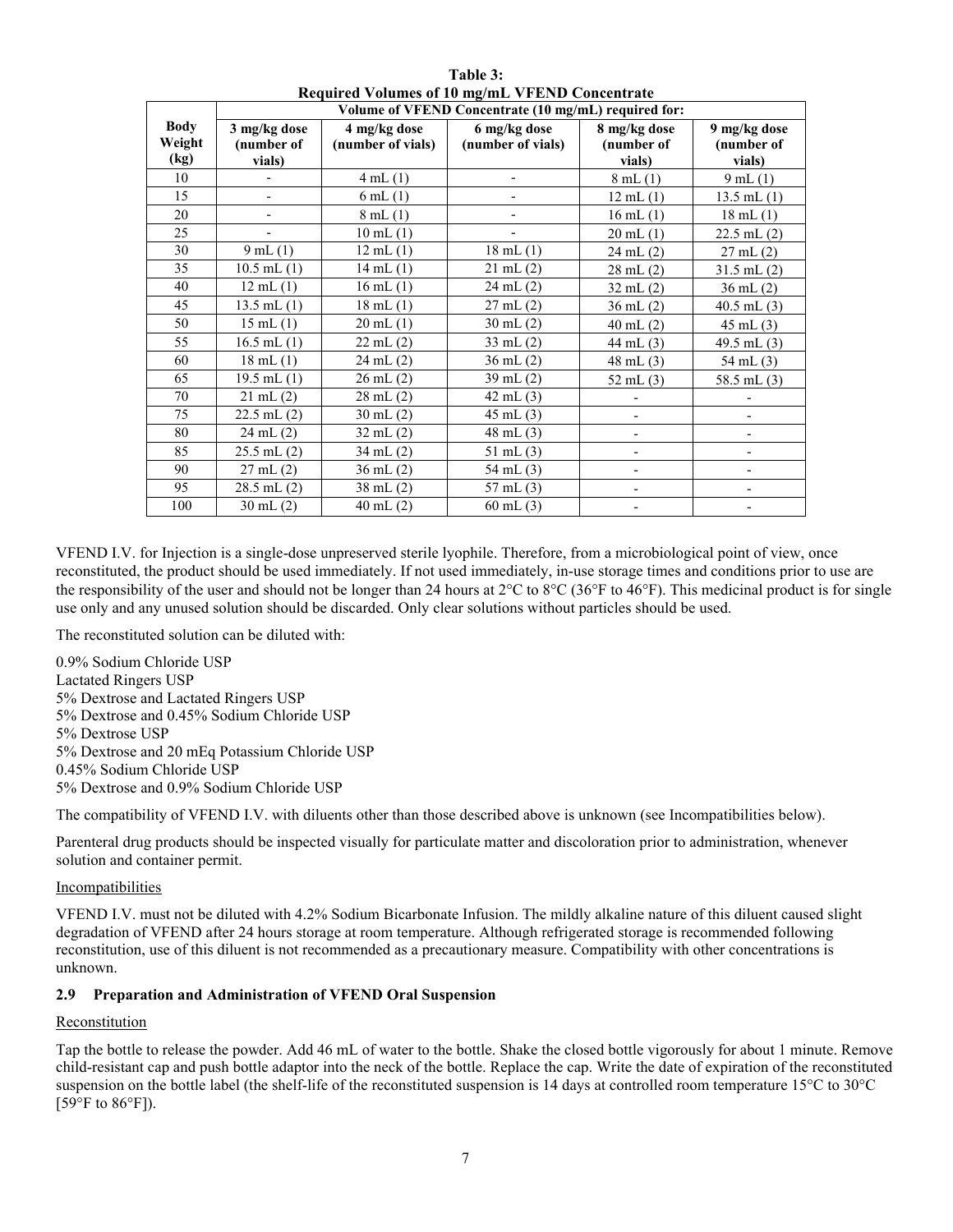# Instructions for use

Shake the closed bottle of reconstituted suspension for approximately 10 seconds before each use. The reconstituted oral suspension should only be administered using the oral dispenser supplied with each pack.

# **Incompatibilities**

VFEND for Oral Suspension and the 40 mg/mL reconstituted oral suspension should not be mixed with any other medication or additional flavoring agent. It is not intended that the suspension be further diluted with water or other vehicles.

# **3 DOSAGE FORMS AND STRENGTHS**

# Powder for Solution for Injection

VFEND I.V. for Injection is supplied in a single-dose vial as a sterile lyophilized powder equivalent to 200 mg voriconazole and 3,200 mg sulfobutyl ether beta-cyclodextrin sodium (SBECD).

# Tablets

VFEND 50 mg tablets; white, film-coated, round, debossed with "Pfizer" on one side and "VOR50" on the reverse.

VFEND 200 mg tablets; white, film-coated, capsule shaped, debossed with "Pfizer" on one side and "VOR200" on the reverse.

# Powder for Oral Suspension

VFEND for Oral Suspension is supplied as a white to off-white powder in 100 mL high density polyethylene (HDPE) bottles. Following reconstitution, the volume of white to off white suspension is 75 mL, providing a usable volume of 70 mL. Each mL of the oral suspension contains 40 mg of voriconazole (200 mg of voriconazole per 5 mL).

# **4 CONTRAINDICATIONS**

- VFEND is contraindicated in patients with known hypersensitivity to voriconazole or its excipients. There is no information regarding cross-sensitivity between VFEND (voriconazole) and other azole antifungal agents. Caution should be used when prescribing VFEND to patients with hypersensitivity to other azoles.
- Coadministration of pimozide, quinidine or ivabradine with VFEND is contraindicated because increased plasma concentrations of these drugs can lead to QT prolongation and rare occurrences of *torsade de pointes [see Drug Interactions (7)]*.
- Coadministration of VFEND with sirolimus is contraindicated because VFEND significantly increases sirolimus concentrations *[see Drug Interactions (7) and Clinical Pharmacology (12.3)]*.
- Coadministration of VFEND with rifampin, carbamazepine, long-acting barbiturates, and St John's Wort is contraindicated because these drugs are likely to decrease plasma voriconazole concentrations significantly *[see Drug Interactions (7) and Clinical Pharmacology (12.3)]*.
- Coadministration of standard doses of voriconazole with efavirenz doses of 400 mg every 24 hours or higher is contraindicated, because efavirenz significantly decreases plasma voriconazole concentrations in healthy subjects at these doses. Voriconazole also significantly increases efavirenz plasma concentrations *[see Drug Interactions (7) and Clinical Pharmacology (12.3)]*.
- Coadministration of VFEND with high-dose ritonavir (400 mg every 12 hours) is contraindicated because ritonavir (400 mg every 12 hours) significantly decreases plasma voriconazole concentrations. Coadministration of voriconazole and low-dose ritonavir (100 mg every 12 hours) should be avoided, unless an assessment of the benefit/risk to the patient justifies the use of voriconazole *[see Drug Interactions (7) and Clinical Pharmacology (12.3)]*.
- Coadministration of VFEND with rifabutin is contraindicated since VFEND significantly increases rifabutin plasma concentrations and rifabutin also significantly decreases voriconazole plasma concentrations *[see Drug Interactions (7) and Clinical Pharmacology (12.3)]*.
- Coadministration of VFEND with ergot alkaloids (ergotamine and dihydroergotamine) is contraindicated because VFEND may increase the plasma concentration of ergot alkaloids, which may lead to ergotism *[see Drug Interactions (7)]*.
- Coadministration of VFEND with naloxegol is contraindicated because VFEND may increase plasma concentrations of naloxegol which may precipitate opioid withdrawal symptoms *[see Drug Interactions (7)]*.
- Coadministration of VFEND with tolvaptan is contraindicated because VFEND may increase tolvaptan plasma concentrations and increase risk of adverse reactions *[see Drug Interactions (7)]*.
- Coadministration of VFEND with venetoclax at initiation and during the ramp-up phase is contraindicated in patients with chronic lymphocytic leukemia (CLL) or small lymphocytic lymphoma (SLL) due to the potential for increased risk of tumor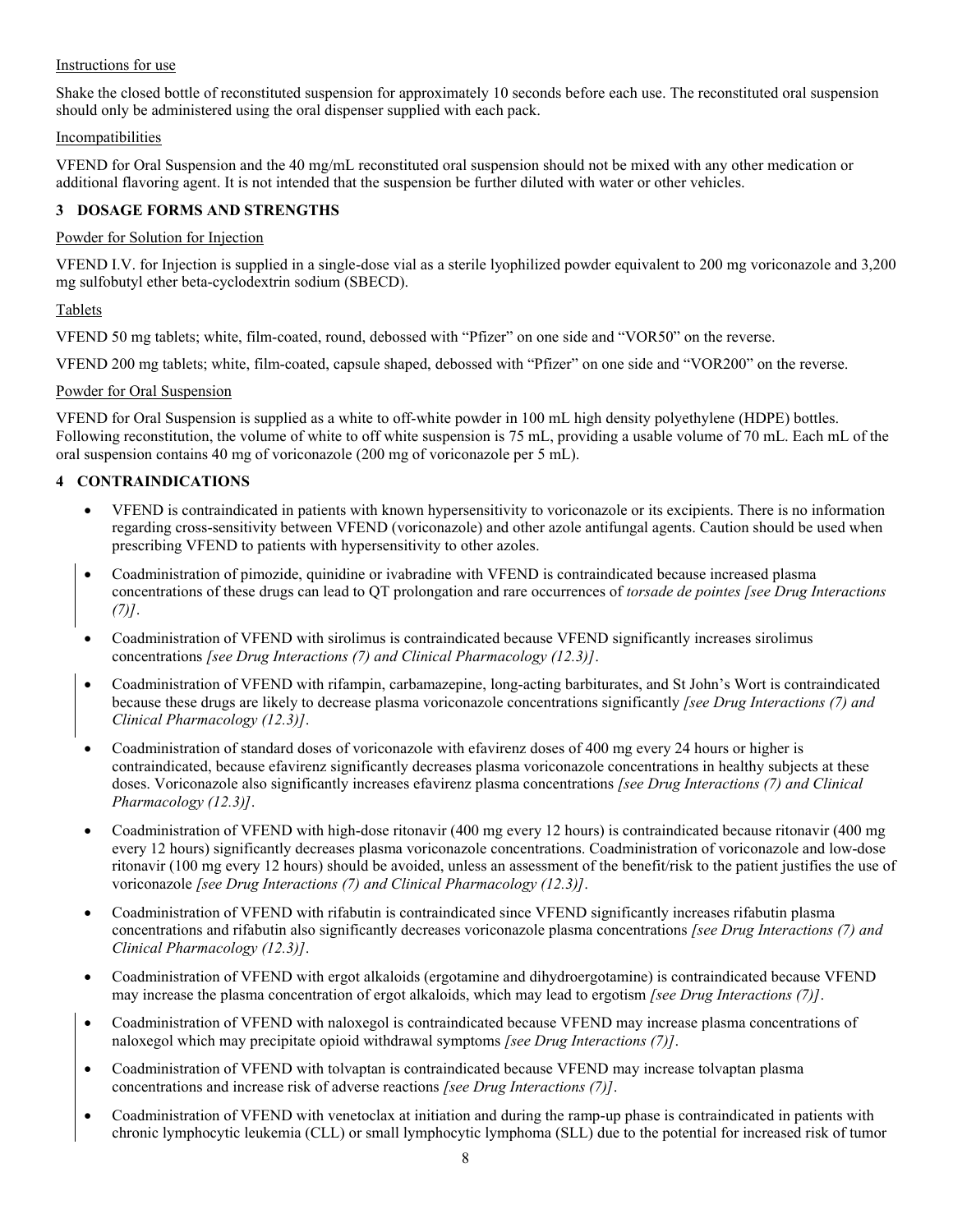lysis syndrome *[see Drug Interactions (7)]*.

 Coadministration of VFEND with lurasidone is contraindicated since it may result in significant increases in lurasidone exposure and the potential for serious adverse reactions *[see Drug Interactions (7)]*.

# **5 WARNINGS AND PRECAUTIONS**

# **5.1 Hepatic Toxicity**

In clinical trials, there have been uncommon cases of serious hepatic reactions during treatment with VFEND (including clinical hepatitis, cholestasis and fulminant hepatic failure, including fatalities). Instances of hepatic reactions were noted to occur primarily in patients with serious underlying medical conditions (predominantly hematological malignancy). Hepatic reactions, including hepatitis and jaundice, have occurred among patients with no other identifiable risk factors. Liver dysfunction has usually been reversible on discontinuation of therapy *[see Adverse Reactions (6.1)]*.

A higher frequency of liver enzyme elevations was observed in the pediatric population *[see Adverse Reactions (6.1)]*. Hepatic function should be monitored in both adult and pediatric patients.

Measure serum transaminase levels and bilirubin at the initiation of VFEND therapy and monitor at least weekly for the first month of treatment. Monitoring frequency can be reduced to monthly during continued use if no clinically significant changes are noted. If liver function tests become markedly elevated compared to baseline, VFEND should be discontinued unless the medical judgment of the benefit/risk of the treatment for the patient justifies continued use *[see Dosage and Administration (2.5) and Adverse Reactions (6.1)]*.

# **5.2 Arrhythmias and QT Prolongation**

Some azoles, including VFEND, have been associated with prolongation of the QT interval on the electrocardiogram. During clinical development and post-marketing surveillance, there have been rare cases of arrhythmias, (including ventricular arrhythmias such as *torsade de pointes*), cardiac arrests and sudden deaths in patients taking voriconazole. These cases usually involved seriously ill patients with multiple confounding risk factors, such as history of cardiotoxic chemotherapy, cardiomyopathy, hypokalemia and concomitant medications that may have been contributory.

VFEND should be administered with caution to patients with potentially proarrhythmic conditions, such as:

- Congenital or acquired QT prolongation
- Cardiomyopathy, in particular when heart failure is present
- Sinus bradycardia
- Existing symptomatic arrhythmias
- Concomitant medicinal product that is known to prolong QT interval *[see Contraindications (4), Drug Interactions (7), and Clinical Pharmacology (12.3)]*

Rigorous attempts to correct potassium, magnesium and calcium should be made before starting and during voriconazole therapy *[see Clinical Pharmacology (12.3)]*.

# **5.3 Infusion Related Reactions**

During infusion of the intravenous formulation of VFEND in healthy subjects, anaphylactoid-type reactions, including flushing, fever, sweating, tachycardia, chest tightness, dyspnea, faintness, nausea, pruritus and rash, have occurred uncommonly. Symptoms appeared immediately upon initiating the infusion. Consideration should be given to stopping the infusion should these reactions occur.

# **5.4 Visual Disturbances**

The effect of VFEND on visual function is not known if treatment continues beyond 28 days. There have been post-marketing reports of prolonged visual adverse reactions, including optic neuritis and papilledema. If treatment continues beyond 28 days, visual function including visual acuity, visual field, and color perception should be monitored *[see Adverse Reactions (6.2)]*.

# **5.5 Severe Cutaneous Adverse Reactions**

Severe cutaneous adverse reactions (SCARs), such as Stevens-Johnson syndrome (SJS), toxic epidermal necrolysis (TEN), and drug reaction with eosinophilia and systemic symptoms (DRESS), which can be life-threatening or fatal, have been reported during treatment with VFEND. If a patient develops a severe cutaneous adverse reaction, VFEND should be discontinued *[see Adverse Reactions (6.1, 6.2)]*.

# **5.6 Photosensitivity**

VFEND has been associated with photosensitivity skin reaction. Patients, including pediatric patients, should avoid exposure to direct sunlight during VFEND treatment and should use measures such as protective clothing and sunscreen with high sun protection factor (SPF). If phototoxic reactions occur, the patient should be referred to a dermatologist and VFEND discontinuation should be considered. If VFEND is continued despite the occurrence of phototoxicity-related lesions, dermatologic evaluation should be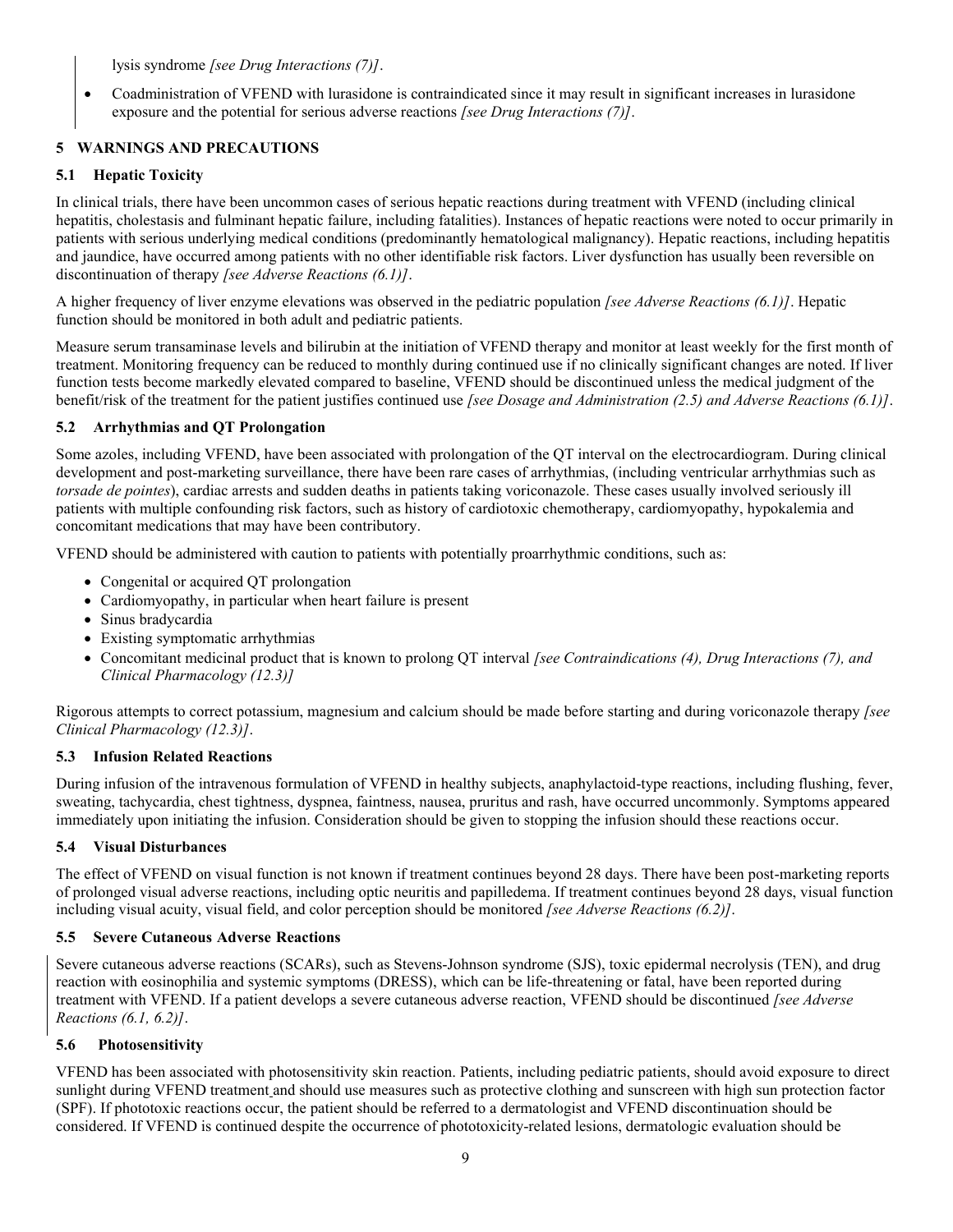performed on a systematic and regular basis to allow early detection and management of premalignant lesions. Squamous cell carcinoma of the skin and melanoma have been reported during long-term VFEND therapy in patients with photosensitivity skin reactions. If a patient develops a skin lesion consistent with premalignant skin lesions, squamous cell carcinoma or melanoma, VFEND should be discontinued. In addition, VFEND has been associated with photosensitivity related skin reactions such as pseudoporphyria, cheilitis, and cutaneous lupus erythematosus. Patients should avoid strong, direct sunlight during VFEND therapy.

The frequency of phototoxicity reactions is higher in the pediatric population. Because squamous cell carcinoma has been reported in patients who experience photosensitivity reactions, stringent measures for photoprotection are warranted in children. In children experiencing photoaging injuries such as lentigines or ephelides, sun avoidance and dermatologic follow-up are recommended even after treatment discontinuation.

# **5.7 Renal Toxicity**

Acute renal failure has been observed in patients undergoing treatment with VFEND. Patients being treated with voriconazole are likely to be treated concomitantly with nephrotoxic medications and may have concurrent conditions that may result in decreased renal function.

Patients should be monitored for the development of abnormal renal function. This should include laboratory evaluation of serum creatinine *[see Clinical Pharmacology (12.3) and Dosage and Administration (2.6)]*.

# **5.8 Adrenal Dysfunction**

Reversible cases of azole-induced adrenal insufficiency have been reported in patients receiving azoles, including VFEND. Adrenal insufficiency has been reported in patients receiving azoles with or without concomitant corticosteroids. In patients receiving azoles without corticosteroids adrenal insufficiency is related to direct inhibition of steroidogenesis by azoles. In patients taking corticosteroids, voriconazole associated CYP3A4 inhibition of their metabolism may lead to corticosteroid excess and adrenal suppression *[see Drug Interactions (7) and Clinical Pharmacology (12.3)]*. Cushing's syndrome with and without subsequent adrenal insufficiency has also been reported in patients receiving VFEND concomitantly with corticosteroids.

Patients receiving VFEND and corticosteroids (via all routes of administration) should be carefully monitored for adrenal dysfunction both during and after VFEND treatment. Patients should be instructed to seek immediate medical care if they develop signs and symptoms of Cushing's syndrome or adrenal insufficiency.

# **5.9 Embryo-Fetal Toxicity**

Voriconazole can cause fetal harm when administered to a pregnant woman.

In animals, voriconazole administration was associated with fetal malformations, embryotoxicity, increased gestational length, dystocia and embryomortality *[see Use in Specific Populations (8.1)]*.

If VFEND is used during pregnancy, or if the patient becomes pregnant while taking VFEND, inform the patient of the potential hazard to the fetus. Advise females of reproductive potential to use effective contraception during treatment with VFEND *[see Use in Specific Populations (8.3)]*.

# **5.10 Laboratory Tests**

Electrolyte disturbances such as hypokalemia, hypomagnesemia and hypocalcemia should be corrected prior to initiation of and during VFEND therapy.

Patient management should include laboratory evaluation of renal (particularly serum creatinine) and hepatic function (particularly liver function tests and bilirubin).

# **5.11 Pancreatitis**

Pancreatitis has been observed in patients undergoing treatment with VFEND *[see Adverse Reactions (6.1, 6.2)]* Patients with risk factors for acute pancreatitis (e.g., recent chemotherapy, hematopoietic stem cell transplantation [HSCT]) should be monitored for the development of pancreatitis during VFEND treatment.

# **5.12 Skeletal Adverse Reactions**

Fluorosis and periostitis have been reported during long-term VFEND therapy. If a patient develops skeletal pain and radiologic findings compatible with fluorosis or periostitis, VFEND should be discontinued *[see Adverse Reactions (6.2)]*.

# **5.13 Clinically Significant Drug Interactions**

See Table 10 for a listing of drugs that may significantly alter voriconazole concentrations. Also, see Table 11 for a listing of drugs that may interact with voriconazole resulting in altered pharmacokinetics or pharmacodynamics of the other drug *[see Contraindications (4) and Drug Interactions (7)]*.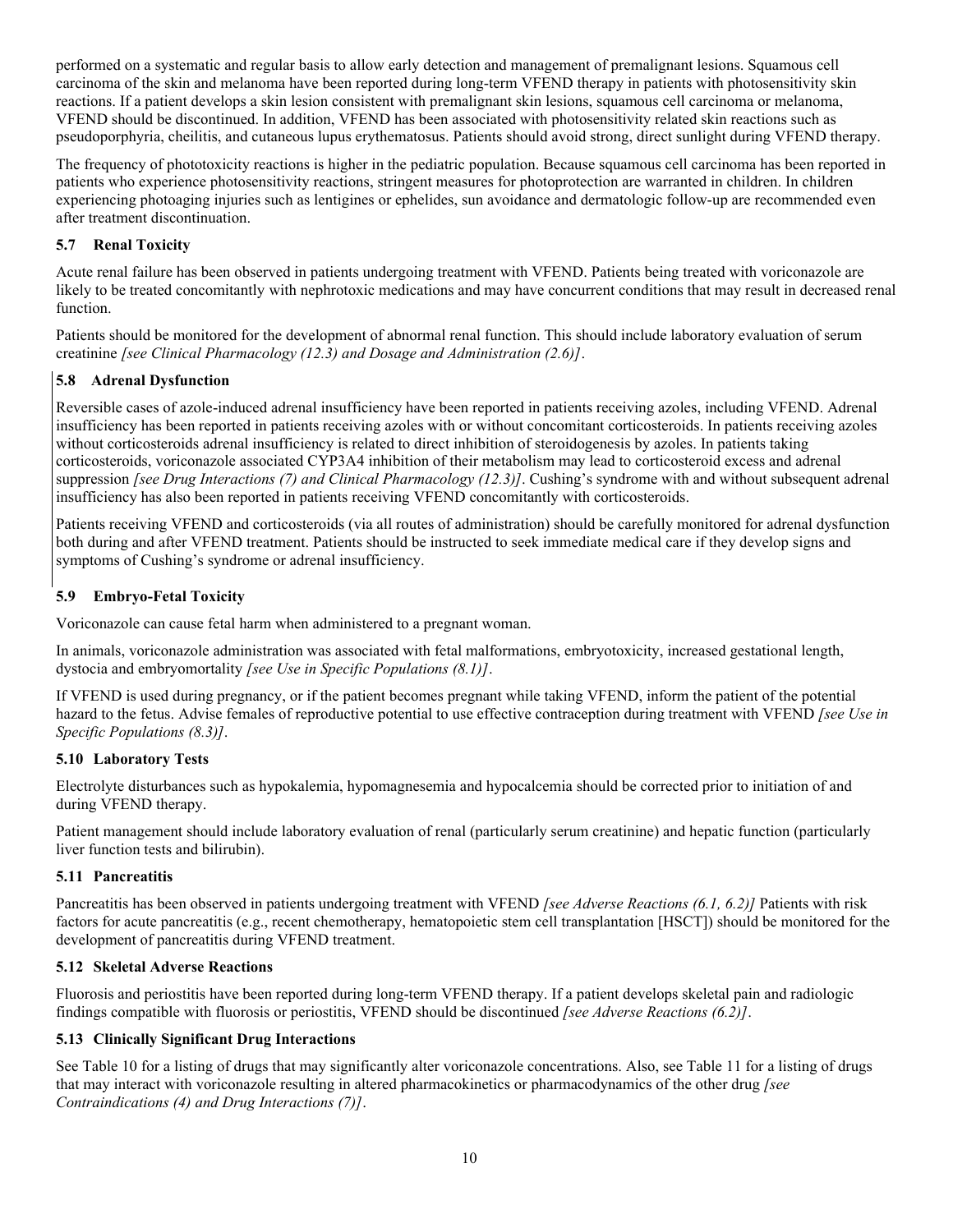# **5.14 Galactose Intolerance**

VFEND tablets contain lactose and should not be given to patients with rare hereditary problems of galactose intolerance, Lapp lactase deficiency or glucose-galactose malabsorption.

# **6 ADVERSE REACTIONS**

The following serious adverse reactions are described elsewhere in the labeling:

Hepatic Toxicity *[see Warnings and Precautions (5.1)]* Arrhythmias and QT Prolongation *[see Warnings and Precautions (5.2)]* Infusion Related Reactions *[see Warnings and Precautions (5.3)]* Visual Disturbances *[see Warnings and Precautions (5.4)]* Severe Cutaneous Adverse Reactions *[see Warnings and Precautions (5.5)]* Photosensitivity *[see Warnings and Precautions (5.6)]* Renal Toxicity *[see Warnings and Precautions (5.7)]*

# **6.1 Clinical Trials Experience**

Because clinical trials are conducted under widely varying conditions, adverse reaction rates observed in clinical trials of a drug cannot be directly compared to rates in the clinical trials of another drug and may not reflect the rates observed in practice.

# **Clinical Trials Experience in Adults**

# *Overview*

The most frequently reported adverse reactions (see Table 4) in the adult therapeutic trials were visual disturbances (18.7%), fever (5.7%), nausea (5.4%), rash (5.3%), vomiting (4.4%), chills (3.7%), headache (3.0%), liver function test increased (2.7%), tachycardia (2.4%), hallucinations (2.4%). The adverse reactions which most often led to discontinuation of voriconazole therapy were elevated liver function tests, rash, and visual disturbances *[see Warning and Precautions (5.1, 5.4) and Adverse Reactions (6.1)]*.

The data described in Table 4 reflect exposure to voriconazole in 1655 patients in nine therapeutic studies. This represents a heterogeneous population, including immunocompromised patients, e.g., patients with hematological malignancy or HIV and nonneutropenic patients. This subgroup does not include healthy subjects and patients treated in the compassionate use and nontherapeutic studies. This patient population was 62% male, had a mean age of 46 years (range 11-90, including 51 patients aged 12-18 years), and was 78% White and 10% Black. Five hundred sixty one patients had a duration of voriconazole therapy of greater than 12 weeks, with 136 patients receiving voriconazole for over six months. Table 4 includes all adverse reactions which were reported at an incidence of  $\geq 2\%$  during voriconazole therapy in the all therapeutic studies population, studies 307/602 and 608 combined, or study 305, as well as events of concern which occurred at an incidence of <2%.

In study 307/602, 381 patients (196 on voriconazole, 185 on amphotericin B) were treated to compare voriconazole to amphotericin B followed by other licensed antifungal therapy (OLAT) in the primary treatment of patients with acute IA. The rate of discontinuation from voriconazole study medication due to adverse reactions was 21.4% (42/196 patients). In study 608, 403 patients with candidemia were treated to compare voriconazole (272 patients) to the regimen of amphotericin B followed by fluconazole (131 patients). The rate of discontinuation from voriconazole study medication due to adverse reactions was 19.5% out of 272 patients. Study 305 evaluated the effects of oral voriconazole (200 patients) and oral fluconazole (191 patients) in the treatment of EC. The rate of discontinuation from voriconazole study medication in Study 305 due to adverse reactions was 7% (14/200 patients). Laboratory test abnormalities for these studies are discussed under Clinical Laboratory Values below.

| Table 4:                                                                                                               |
|------------------------------------------------------------------------------------------------------------------------|
| Adverse Reactions Rate ≥ 2% on Voriconazole or Adverse Reactions of Concern in Therapeutic Studies Population, Studies |
| $307/602$ -608 Combined, or Study 305. Possibly Related to Therapy or Causality Unknown <sup>†</sup>                   |

|                          |              |              |                                | $P_{1}$ = $P_{2}$ = $P_{3}$ = $P_{4}$ = $P_{5}$ = $P_{6}$ = $P_{7}$ = $P_{8}$ = $P_{9}$ = $P_{9}$ = $P_{9}$ = $P_{9}$ = $P_{9}$ = $P_{9}$ = $P_{9}$ = $P_{9}$ = $P_{9}$ = $P_{9}$ = $P_{9}$ = $P_{9}$ = $P_{9}$ = $P_{9}$ = $P_{9}$ = $P_{9}$ = $P_{9}$ |              |                |  |
|--------------------------|--------------|--------------|--------------------------------|---------------------------------------------------------------------------------------------------------------------------------------------------------------------------------------------------------------------------------------------------------|--------------|----------------|--|
|                          | Therapeutic  |              | <b>Studies 307/602 and 608</b> |                                                                                                                                                                                                                                                         | Study 305    |                |  |
|                          | Studies*     |              | (IV/ oral therapy)             |                                                                                                                                                                                                                                                         |              | (oral therapy) |  |
|                          | Voriconazole | Voriconazole | Ampho $B**$                    | Ampho B $\rightarrow$                                                                                                                                                                                                                                   | Voriconazole | Fluconazole    |  |
|                          | $N=1655$     | $N = 468$    | $N=185$                        | Fluconazole                                                                                                                                                                                                                                             | $N = 200$    | $N=191$        |  |
|                          |              |              |                                | $N=131$                                                                                                                                                                                                                                                 |              |                |  |
|                          | N(%)         | N(%          | N(%)                           | N(%                                                                                                                                                                                                                                                     | N(%          | N(%)           |  |
|                          |              |              |                                |                                                                                                                                                                                                                                                         |              |                |  |
| <b>Special Senses***</b> |              |              |                                |                                                                                                                                                                                                                                                         |              |                |  |
| Abnormal vision          | 310 (18.7)   | 63(13.5)     | (0.5)                          |                                                                                                                                                                                                                                                         | 31(15.5)     | 8(4.2)         |  |
| Photophobia              | 37(2.2)      | 8(1.7)       | $\theta$                       |                                                                                                                                                                                                                                                         | 5(2.5)       | 2(1.0)         |  |
| Chromatopsia             | 20(1.2)      | 2(0.4)       | $\theta$                       |                                                                                                                                                                                                                                                         | 2(1.0)       |                |  |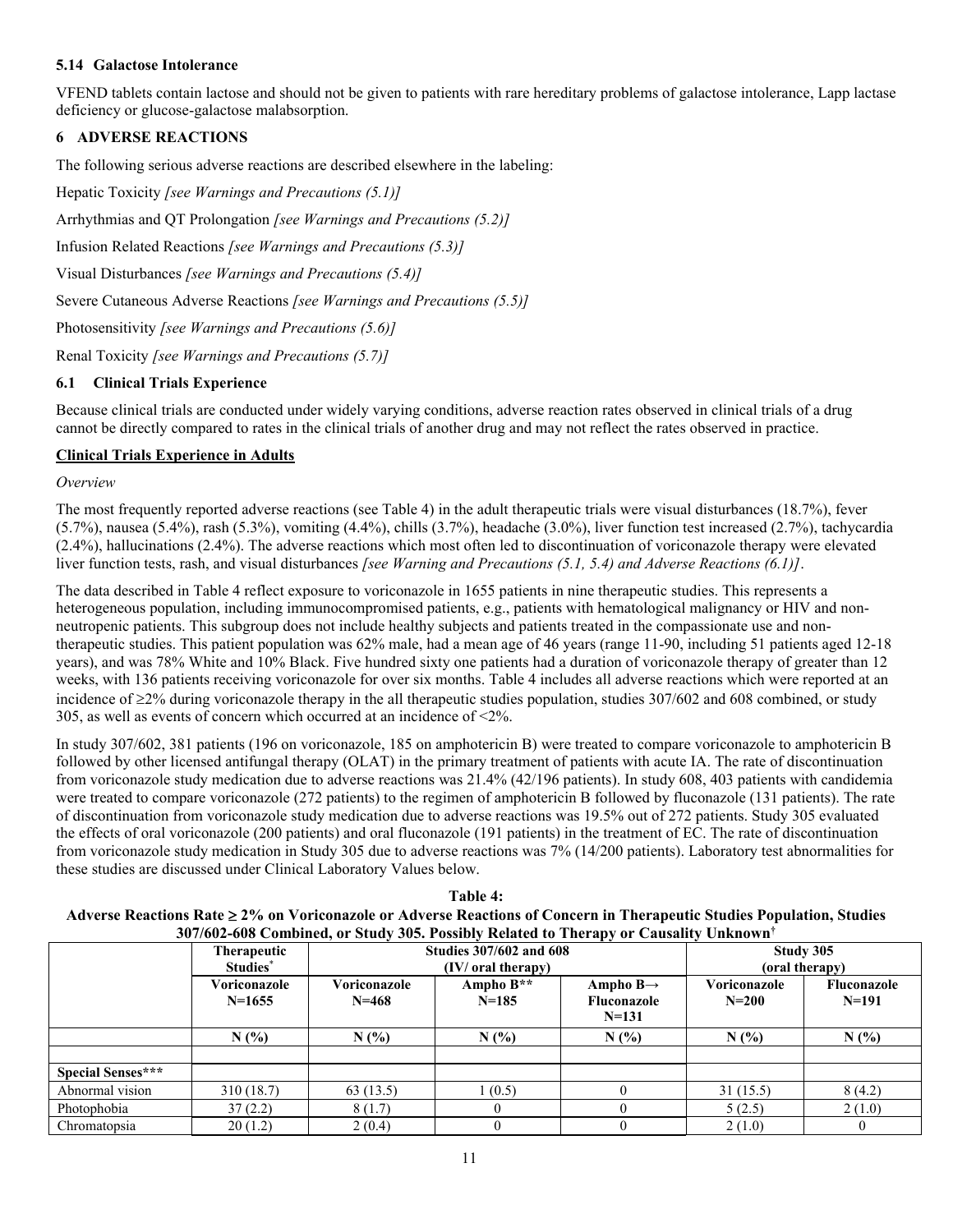|                                                    | Therapeutic<br>Studies*  |                           | <b>Studies 307/602 and 608</b><br>(IV/ oral therapy) |                                                  |                         | Study 305<br>(oral therapy) |
|----------------------------------------------------|--------------------------|---------------------------|------------------------------------------------------|--------------------------------------------------|-------------------------|-----------------------------|
|                                                    | Voriconazole<br>$N=1655$ | Voriconazole<br>$N = 468$ | Ampho B**<br>$N = 185$                               | Ampho $B\rightarrow$<br>Fluconazole<br>$N = 131$ | Voriconazole<br>$N=200$ | Fluconazole<br>$N = 191$    |
|                                                    | N(%)                     | N(%)                      | N(%)                                                 | N(%)                                             | N(%)                    | N(%)                        |
|                                                    |                          |                           |                                                      |                                                  |                         |                             |
| <b>Body as a Whole</b>                             |                          |                           |                                                      |                                                  |                         |                             |
| Fever                                              | 94(5.7)                  | 8(1.7)                    | 25(13.5)                                             | 5(3.8)                                           | $\Omega$                | $\overline{0}$              |
| Chills                                             | 61(3.7)                  | 1(0.2)                    | 36(19.5)                                             | 8(6.1)                                           | 1(0.5)                  | $\overline{0}$              |
| Headache                                           | 49 (3.0)                 | 9(1.9)                    | 8(4.3)                                               | 1(0.8)                                           | $\overline{0}$          | 1(0.5)                      |
| Cardiovascular<br><b>System</b>                    |                          |                           |                                                      |                                                  |                         |                             |
| Tachycardia                                        | 39(2.4)                  | 6(1.3)                    | 5(2.7)                                               | $\overline{0}$                                   | $\theta$                | $\theta$                    |
| <b>Digestive System</b>                            |                          |                           |                                                      |                                                  |                         |                             |
| Nausea                                             | 89 (5.4)                 | 18(3.8)                   | 29(15.7)                                             | 2(1.5)                                           | 2(1.0)                  | 3(1.6)                      |
| Vomiting                                           | $\overline{72(4.4)}$     | 15(3.2)                   | 18(9.7)                                              | 1(0.8)                                           | 2(1.0)                  | 1(0.5)                      |
| Liver function tests<br>abnormal                   | 45(2.7)                  | 15(3.2)                   | 4(2.2)                                               | 1(0.8)                                           | 6(3.0)                  | 2(1.0)                      |
| Cholestatic jaundice                               | 17(1.0)                  | 8(1.7)                    | $\overline{0}$                                       | 1(0.8)                                           | 3(1.5)                  | $\theta$                    |
| <b>Metabolic</b> and<br><b>Nutritional Systems</b> |                          |                           |                                                      |                                                  |                         |                             |
| Alkaline phosphatase<br>increased                  | 59 (3.6)                 | 19(4.1)                   | 4(2.2)                                               | 3(2.3)                                           | 10(5.0)                 | 3(1.6)                      |
| Hepatic enzymes<br>increased                       | 30(1.8)                  | 11(2.4)                   | 5(2.7)                                               | 1(0.8)                                           | 3(1.5)                  | $\theta$                    |
| <b>SGOT</b> increased                              | 31(1.9)                  | 9(1.9)                    | $\theta$                                             | 1(0.8)                                           | 8(4.0)                  | 2(1.0)                      |
| <b>SGPT</b> increased                              | 29(1.8)                  | 9(1.9)                    | 1(0.5)                                               | 2(1.5)                                           | 6(3.0)                  | 2(1.0)                      |
| Hypokalemia                                        | 26(1.6)                  | 3(0.6)                    | 36(19.5)                                             | 16(12.2)                                         | $\overline{0}$          | $\mathbf{0}$                |
| Bilirubinemia                                      | 15(0.9)                  | 5(1.1)                    | 3(1.6)                                               | 2(1.5)                                           | 1(0.5)                  | $\theta$                    |
| Creatinine increased                               | 4(0.2)                   | $\theta$                  | 59 (31.9)                                            | 10(7.6)                                          | 1(0.5)                  | $\Omega$                    |
| <b>Nervous System</b>                              |                          |                           |                                                      |                                                  |                         |                             |
| Hallucinations                                     | 39(2.4)                  | 13(2.8)                   | 1(0.5)                                               | $\overline{0}$                                   | $\mathbf{0}$            | $\boldsymbol{0}$            |
| Skin and<br><b>Appendages</b>                      |                          |                           |                                                      |                                                  |                         |                             |
| Rash                                               | 88 (5.3)                 | 20(4.3)                   | 7(3.8)                                               | 1(0.8)                                           | 3(1.5)                  | 1(0.5)                      |
|                                                    |                          |                           |                                                      |                                                  |                         |                             |
| Urogenital                                         |                          |                           |                                                      |                                                  |                         |                             |
| Kidney function<br>abnormal                        | 10(0.6)                  | 6(1.3)                    | 40(21.6)                                             | 9(6.9)                                           | 1(0.5)                  | 1(0.5)                      |
| Acute kidney failure                               | 7(0.4)                   | 2(0.4)                    | 11(5.9)                                              | 7(5.3)                                           | $\boldsymbol{0}$        | $\overline{0}$              |

† Study 307/602: IA; Study 608: candidemia; Study 305: EC

\* Studies 303, 304, 305, 307, 309, 602, 603, 604, 608

\*\* Amphotericin B followed by other licensed antifungal therapy

 $***$  See Warnings and Precautions (5.4)

#### Visual Disturbances

VFEND treatment-related visual disturbances are common. In therapeutic trials, approximately 21% of patients experienced abnormal vision, color vision change and/or photophobia. Visual disturbances may be associated with higher plasma concentrations and/or doses.

The mechanism of action of the visual disturbance is unknown, although the site of action is most likely to be within the retina. In a study in healthy subjects investigating the effect of 28-day treatment with voriconazole on retinal function, VFEND caused a decrease in the electroretinogram (ERG) waveform amplitude, a decrease in the visual field, and an alteration in color perception. The ERG measures electrical currents in the retina. These effects were noted early in administration of VFEND and continued through the course of study drug treatment. Fourteen days after the end of dosing, ERG, visual fields and color perception returned to normal *[see Warnings and Precautions (5.4)]*.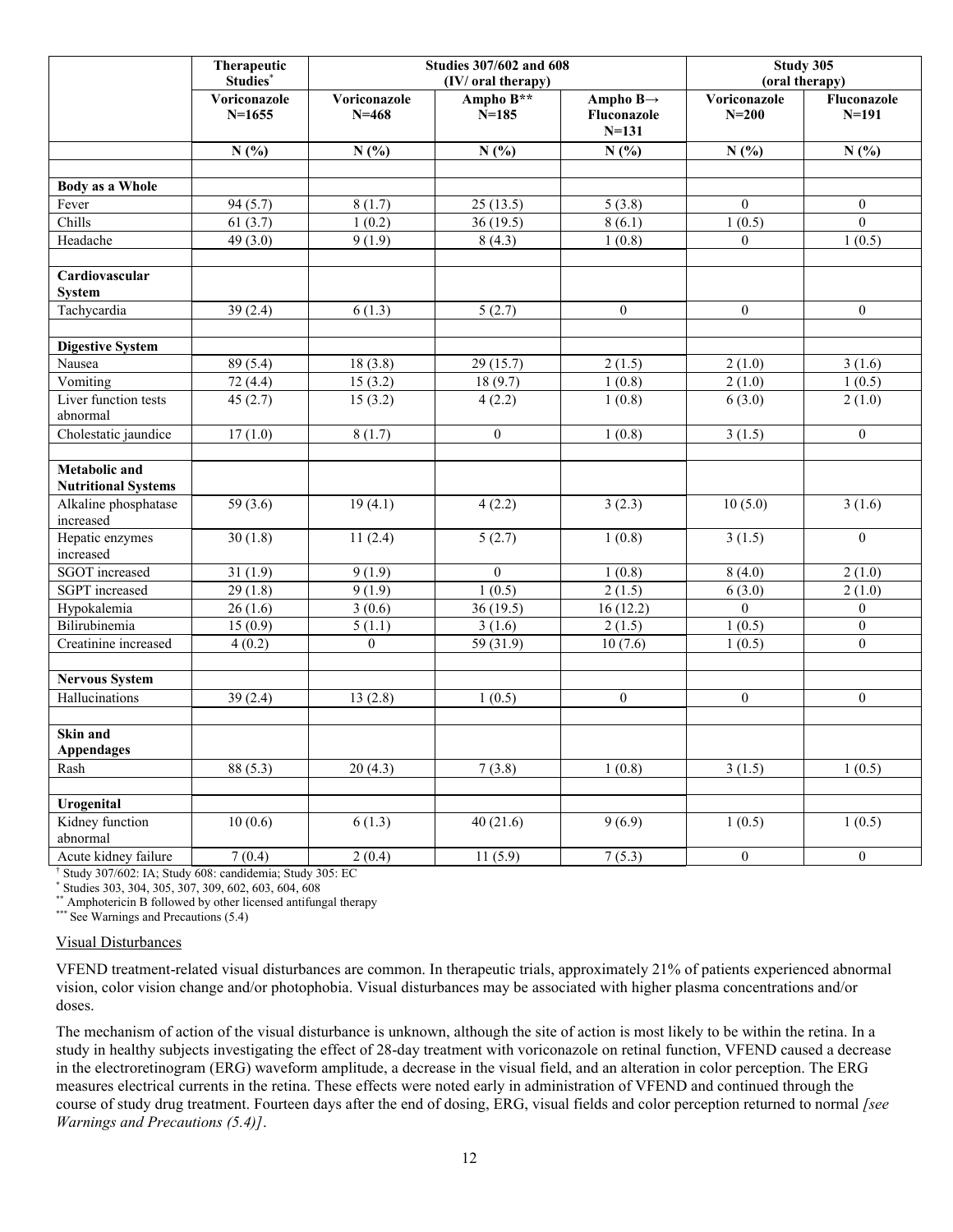# Dermatological Reactions

Dermatological reactions were common in patients treated with VFEND. The mechanism underlying these dermatologic adverse reactions remains unknown.

Severe cutaneous adverse reactions (SCARs), including Stevens-Johnson syndrome (SJS), toxic epidermal necrolysis (TEN), and drug reaction with eosinophilia and systemic symptoms (DRESS) have been reported during treatment with VFEND. Erythema multiforme has also been reported during treatment with VFEND *[see Warnings and Precautions (5.5) and Adverse Reactions (6.2)]*.

VFEND has also been associated with additional photosensitivity related skin reactions such as pseudoporphyria, cheilitis, and cutaneous lupus erythematosus *[see Warnings and Precautions (5.6)]*.

### Less Common Adverse Reactions

The following adverse reactions occurred in  $\leq 2\%$  of all voriconazole-treated patients in all therapeutic studies (N=1655). This listing includes events where a causal relationship to voriconazole cannot be ruled out or those which may help the physician in managing the risks to the patients. The list does not include events included in Table 4 above and does not include every event reported in the voriconazole clinical program.

*Body as a Whole:* abdominal pain, abdomen enlarged, allergic reaction, anaphylactoid reaction *[see Warnings and Precautions (5.3)]*, ascites, asthenia, back pain, chest pain, cellulitis, edema, face edema, flank pain, flu syndrome, graft versus host reaction, granuloma, infection, bacterial infection, fungal infection, injection site pain, injection site infection/inflammation, mucous membrane disorder, multi-organ failure, pain, pelvic pain, peritonitis, sepsis, substernal chest pain.

*Cardiovascular:* atrial arrhythmia, atrial fibrillation, AV block complete, bigeminy, bradycardia, bundle branch block, cardiomegaly, cardiomyopathy, cerebral hemorrhage, cerebral ischemia, cerebrovascular accident, congestive heart failure, deep thrombophlebitis, endocarditis, extrasystoles, heart arrest, hypertension, hypotension, myocardial infarction, nodal arrhythmia, palpitation, phlebitis, postural hypotension, pulmonary embolus, QT interval prolonged, supraventricular extrasystoles, supraventricular tachycardia, syncope, thrombophlebitis, vasodilatation, ventricular arrhythmia, ventricular fibrillation, ventricular tachycardia (including *torsade de pointes*) *[see Warnings and Precautions (5.2)]*.

*Digestive:* anorexia, cheilitis, cholecystitis, cholelithiasis, constipation, diarrhea, duodenal ulcer perforation, duodenitis, dyspepsia, dysphagia, dry mouth, esophageal ulcer, esophagitis, flatulence, gastroenteritis, gastrointestinal hemorrhage, GGT/LDH elevated, gingivitis, glossitis, gum hemorrhage, gum hyperplasia, hematemesis, hepatic coma, hepatic failure, hepatitis, intestinal perforation, intestinal ulcer, jaundice, enlarged liver, melena, mouth ulceration, pancreatitis, parotid gland enlargement, periodontitis, proctitis, pseudomembranous colitis, rectal disorder, rectal hemorrhage, stomach ulcer, stomatitis, tongue edema.

*Endocrine:* adrenal cortex insufficiency, diabetes insipidus, hyperthyroidism, hypothyroidism.

*Hemic and Lymphatic:* agranulocytosis, anemia (macrocytic, megaloblastic, microcytic, normocytic), aplastic anemia, hemolytic anemia, bleeding time increased, cyanosis, DIC, ecchymosis, eosinophilia, hypervolemia, leukopenia, lymphadenopathy, lymphangitis, marrow depression, pancytopenia, petechia, purpura, enlarged spleen, thrombocytopenia, thrombotic thrombocytopenic purpura.

*Metabolic and Nutritional:* albuminuria, BUN increased, creatine phosphokinase increased, edema, glucose tolerance decreased, hypercalcemia, hypercholesteremia, hyperglycemia, hyperkalemia, hypermagnesemia, hypernatremia, hyperuricemia, hypocalcemia, hypoglycemia, hypomagnesemia, hyponatremia, hypophosphatemia, peripheral edema, uremia.

*Musculoskeletal:* arthralgia, arthritis, bone necrosis, bone pain, leg cramps, myalgia, myasthenia, myopathy, osteomalacia, osteoporosis.

*Nervous System:* abnormal dreams, acute brain syndrome, agitation, akathisia, amnesia, anxiety, ataxia, brain edema, coma, confusion, convulsion, delirium, dementia, depersonalization, depression, diplopia, dizziness, encephalitis, encephalopathy, euphoria, Extrapyramidal Syndrome, grand mal convulsion, Guillain-Barré syndrome, hypertonia, hypesthesia, insomnia, intracranial hypertension, libido decreased, neuralgia, neuropathy, nystagmus, oculogyric crisis, paresthesia, psychosis, somnolence, suicidal ideation, tremor, vertigo.

*Respiratory System:* cough increased, dyspnea, epistaxis, hemoptysis, hypoxia, lung edema, pharyngitis, pleural effusion, pneumonia, respiratory disorder, respiratory distress syndrome, respiratory tract infection, rhinitis, sinusitis, voice alteration.

*Skin and Appendages:* alopecia, angioedema, contact dermatitis, discoid lupus erythematosis, eczema, erythema multiforme, exfoliative dermatitis, fixed drug eruption, furunculosis, herpes simplex, maculopapular rash, melanoma, melanosis, photosensitivity skin reaction, pruritus, pseudoporphyria, psoriasis, skin discoloration, skin disorder, skin dry, Stevens-Johnson syndrome, squamous cell carcinoma, sweating, toxic epidermal necrolysis, urticaria.

*Special Senses:* abnormality of accommodation, blepharitis, color blindness, conjunctivitis, corneal opacity, deafness, ear pain, eye pain, eye hemorrhage, dry eyes, hypoacusis, keratitis, keratoconjunctivitis, mydriasis, night blindness, optic atrophy, optic neuritis, otitis externa, papilledema, retinal hemorrhage, retinitis, scleritis, taste loss, taste perversion, tinnitus, uveitis, visual field defect.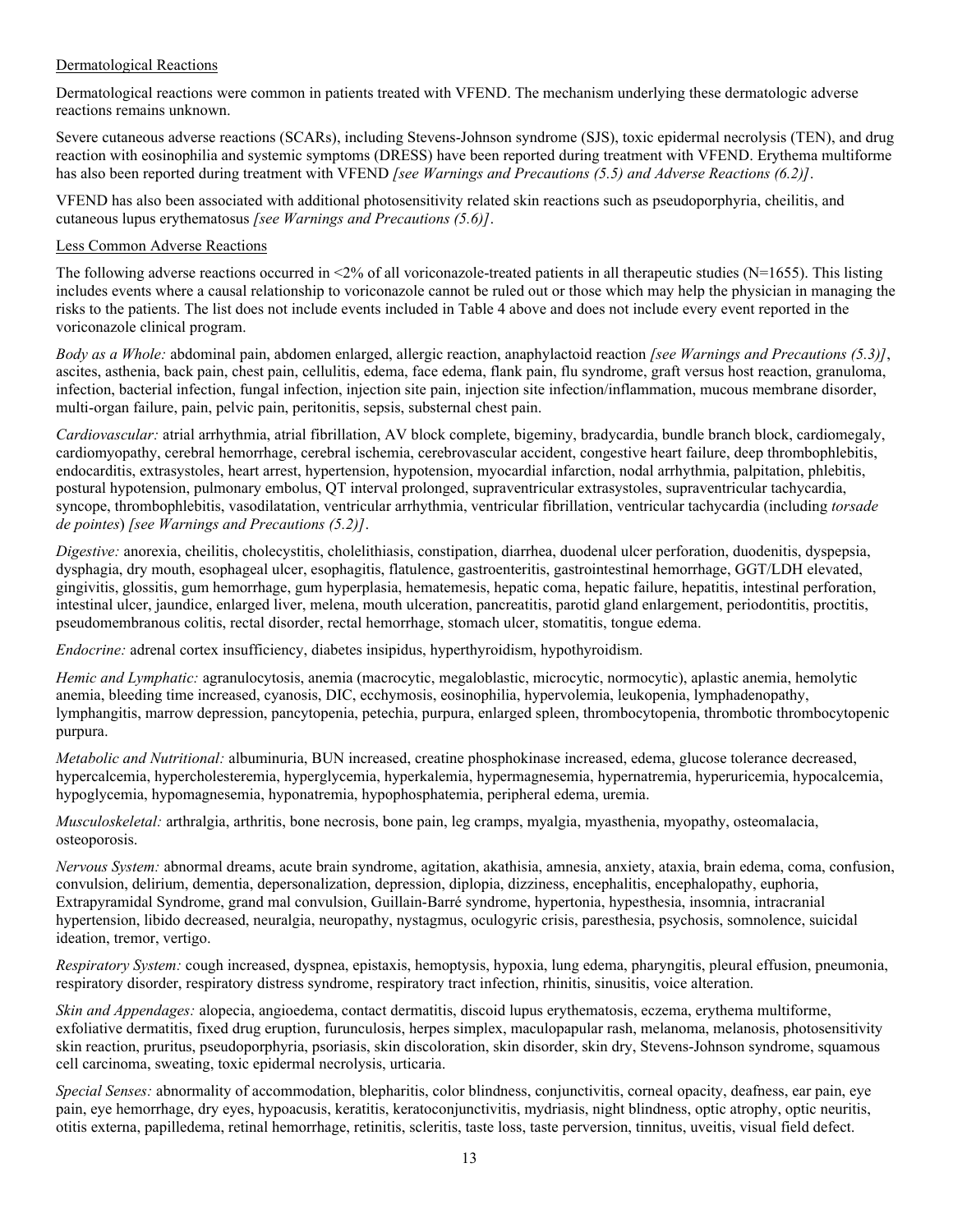*Urogenital:* anuria, blighted ovum, creatinine clearance decreased, dysmenorrhea, dysuria, epididymitis, glycosuria, hemorrhagic cystitis, hematuria, hydronephrosis, impotence, kidney pain, kidney tubular necrosis, metrorrhagia, nephritis, nephrosis, oliguria, scrotal edema, urinary incontinence, urinary retention, urinary tract infection, uterine hemorrhage, vaginal hemorrhage.

### Clinical Laboratory Values in Adults

The overall incidence of transaminase increases >3x upper limit of normal (not necessarily comprising an adverse reaction) was 17.7% (268/1514) in adult subjects treated with VFEND for therapeutic use in pooled clinical trials. Increased incidence of liver function test abnormalities may be associated with higher plasma concentrations and/or doses. The majority of abnormal liver function tests either resolved during treatment without dose adjustment or resolved following dose adjustment, including discontinuation of therapy.

VFEND has been infrequently associated with cases of serious hepatic toxicity including cases of jaundice and rare cases of hepatitis and hepatic failure leading to death. Most of these patients had other serious underlying conditions.

Liver function tests should be evaluated at the start of and during the course of VFEND therapy. Patients who develop abnormal liver function tests during VFEND therapy should be monitored for the development of more severe hepatic injury. Patient management should include laboratory evaluation of hepatic function (particularly liver function tests and bilirubin). Discontinuation of VFEND must be considered if clinical signs and symptoms consistent with liver disease develop that may be attributable to VFEND *[see Warnings and Precautions (5.1)]*.

Acute renal failure has been observed in severely ill patients undergoing treatment with VFEND. Patients being treated with VFEND are likely to be treated concomitantly with nephrotoxic medications and may have concurrent conditions that can result in decreased renal function. It is recommended that patients are monitored for the development of abnormal renal function. This should include laboratory evaluation of serum creatinine.

Tables 5 to 7 show the number of patients with hypokalemia and clinically significant changes in renal and liver function tests in three randomized, comparative multicenter studies. In study 305, patients with EC were randomized to either oral VFEND or oral fluconazole. In study 307/602, patients with definite or probable IA were randomized to either VFEND or amphotericin B therapy. In study 608, patients with candidemia were randomized to either VFEND or the regimen of amphotericin B followed by fluconazole.

| Table 5:                                                    |
|-------------------------------------------------------------|
| Protocol 305 – Patients with Esophageal Candidiasis         |
| <b>Clinically Significant Laboratory Test Abnormalities</b> |

|                      | Criteria*   | Voriconazole  | <b>Fluconazole</b> |
|----------------------|-------------|---------------|--------------------|
|                      |             | $n/N$ (%)     | $n/N$ (%)          |
|                      |             |               |                    |
| T. Bilirubin         | $>1.5x$ ULN | 8/185(4.3)    | 7/186(3.8)         |
| AST                  | $>3.0x$ ULN | 38/187 (20.3) | 15/186(8.1)        |
| ALT                  | $>3.0x$ ULN | 20/187(10.7)  | 12/186(6.5)        |
| Alkaline Phosphatase | $>3.0x$ ULN | 19/187 (10.2) | 14/186(7.5)        |

Without regard to baseline value

n = number of patients with a clinically significant abnormality while on study therapy

N = total number of patients with at least one observation of the given lab test while on study therapy

AST = Aspartate aminotransferase; ALT= alanine aminotransferase

ULN = upper limit of normal

#### **Table 6:**

**Protocol 307/602 – Primary Treatment of Invasive Aspergillosis Clinically Significant Laboratory Test Abnormalities**

|                      | Criteria*    | Voriconazole  | Amphotericin B** |
|----------------------|--------------|---------------|------------------|
|                      |              | $n/N$ (%)     | $n/N$ (%)        |
|                      |              |               |                  |
| T. Bilirubin         | $>1.5x$ ULN  | 35/180 (19.4) | 46/173(26.6)     |
| AST                  | $>3.0x$ ULN  | 21/180(11.7)  | 18/174 (10.3)    |
| ALT                  | $>3.0x$ ULN  | 34/180 (18.9) | 40/173(23.1)     |
| Alkaline Phosphatase | $>3.0x$ ULN  | 29/181 (16.0) | 38/173 (22.0)    |
| Creatinine           | $>1.3x$ ULN  | 39/182 (21.4) | 102/177(57.6)    |
| Potassium            | $<$ 0.9x LLN | 30/181(16.6)  | 70/178 (39.3)    |

Without regard to baseline value

Amphotericin B followed by other licensed antifungal therapy

n = number of patients with a clinically significant abnormality while on study therapy

 $N =$  total number of patients with at least one observation of the given lab test while on study therapy

AST = Aspartate aminotransferase; ALT = alanine aminotransferase

 $ULN = upper limit of normal$ 

LLN = lower limit of normal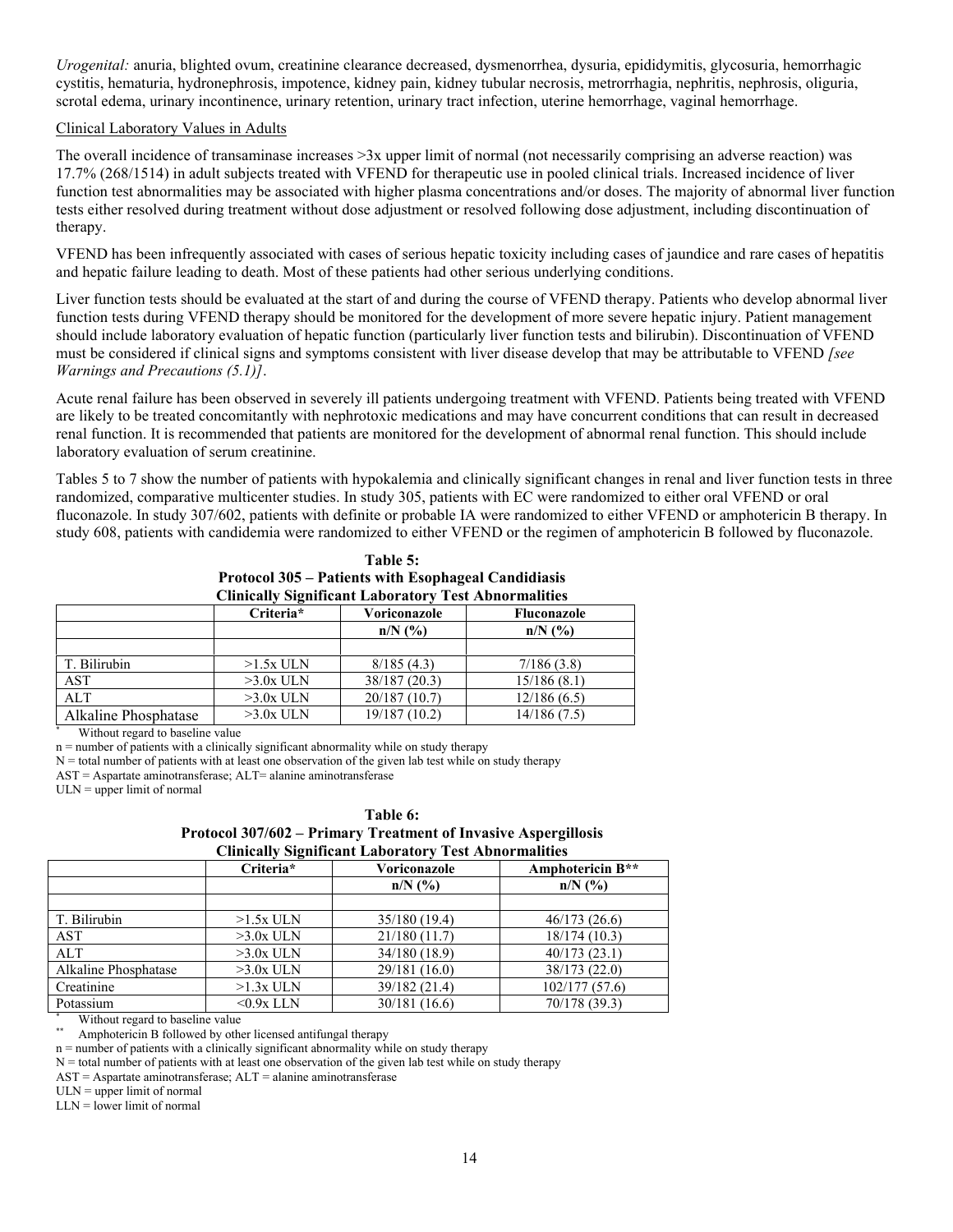**Table 7: Protocol 608 – Treatment of Candidemia Clinically Significant Laboratory Test Abnormalities**

|                      | Criteria*    | Voriconazole  | <b>Amphotericin B followed</b><br>by Fluconazole |
|----------------------|--------------|---------------|--------------------------------------------------|
|                      |              | $n/N$ (%)     | $n/N$ (%)                                        |
|                      |              |               |                                                  |
| T. Bilirubin         | $>1.5x$ ULN  | 50/261 (19.2) | 31/115(27.0)                                     |
| AST                  | $>3.0x$ ULN  | 40/261(15.3)  | 16/116(13.8)                                     |
| <b>ALT</b>           | $>3.0x$ ULN  | 22/261(8.4)   | 15/116(12.9)                                     |
| Alkaline Phosphatase | $>3.0x$ ULN  | 59/261 (22.6) | 26/115(22.6)                                     |
| Creatinine           | $>1.3x$ ULN  | 39/260 (15.0) | 32/118(27.1)                                     |
| Potassium            | $<$ 0.9x LLN | 43/258 (16.7) | 35/118 (29.7)                                    |

\* Without regard to baseline value

n = number of patients with a clinically significant abnormality while on study therapy

N = total number of patients with at least one observation of the given lab test while on study therapy

 $AST = Aspartate aminotransference; ALT = alanine aminotransferase$ 

ULN = upper limit of normal

 $LLN =$  lower limit of normal

### **Clinical Trials Experience in Pediatric Patients**

The safety of VFEND was investigated in 105 pediatric patients aged 2 to less than 18 years, including 52 pediatric patients less than 18 years of age who were enrolled in the adult therapeutic studies.

### Serious Adverse Reactions and Adverse Reactions Leading to Discontinuation

In clinical studies, serious adverse reactions occurred in 46% (48/105) of VFEND treated pediatric patients. Treatment discontinuations due to adverse reactions occurred in 12/105 (11%) of all patients. Hepatic adverse reactions (i.e. ALT increased; liver function test abnormal; jaundice) 6% (6/105) accounted for the majority of VFEND treatment discontinuations.

#### Most Common Adverse Reactions

The most common adverse reactions occurring in  $\geq 5\%$  of pediatric patients receiving VFEND in the pooled pediatric clinical trials are displayed by body system, in Table 8.

| <b>VFEND</b> in the Pooled Pediatric Clinical Trials                  |                                   |                                                            |  |
|-----------------------------------------------------------------------|-----------------------------------|------------------------------------------------------------|--|
| <b>Body System</b>                                                    | <b>Adverse Reaction</b>           | Pooled Pediatric Data <sup>a</sup><br>$N = 105$<br>$n$ (%) |  |
| <b>Blood and Lymphatic Systems</b><br><b>Disorders</b>                | Thrombocytopenia                  | 10(10)                                                     |  |
| <b>Cardiac Disorders</b>                                              | Tachycardia                       | 7(7)                                                       |  |
|                                                                       | Visual Disturbances <sup>b</sup>  | 27(26)                                                     |  |
| <b>Eye Disorders</b>                                                  | Photophobia                       | 6(6)                                                       |  |
|                                                                       | Vomiting                          | 21(20)                                                     |  |
|                                                                       | Nausea                            | 14(13)                                                     |  |
|                                                                       | Abdominal pain <sup>c</sup>       | 13(12)                                                     |  |
| <b>Gastrointestinal Disorders</b>                                     | Diarrhea                          | 12(11)                                                     |  |
|                                                                       | Abdominal distention              | 5(5)                                                       |  |
|                                                                       | Constipation                      | 5(5)                                                       |  |
|                                                                       | Pyrexia                           | 25(25)                                                     |  |
| <b>General Disorders and Administration</b><br><b>Site Conditions</b> | Peripheral edema                  | 9(9)                                                       |  |
|                                                                       | Mucosal inflammation              | 6 (6)                                                      |  |
| <b>Infections and Infestations</b>                                    | Upper respiratory tract infection | 5(5)                                                       |  |
|                                                                       | ALT abnormal <sup>d</sup>         | 9(9)                                                       |  |
| Investigations                                                        | LFT abnormal                      | 6(6)                                                       |  |
|                                                                       | Hypokalemia                       | 11(11)                                                     |  |
|                                                                       | Hyperglycemia                     | 7(7)                                                       |  |
|                                                                       | Hypocalcemia                      | 6(6)                                                       |  |
| <b>Metabolism and Nutrition Disorders</b>                             | Hypophosphotemia                  | 6(6)                                                       |  |
|                                                                       | Hypoalbuminemia                   | 5(5)                                                       |  |
|                                                                       | Hypomagnesemia                    | 5(5)                                                       |  |
| <b>Nervous System Disorders</b>                                       | Headache                          | 10(10)                                                     |  |

# **Table 8: Adverse Reactions Occurring in ≥5% of Pediatric Patients Receiving**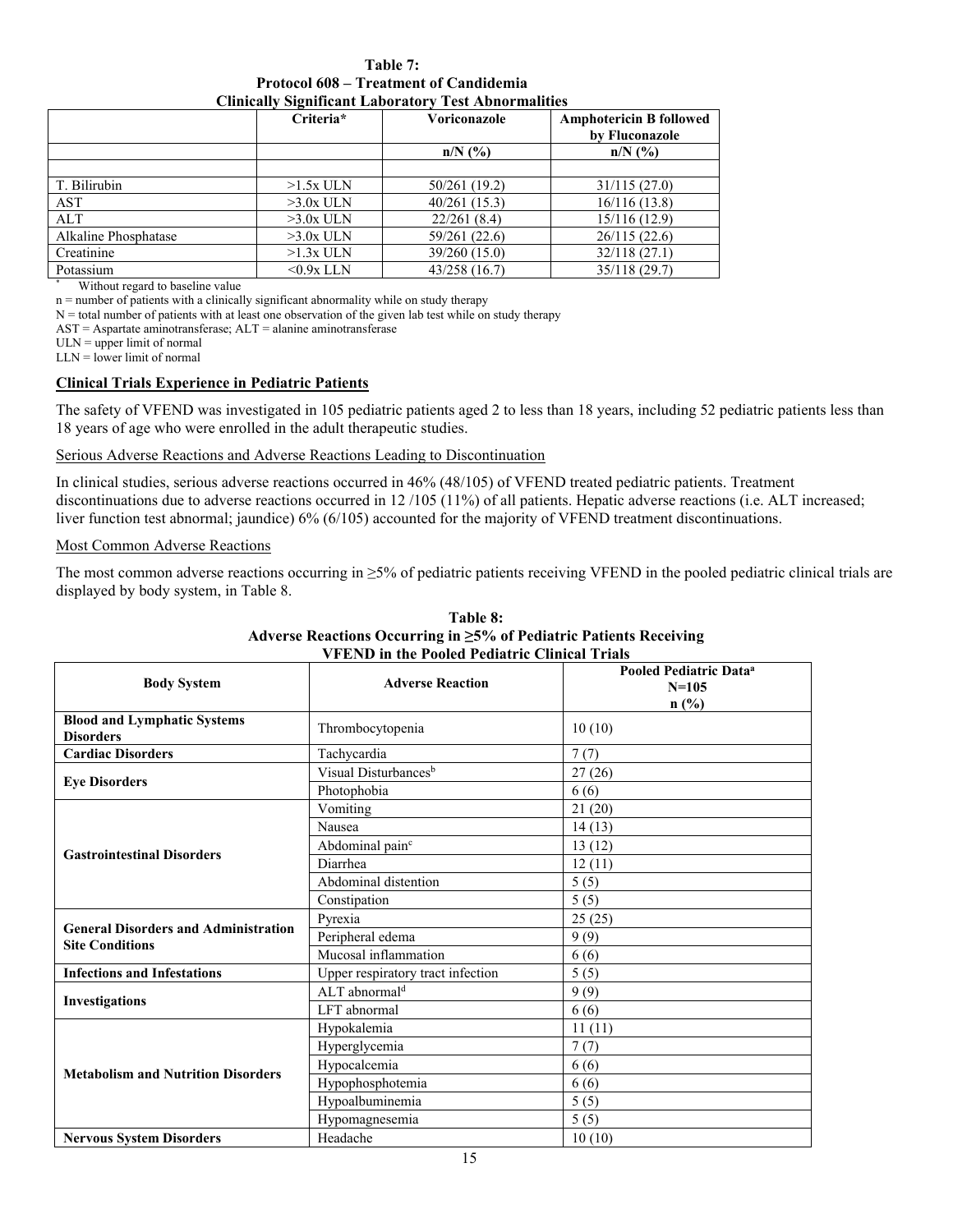| <b>Body System</b>                                      | <b>Adverse Reaction</b>       | Pooled Pediatric Data <sup>a</sup><br>$N = 105$<br>n(%) |
|---------------------------------------------------------|-------------------------------|---------------------------------------------------------|
|                                                         | <b>Dizziness</b>              | 5(5)                                                    |
| <b>Psychiatric Disorders</b>                            | Hallucinations <sup>e</sup>   | 5(5)                                                    |
| <b>Renal and Urinary Disorders</b>                      | Renal impairment <sup>f</sup> | 5(5)                                                    |
|                                                         | Epistaxis                     | 17(16)                                                  |
|                                                         | Cough                         | 10(10)                                                  |
| <b>Respiratory Disorders</b>                            | Dyspnea                       | 6(6)                                                    |
|                                                         | Hemoptysis                    | 5(5)                                                    |
| <b>Skin and Subcutaneous Tissue</b><br><b>Disorders</b> | Rash <sup>g</sup>             | 14(13)                                                  |
| <b>Vascular Disorders</b>                               | Hypertension                  | 12(11)                                                  |
|                                                         | Hypotension                   | 9(9)                                                    |

<sup>a</sup>Reflects all adverse reactions and not treatment-related only.

<sup>b</sup> Pooled reports include such terms as: amaurosis (partial or total blindness without visible change in the eye); asthenopia (eye strain); chromatopsia (abnormally colored vision); color blindness; diplopia; photopsia; retinal disorder; vision blurred, visual acuity decreased, visual brightness; visual impairment. Several patients had more than one visual disturbance.

<sup>c</sup> Pooled reports include such terms as: abdominal pain and abdominal pain, upper.

<sup>d</sup> Pooled reports include such terms as: ALT abnormal and ALT increased.

<sup>e</sup>Pooled reports include such terms as: hallucination; hallucination, auditory; hallucination, visual. Several patients had both visual and auditory hallucinations.

<sup>f</sup>Pooled reports include such terms as: renal failure and a single patient with renal impairment.

<sup>g</sup> Pooled reports include such terms as: rash; rash generalized; rash macular; rash maculopapular; rash pruritic.

Abbreviations:  $ALT =$  alanine aminotransferase;  $LFT =$  liver function test

The following adverse reactions with incidence less than 5% were reported in 105 pediatric patients treated with VFEND:

*Blood and Lymphatic System Disorders:* anemia, leukopenia, pancytopenia

*Cardiac Disorders:* bradycardia, palpitations, supraventricular tachycardia

*Eye Disorders:* dry eye, keratitis

*Ear and Labyrinth Disorders:* tinnitus, vertigo

*Gastrointestinal Disorders:* abdominal tenderness, dyspepsia

*General Disorders and Administration Site Conditions:* asthenia, catheter site pain, chills, hypothermia, lethargy

*Hepatobiliary Disorders:* cholestasis, hyperbilirubinemia, jaundice

*Immune System Disorders:* hypersensitivity, urticaria

*Infections and Infestations:* conjunctivitis

*Laboratory Investigations:* AST increased, blood creatinine increased, gamma-glutamyl transferase increased

*Metabolism and Nutrition Disorders:* hypercalcemia, hypermagnesemia, hyperphosphatemia, hypoglycemia

*Musculoskeletal and Connective Tissue Disorders:* arthralgia, myalgia

*Nervous System Disorders:* ataxia**,** convulsion, dizziness, nystagmus, paresthesia, syncope

*Psychiatric Disorders:* affect lability, agitation, anxiety, depression, insomnia

*Respiratory Disorders:* bronchospasm, nasal congestion, respiratory failure, tachypnea

*Skin and Subcutaneous Tissue Disorders:* alopecia, dermatitis (allergic, contact, and exfoliative), pruritus

*Vascular Disorders:* flushing, phlebitis

#### Hepatic-Related Adverse Reactions in Pediatric Patients

The frequency of hepatic-related adverse reactions in pediatric patients exposed to VFEND in therapeutic studies was numerically higher than that of adults (28.6% compared to 24.1%, respectively). The higher frequency of hepatic adverse reactions in the pediatric population was mainly due to an increased frequency of liver enzyme elevations (21.9% in pediatric patients compared to 16.1% in adults), including transaminase elevations (ALT and AST combined) 7.6% in the pediatric patients compared to 5.1% in adults.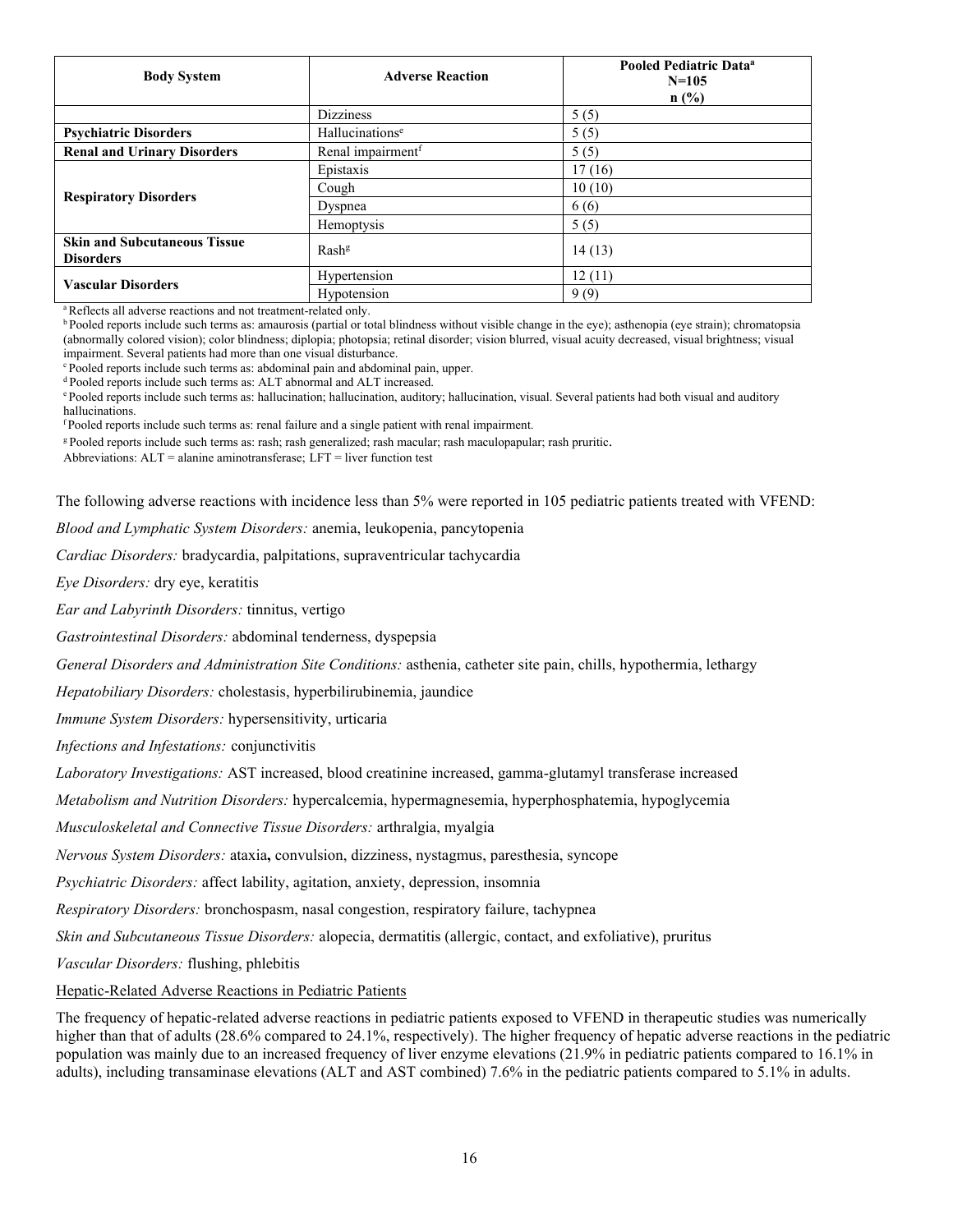# Clinical Laboratory Values in Pediatric Patients

The overall incidence of transaminase increases >3x upper limit of normal was 27.2% (28/103) in pediatric and 17.7% (268/1514) in adult patients treated with VFEND in pooled clinical trials. The majority of abnormal liver function tests either resolved on treatment with or without dose adjustment or after VFEND discontinuation.

A higher frequency of clinically significant liver laboratory abnormalities, irrespective of baseline laboratory values (>3x ULN ALT or AST), was consistently observed in the combined therapeutic pediatric population (15.5% AST and 22.5% ALT) when compared to adults (12.9% AST and 11.6% ALT). The incidence of bilirubin elevation was comparable between adult and pediatric patients. The incidence of hepatic abnormalities in pediatric patients is shown in Table 9.

|                                                                    | Table 9: |  |
|--------------------------------------------------------------------|----------|--|
| <b>Incidence of Hepatic Abnormalities among Pediatric Subjects</b> |          |  |
|                                                                    |          |  |

|                      | <b>Criteria</b> | (%)<br>n/N |
|----------------------|-----------------|------------|
| Total bilirubin      | $>1.5x$ ULN     | 19/102(19) |
| <b>AST</b>           | $>3.0x$ ULN     | 16/103(16) |
| ALT                  | $>3.0x$ ULN     | 23/102(23) |
| Alkaline Phosphatase | $>3.0x$ ULN     | 8/97(8)    |

n = number of patients with a clinically significant abnormality while on study therapy

 $N =$  total number of patients with at least one observation of the given lab test while on study therapy

AST = Aspartate aminotransferase; ALT = alanine aminotransferase

 $ULN = upper limit of normal$ 

# **6.2 Postmarketing Experience in Adult and Pediatric Patients**

The following adverse reactions have been identified during post-approval use of VFEND. Because these reactions are reported voluntarily from a population of uncertain size, it is not always possible to reliably estimate their frequency or establish a causal relationship to drug exposure.

# Adults

*Skeletal*: fluorosis and periostitis have been reported during long-term voriconazole therapy *[see Warnings and Precautions (5.12)]*.

*Eye disorders*: prolonged visual adverse reactions, including optic neuritis and papilledema *[see Warnings and Precautions (5.4)]*.

*Skin and Appendages:* drug reaction with eosinophilia and systemic symptoms (DRESS) has been reported *[see Warnings and Precautions (5.5) and Adverse Reactions (6.1)]*.

*Endocrine disorders*: adrenal insufficiency, Cushing's syndrome (when voriconazole has been used concomitantly with corticosteroids) *[see Warnings and Precautions (5.8)]*.

# Pediatric Patients

There have been postmarketing reports of pancreatitis in pediatric patients.

# **7 DRUG INTERACTIONS**

Voriconazole is metabolized by cytochrome P450 isoenzymes, CYP2C19, CYP2C9, and CYP3A4. Therefore, inhibitors or inducers of these isoenzymes may increase or decrease voriconazole plasma concentrations, respectively. Voriconazole is a strong inhibitor of CYP3A4, and also inhibits CYP2C19 and CYP2C9. Therefore, voriconazole may increase the plasma concentrations of substances metabolized by these CYP450 isoenzymes.

Tables 10 and 11 provide the clinically significant interactions between voriconazole and other medical products.

| <b>Effect of Other Drugs on Voriconazole Pharmacokinetics [see Clinical Pharmacology (12.3)]</b> |                                                               |                                         |  |
|--------------------------------------------------------------------------------------------------|---------------------------------------------------------------|-----------------------------------------|--|
| <b>Drug/Drug Class</b>                                                                           | <b>Voriconazole Plasma Exposure</b>                           | <b>Recommendations for Voriconazole</b> |  |
| (Mechanism of Interaction by the Drug)                                                           | ( $C_{\text{max}}$ and AUC <sub><math>\tau</math></sub> after | <b>Dosage Adjustment/Comments</b>       |  |
|                                                                                                  | 200 mg every 12 hours)                                        |                                         |  |
| Rifampin* and Rifabutin*                                                                         | Significantly Reduced                                         | Contraindicated                         |  |
| (CYP450 Induction)                                                                               |                                                               |                                         |  |
| Efavirenz (400 mg every 24 hours)**                                                              | Significantly Reduced                                         | Contraindicated                         |  |
| (CYP450 Induction)                                                                               |                                                               |                                         |  |
|                                                                                                  |                                                               |                                         |  |
| Efavirenz (300 mg every 24 hours)**                                                              | Slight Decrease in $AUC$                                      | When voriconazole is coadministered     |  |
| (CYP450 Induction)                                                                               |                                                               | with efavirenz, voriconazole oral       |  |
|                                                                                                  |                                                               | maintenance dose should be increased    |  |
|                                                                                                  |                                                               | to 400 mg every 12 hours and efavirenz  |  |
|                                                                                                  |                                                               | should be decreased to 300 mg every 24  |  |
|                                                                                                  |                                                               | hours.                                  |  |

# **Table 10:**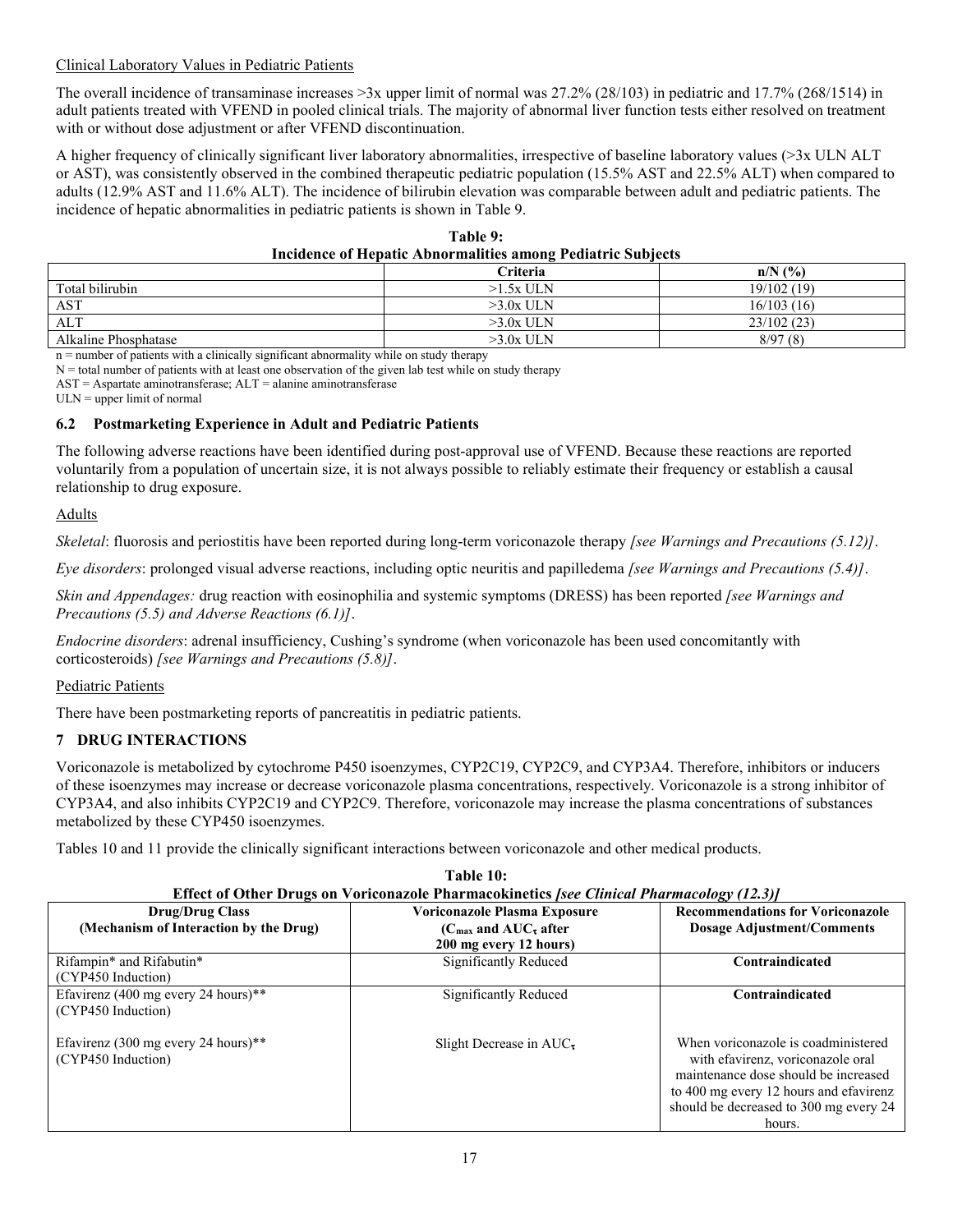| <b>Drug/Drug Class</b><br>(Mechanism of Interaction by the Drug)                                | Voriconazole Plasma Exposure<br>( $C_{\text{max}}$ and $AUC_{\tau}$ after                                                                                                                                | <b>Recommendations for Voriconazole</b><br><b>Dosage Adjustment/Comments</b>                                                                                                                                                  |
|-------------------------------------------------------------------------------------------------|----------------------------------------------------------------------------------------------------------------------------------------------------------------------------------------------------------|-------------------------------------------------------------------------------------------------------------------------------------------------------------------------------------------------------------------------------|
|                                                                                                 | 200 mg every 12 hours)                                                                                                                                                                                   |                                                                                                                                                                                                                               |
| High-dose Ritonavir (400 mg every 12 hours)**<br>(CYP450 Induction)                             | Significantly Reduced                                                                                                                                                                                    | Contraindicated                                                                                                                                                                                                               |
| Low-dose Ritonavir (100 mg every 12 hours)**<br>(CYP450 Induction)                              | Reduced                                                                                                                                                                                                  | Coadministration of voriconazole and<br>low-dose ritonavir (100 mg every 12<br>hours) should be avoided, unless an<br>assessment of the benefit/risk to the<br>patient justifies the use of voriconazole.                     |
| Carbamazepine<br>(CYP450 Induction)                                                             | Not Studied In Vivo or In Vitro, but Likely to<br>Result in Significant Reduction                                                                                                                        | Contraindicated                                                                                                                                                                                                               |
| Long Acting Barbiturates (e.g., phenobarbital,<br>mephobarbital)<br>(CYP450 Induction)          | Not Studied In Vivo or In Vitro, but Likely to<br>Result in Significant Reduction                                                                                                                        | Contraindicated                                                                                                                                                                                                               |
| Phenytoin*<br>(CYP450 Induction)                                                                | Significantly Reduced                                                                                                                                                                                    | Increase voriconazole maintenance dose<br>from 4 mg/kg to 5 mg/kg IV every 12<br>hours or from 200 mg to 400 mg orally<br>every 12 hours (100 mg to 200 mg<br>orally every 12 hours in patients<br>weighing less than 40 kg). |
| Letermovir<br>(CYP2C9/2C19 Induction)                                                           | Reduced                                                                                                                                                                                                  | If concomitant administration of<br>voriconazole with letermovir cannot be<br>avoided, monitor for reduced<br>effectiveness of voriconazole.                                                                                  |
| St. John's Wort<br>(CYP450 inducer; P-gp inducer)                                               | <b>Significantly Reduced</b>                                                                                                                                                                             | Contraindicated                                                                                                                                                                                                               |
| Oral Contraceptives**<br>containing ethinyl estradiol and norethindrone<br>(CYP2C19 Inhibition) | Increased                                                                                                                                                                                                | Monitoring for adverse reactions and<br>toxicity related to voriconazole is<br>recommended when coadministered<br>with oral contraceptives.                                                                                   |
| Fluconazole** (CYP2C9, CYP2C19 and CYP3A4<br>Inhibition)                                        | Significantly Increased                                                                                                                                                                                  | Avoid concomitant administration of<br>voriconazole and fluconazole.<br>Monitoring for adverse reactions and<br>toxicity related to voriconazole is<br>started within 24 hours after the last<br>dose of fluconazole.         |
| Other HIV Protease Inhibitors<br>(CYP3A4 Inhibition)                                            | In Vivo Studies Showed No Significant Effects of<br>Indinavir on Voriconazole Exposure                                                                                                                   | No dosage adjustment in the<br>voriconazole dosage needed when<br>coadministered with indinavir.                                                                                                                              |
|                                                                                                 | In Vitro Studies Demonstrated Potential for<br>Inhibition of Voriconazole Metabolism (Increased<br>Plasma Exposure)                                                                                      | Frequent monitoring for adverse<br>reactions and toxicity related to<br>voriconazole when coadministered with<br>other HIV protease inhibitors.                                                                               |
| Other NNRTIs***<br>(CYP3A4 Inhibition or CYP450 Induction)                                      | In Vitro Studies Demonstrated Potential for<br>Inhibition of Voriconazole Metabolism by<br>Delavirdine and Other NNRTIs (Increased Plasma<br>Exposure)                                                   | Frequent monitoring for adverse<br>reactions and toxicity related to<br>voriconazole.                                                                                                                                         |
|                                                                                                 | A Voriconazole-Efavirenz Drug Interaction Study<br>Demonstrated the Potential for the Metabolism of<br>Voriconazole to be Induced by Efavirenz and Other<br><b>NNRTIs</b><br>(Decreased Plasma Exposure) | Careful assessment of voriconazole<br>effectiveness.                                                                                                                                                                          |

\* Results based on *in vivo* clinical studies generally following repeat oral dosing with 200 mg every 12 hours voriconazole to healthy subjects

\*\* Results based on *in vivo* clinical study following repeat oral dosing with 400 mg every 12 hours for 1 day, then 200 mg every 12 hours for at least 2 days voriconazole to healthy subjects

\*\*\* Non-Nucleoside Reverse Transcriptase Inhibitors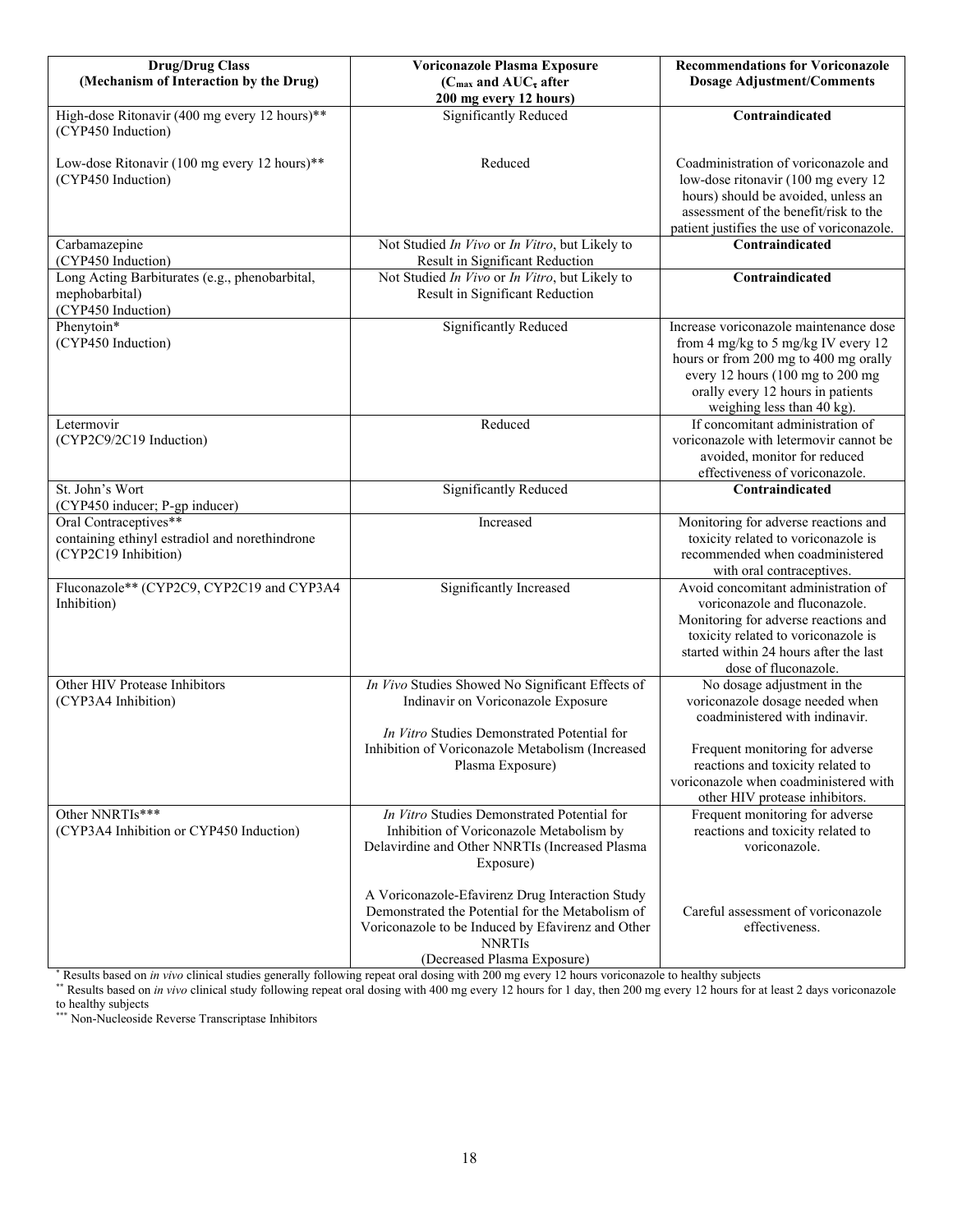| Table 11:                                                                                       |
|-------------------------------------------------------------------------------------------------|
| ect of Voriconazole on Pharmacokinetics of Other Drugs <i>Isee Clinical Pharmacology (123</i> ) |

|                                                                     | Effect of Voriconazole on Pharmacokinetics of Other Drugs [see Clinical Pharmacology (12.3)]                                            |                                                                                                                                                                                                                                                                                                                                                                                    |
|---------------------------------------------------------------------|-----------------------------------------------------------------------------------------------------------------------------------------|------------------------------------------------------------------------------------------------------------------------------------------------------------------------------------------------------------------------------------------------------------------------------------------------------------------------------------------------------------------------------------|
| <b>Drug/Drug Class</b>                                              | <b>Drug Plasma Exposure</b>                                                                                                             | <b>Recommendations for Drug Dosage</b>                                                                                                                                                                                                                                                                                                                                             |
| (Mechanism of Interaction by Voriconazole)                          | ( $C_{\text{max}}$ and $AUC_{\tau}$ )                                                                                                   | <b>Adjustment/Comments</b>                                                                                                                                                                                                                                                                                                                                                         |
| Sirolimus*<br>(CYP3A4 Inhibition)                                   | Significantly Increased                                                                                                                 | Contraindicated                                                                                                                                                                                                                                                                                                                                                                    |
| Rifabutin*<br>(CYP3A4 Inhibition)                                   | Significantly Increased                                                                                                                 | Contraindicated                                                                                                                                                                                                                                                                                                                                                                    |
| Efavirenz (400 mg every 24 hours)**<br>(CYP3A4 Inhibition)          | Significantly Increased                                                                                                                 | Contraindicated                                                                                                                                                                                                                                                                                                                                                                    |
| Efavirenz (300 mg every 24 hours)**<br>(CYP3A4 Inhibition)          | Slight Increase in $AUC_{\tau}$                                                                                                         | When voriconazole is coadministered<br>with efavirenz, voriconazole oral<br>maintenance dose should be increased<br>to 400 mg every 12 hours and efavirenz<br>should be decreased to 300 mg every<br>24 hours.                                                                                                                                                                     |
| High-dose Ritonavir (400 mg every<br>12 hours)**(CYP3A4 Inhibition) | No Significant Effect of Voriconazole on Ritonavir<br>$C_{\text{max}}$ or $AUC_{\tau}$                                                  | Contraindicated because of significant<br>reduction of voriconazole C <sub>max</sub> and<br>$AUC_{\tau}$ .                                                                                                                                                                                                                                                                         |
| Low-dose Ritonavir (100 mg every 12 hours)**                        | Slight Decrease in Ritonavir C <sub>max</sub> and AUC <sub>T</sub>                                                                      | Coadministration of voriconazole and<br>low-dose ritonavir (100 mg every 12<br>hours) should be avoided (due to the<br>reduction in voriconazole C <sub>max</sub> and<br>$AUC_{\tau}$ ) unless an assessment of the<br>benefit/risk to the patient justifies the<br>use of voriconazole.                                                                                           |
| Pimozide, Quinidine, Ivabradine<br>(CYP3A4 Inhibition)              | Not Studied In Vivo or In Vitro, but Drug Plasma<br>Exposure Likely to be Increased                                                     | Contraindicated because of potential<br>for QT prolongation and rare occurrence<br>of torsade de pointes.                                                                                                                                                                                                                                                                          |
| Ergot Alkaloids<br>(CYP450 Inhibition)                              | Not Studied In Vivo or In Vitro, but Drug Plasma<br>Exposure Likely to be Increased                                                     | Contraindicated                                                                                                                                                                                                                                                                                                                                                                    |
| Naloxegol<br>(CYP3A4 Inhibition)                                    | Not Studied In Vivo or In Vitro, but Drug Plasma<br>Exposure Likely to be Increased which may<br>Increase the Risk of Adverse Reactions | Contraindicated                                                                                                                                                                                                                                                                                                                                                                    |
| Tolvaptan<br>(CYP3A4 Inhibition)                                    | Although Not Studied Clinically, Voriconazole is<br>Likely to Significantly Increase the Plasma<br>Concentrations of Tolvaptan          | Contraindicated                                                                                                                                                                                                                                                                                                                                                                    |
| Venetoclax<br>(CYP3A4 Inhibition)                                   | Not studied In Vivo or In Vitro, but Venetoclax<br>Plasma Exposure Likely to be Significantly<br>Increased                              | Coadministration of voriconazole is<br>contraindicated at initiation and during<br>the ramp-up phase in patients with<br>chronic lymphocytic leukemia (CLL) or<br>small lymphocytic lymphoma (SLL).<br>Refer to the venetoclax labeling for<br>safety monitoring and dose reduction in<br>the steady daily dosing phase in<br>CLL/SLL patients.<br>For patients with acute myeloid |
|                                                                     |                                                                                                                                         | leukemia (AML), dose reduction and<br>safety monitoring are recommended<br>across all dosing phases when<br>coadministering VFEND with<br>venetoclax. Refer to the venetoclax<br>prescribing information for dosing<br>instructions.                                                                                                                                               |
| Lemborexant<br>(CYP3A4 Inhibition)                                  | Not Studied In Vivo or In Vitro, but Drug Plasma<br>Exposure Likely to be Increased                                                     | Avoid concomitant use of VFEND with<br>lemborexant.                                                                                                                                                                                                                                                                                                                                |
| Glasdegib<br>(CYP3A4 Inhibition)                                    | Not Studied In Vivo or In Vitro, but Drug Plasma<br>Exposure Likely to be Increased                                                     | Consider alternative therapies. If<br>concomitant use cannot be avoided,<br>monitor patients for increased risk of<br>adverse reactions including QTc<br>interval prolongation.                                                                                                                                                                                                    |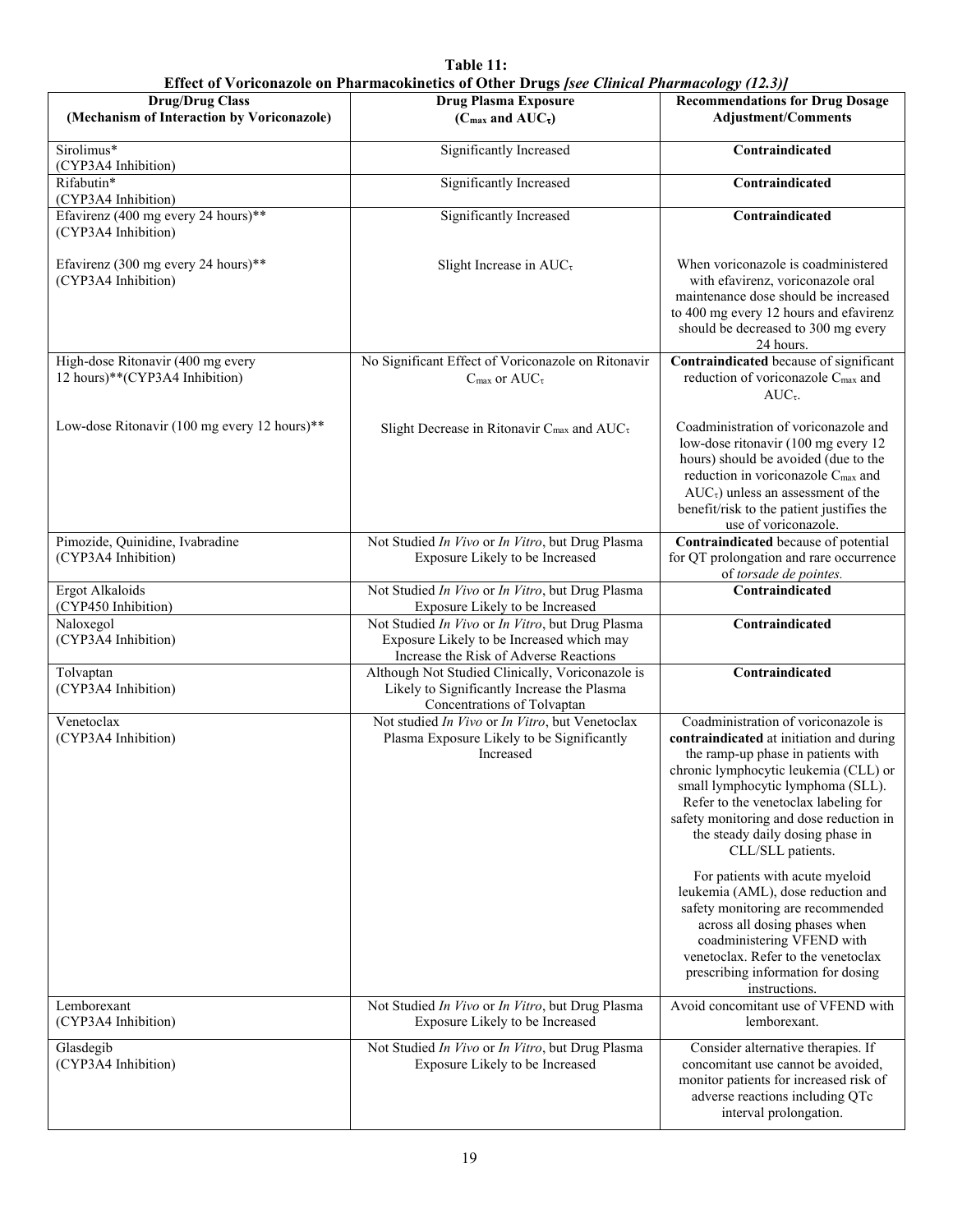| <b>Drug/Drug Class</b><br>(Mechanism of Interaction by Voriconazole)                                                                                                                             | <b>Drug Plasma Exposure</b><br>( $C_{\text{max}}$ and $AUC_{\tau}$ )                                                                | <b>Recommendations for Drug Dosage</b><br><b>Adjustment/Comments</b>                                                                                                                                                                                                                                                                                                                                                                              |
|--------------------------------------------------------------------------------------------------------------------------------------------------------------------------------------------------|-------------------------------------------------------------------------------------------------------------------------------------|---------------------------------------------------------------------------------------------------------------------------------------------------------------------------------------------------------------------------------------------------------------------------------------------------------------------------------------------------------------------------------------------------------------------------------------------------|
| Tyrosine kinase inhibitors (e.g., axitinib,<br>bosutinib, cabozantinib, ceritinib, cobimetinib,<br>dabrafenib, dasatinib, nilotinib, sunitinib,<br>ibrutinib, ribociclib)<br>(CYP3A4 Inhibition) | Not Studied In Vivo or In Vitro, but Drug Plasma<br>Exposure Likely to be Increased                                                 | Avoid concomitant use of VFEND. If<br>concomitant use cannot be avoided,<br>dose reduction of the tyrosine kinase<br>inhibitor is recommended. Refer to the<br>prescribing information for the relevant<br>product.                                                                                                                                                                                                                               |
| Lurasidone<br>(CYP3A4 Inhibition)                                                                                                                                                                | Not Studied In Vivo or In Vitro, but Voriconazole is<br>Likely to Significantly Increase the Plasma<br>Concentrations of Lurasidone | Contraindicated                                                                                                                                                                                                                                                                                                                                                                                                                                   |
| Cyclosporine*<br>(CYP3A4 Inhibition)                                                                                                                                                             | AUC <sub>τ</sub> Significantly Increased; No Significant<br>Effect on C <sub>max</sub>                                              | When initiating therapy with VFEND in<br>patients already receiving cyclosporine,<br>reduce the cyclosporine dose to one-half<br>of the starting dose and follow with<br>frequent monitoring of cyclosporine<br>blood levels. Increased cyclosporine<br>levels have been associated with<br>nephrotoxicity. When VFEND is<br>discontinued, cyclosporine<br>concentrations must be frequently<br>monitored and the dose increased as<br>necessary. |
| Methadone*** (CYP3A4 Inhibition)                                                                                                                                                                 | Increased                                                                                                                           | Increased plasma concentrations of<br>methadone have been associated with<br>toxicity including QT prolongation.<br>Frequent monitoring for adverse<br>reactions and toxicity related to<br>methadone is recommended during<br>coadministration. Dose reduction of<br>methadone may be needed.                                                                                                                                                    |
| Fentanyl (CYP3A4 Inhibition)                                                                                                                                                                     | Increased                                                                                                                           | Reduction in the dose of fentanyl and<br>other long-acting opiates metabolized<br>by CYP3A4 should be considered when<br>coadministered with VFEND. Extended<br>and frequent monitoring for opiate-<br>associated adverse reactions may be<br>necessary.                                                                                                                                                                                          |
| Alfentanil (CYP3A4 Inhibition)                                                                                                                                                                   | Significantly Increased                                                                                                             | An increase in the incidence of delayed<br>and persistent alfentanil-associated<br>nausea and vomiting were observed<br>when coadministered with VFEND.<br>Reduction in the dose of alfentanil and<br>other opiates metabolized by CYP3A4<br>(e.g., sufentanil) should be considered<br>when coadministered with VFEND. A<br>longer period for monitoring respiratory<br>and other opiate-associated adverse<br>reactions may be necessary.       |
| Oxycodone (CYP3A4 Inhibition)                                                                                                                                                                    | Significantly Increased                                                                                                             | Increased visual effects (heterophoria<br>and miosis) of oxycodone were<br>observed when coadministered with<br>VFEND.<br>Reduction in the dose of oxycodone and<br>other long-acting opiates metabolized<br>by CYP3A4 should be considered when<br>coadministered with VFEND. Extended<br>and frequent monitoring for opiate-<br>associated adverse reactions may be<br>necessary.                                                               |
| NSAIDs**** including. ibuprofen and diclofenac                                                                                                                                                   | Increased                                                                                                                           | Frequent monitoring for adverse<br>reactions and toxicity related to                                                                                                                                                                                                                                                                                                                                                                              |
| (CYP2C9 Inhibition)                                                                                                                                                                              |                                                                                                                                     | NSAIDs. Dose reduction of NSAIDs<br>may be needed.                                                                                                                                                                                                                                                                                                                                                                                                |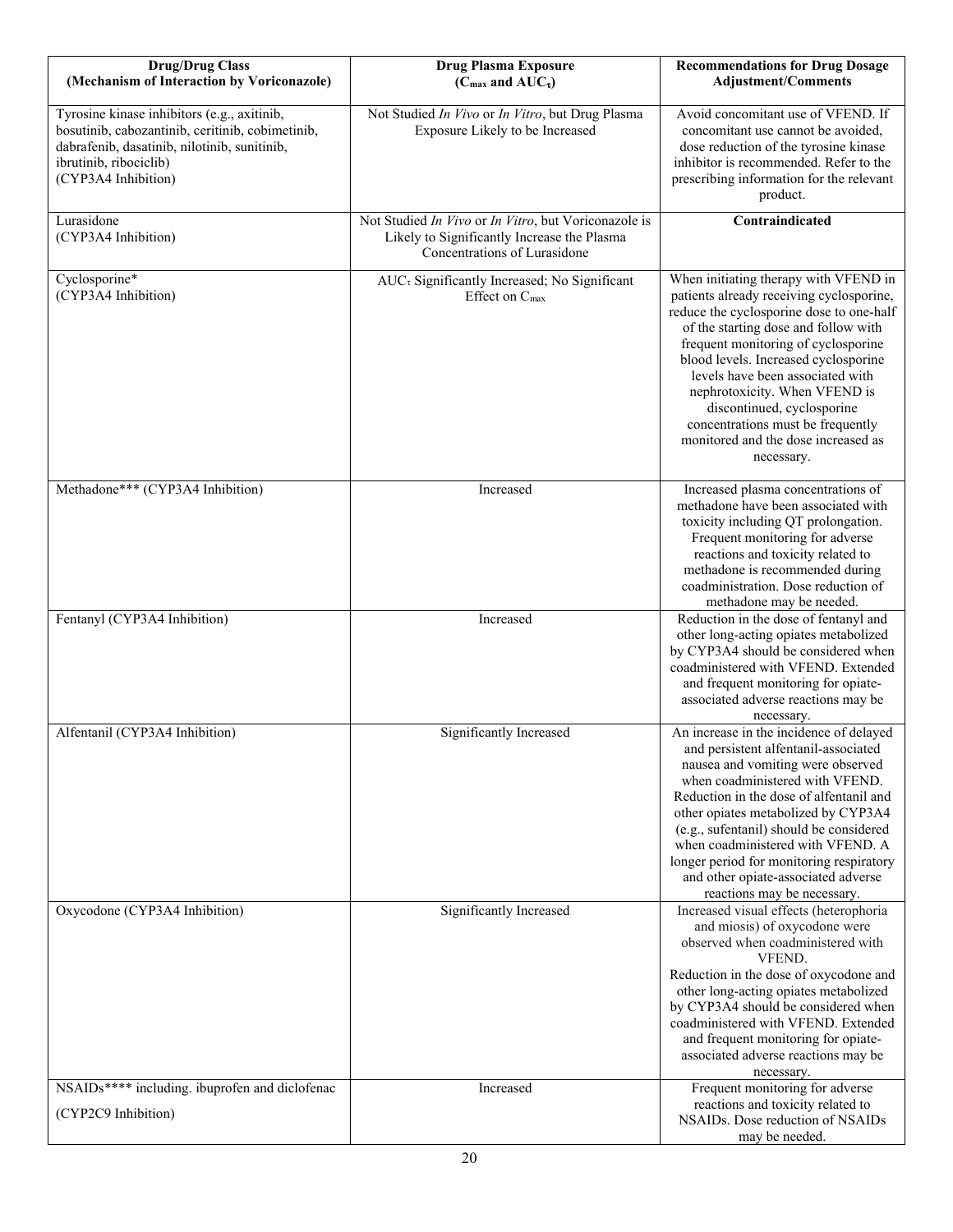| <b>Drug/Drug Class</b>                                                                      | <b>Drug Plasma Exposure</b>                                                                                                                                            | <b>Recommendations for Drug Dosage</b>                                                                                                                                                                                                                                                                                                                                                                                                |
|---------------------------------------------------------------------------------------------|------------------------------------------------------------------------------------------------------------------------------------------------------------------------|---------------------------------------------------------------------------------------------------------------------------------------------------------------------------------------------------------------------------------------------------------------------------------------------------------------------------------------------------------------------------------------------------------------------------------------|
| (Mechanism of Interaction by Voriconazole)                                                  | ( $C_{\text{max}}$ and $AUC_{\tau}$ )                                                                                                                                  | <b>Adjustment/Comments</b>                                                                                                                                                                                                                                                                                                                                                                                                            |
| Tacrolimus*<br>(CYP3A4 Inhibition)                                                          | Significantly Increased                                                                                                                                                | When initiating therapy with VFEND in<br>patients already receiving tacrolimus,<br>reduce the tacrolimus dose to one-third<br>of the starting dose and follow with<br>frequent monitoring of tacrolimus blood<br>levels. Increased tacrolimus levels have<br>been associated with nephrotoxicity.<br>When VFEND is discontinued,<br>tacrolimus concentrations must be<br>frequently monitored and the dose<br>increased as necessary. |
| Phenytoin*<br>(CYP2C9 Inhibition)                                                           | Significantly Increased                                                                                                                                                | Frequent monitoring of phenytoin<br>plasma concentrations and frequent<br>monitoring of adverse effects related to<br>phenytoin.                                                                                                                                                                                                                                                                                                      |
| Oral Contraceptives containing ethinyl estradiol<br>and norethindrone (CYP3A4 Inhibition)** | Increased                                                                                                                                                              | Monitoring for adverse reactions related<br>to oral contraceptives is recommended<br>during coadministration.                                                                                                                                                                                                                                                                                                                         |
| Prednisolone and other corticosteroids<br>(CYP3A4 Inhibition)                               | In Vivo Studies Showed No Significant Effects of<br>VFEND on Prednisolone Exposure                                                                                     | No dosage adjustment for prednisolone<br>when coadministered with VFEND [see<br>Clinical Pharmacology (12.3)].                                                                                                                                                                                                                                                                                                                        |
|                                                                                             | Not Studied In vitro or In vivo for Other<br>Corticosteroids, but Drug Exposure Likely to be<br>Increased                                                              | Monitor for potential adrenal<br>dysfunction when VFEND is<br>administered with other corticosteroids<br>[See Warnings and Precautions (5.8)].                                                                                                                                                                                                                                                                                        |
| Warfarin*<br>(CYP2C9 Inhibition)                                                            | Prothrombin Time Significantly Increased                                                                                                                               | If patients receiving coumarin<br>preparations are treated simultaneously<br>with voriconazole, the prothrombin time                                                                                                                                                                                                                                                                                                                  |
| Other Oral Coumarin Anticoagulants<br>(CYP2C9/3A4 Inhibition)                               | Not Studied In Vivo or In Vitro for other Oral<br>Coumarin Anticoagulants, but Drug Plasma<br>Exposure Likely to be Increased                                          | or other suitable anticoagulation tests<br>should be monitored at close intervals<br>and the dosage of anticoagulants<br>adjusted accordingly.                                                                                                                                                                                                                                                                                        |
| Ivacaftor<br>(CYP3A4 Inhibition)                                                            | Not Studied In Vivo or In Vitro, but Drug Plasma<br>Exposure Likely to be Increased which may<br>Increase the Risk of Adverse Reactions                                | Dose reduction of ivacaftor is<br>recommended. Refer to the prescribing<br>information for ivacaftor                                                                                                                                                                                                                                                                                                                                  |
| Eszopiclone<br>(CYP3A4 Inhibition)                                                          | Not Studied In Vivo or In Vitro, but Drug Plasma<br>Exposure Likely to be Increased which may<br>Increase the Sedative Effect of Eszopiclone                           | Dose reduction of eszopiclone is<br>recommended. Refer to the prescribing<br>information for eszopiclone.                                                                                                                                                                                                                                                                                                                             |
| Omeprazole*<br>(CYP2C19/3A4 Inhibition)                                                     | Significantly Increased                                                                                                                                                | When initiating therapy with VFEND in<br>patients already receiving omeprazole<br>doses of 40 mg or greater, reduce the<br>omeprazole dose by one-half. The<br>metabolism of other proton pump<br>inhibitors that are CYP2C19 substrates<br>may also be inhibited by voriconazole<br>and may result in increased plasma<br>concentrations of other proton pump<br>inhibitors.                                                         |
| Other HIV Protease Inhibitors<br>(CYP3A4 Inhibition)                                        | In Vivo Studies Showed No Significant Effects on<br>Indinavir Exposure                                                                                                 | No dosage adjustment for indinavir<br>when coadministered with VFEND.                                                                                                                                                                                                                                                                                                                                                                 |
|                                                                                             | In Vitro Studies Demonstrated Potential for<br>Voriconazole to Inhibit Metabolism<br>(Increased Plasma Exposure)                                                       | Frequent monitoring for adverse<br>reactions and toxicity related to other<br>HIV protease inhibitors.                                                                                                                                                                                                                                                                                                                                |
| Other NNRTIs*****<br>(CYP3A4 Inhibition)                                                    | A Voriconazole-Efavirenz Drug Interaction Study<br>Demonstrated the Potential for Voriconazole to<br>Inhibit Metabolism of Other NNRTIs<br>(Increased Plasma Exposure) | Frequent monitoring for adverse<br>reactions and toxicity related to NNRTI.                                                                                                                                                                                                                                                                                                                                                           |
| Tretinoin<br>(CYP3A4 Inhibition)                                                            | Although Not Studied, Voriconazole may Increase<br>Tretinoin Concentrations and Increase the Risk of<br><b>Adverse Reactions</b>                                       | Frequent monitoring for signs and<br>symptoms of pseudotumor cerebri or<br>hypercalcemia.                                                                                                                                                                                                                                                                                                                                             |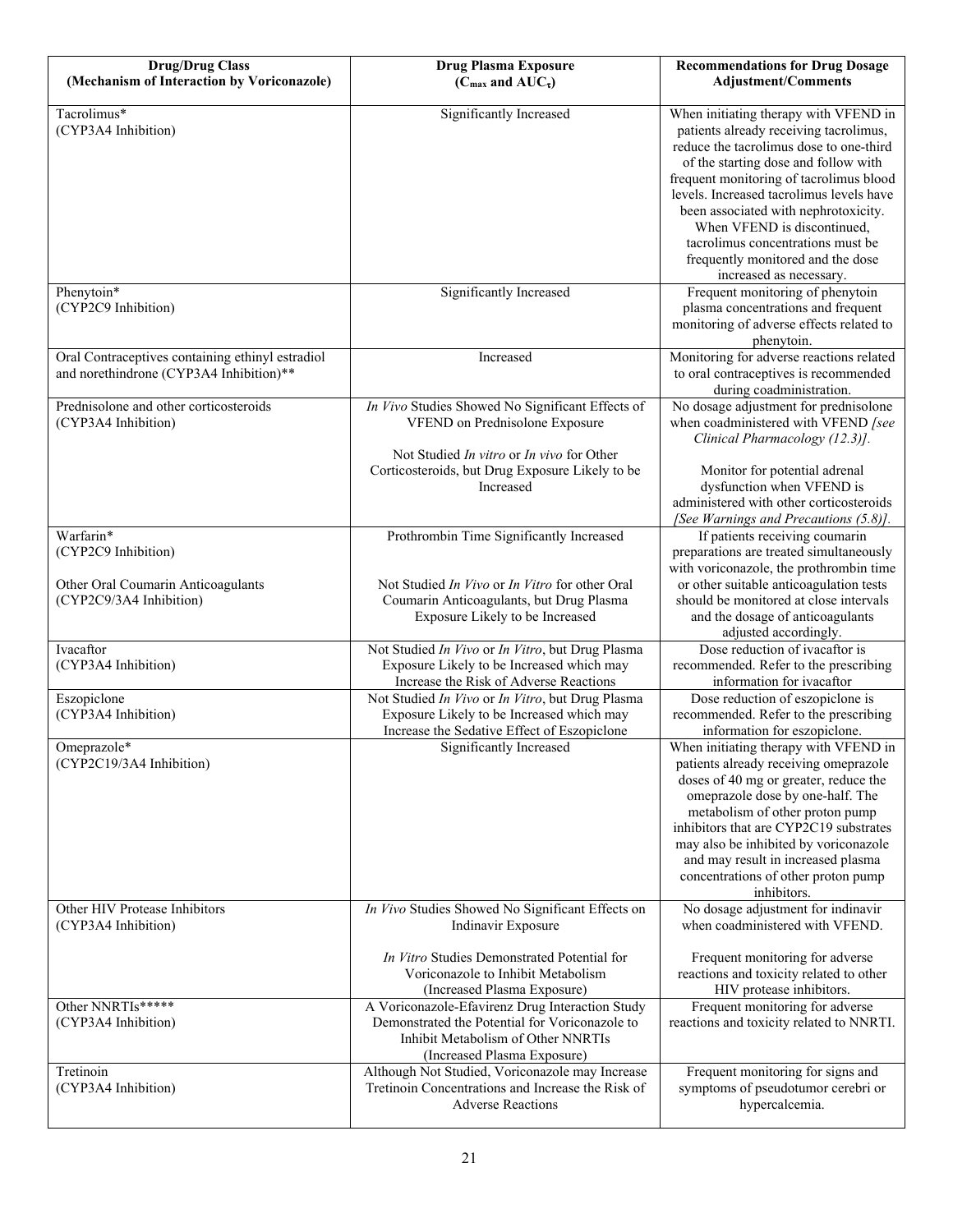| <b>Drug/Drug Class</b>                                                                                                 | <b>Drug Plasma Exposure</b>                                                                                                                 | <b>Recommendations for Drug Dosage</b>                                                                                                                                                                                                                                      |
|------------------------------------------------------------------------------------------------------------------------|---------------------------------------------------------------------------------------------------------------------------------------------|-----------------------------------------------------------------------------------------------------------------------------------------------------------------------------------------------------------------------------------------------------------------------------|
| (Mechanism of Interaction by Voriconazole)                                                                             | ( $C_{\text{max}}$ and $AUC_{\tau}$ )                                                                                                       | <b>Adjustment/Comments</b>                                                                                                                                                                                                                                                  |
| Midazolam<br>(CYP3A4 Inhibition)<br>Other benzodiazepines including triazolam and<br>alprazolam<br>(CYP3A4 Inhibition) | Significantly Increased<br>In Vitro Studies Demonstrated Potential for<br>Voriconazole to Inhibit Metabolism<br>(Increased Plasma Exposure) | Increased plasma exposures may<br>increase the risk of adverse reactions<br>and toxicities related to<br>benzodiazepines.<br>Refer to drug-specific labeling for<br>details.                                                                                                |
| HMG-CoA Reductase Inhibitors (Statins)<br>(CYP3A4 Inhibition)                                                          | In Vitro Studies Demonstrated Potential for<br>Voriconazole to Inhibit Metabolism<br>(Increased Plasma Exposure)                            | Frequent monitoring for adverse<br>reactions and toxicity related to statins.<br>Increased statin concentrations in<br>plasma have been associated with<br>rhabdomyolysis. Adjustment of the<br>statin dosage may be needed.                                                |
| Dihydropyridine Calcium Channel Blockers<br>(CYP3A4 Inhibition)                                                        | In Vitro Studies Demonstrated Potential for<br>Voriconazole to Inhibit Metabolism<br>(Increased Plasma Exposure)                            | Frequent monitoring for adverse<br>reactions and toxicity related to calcium<br>channel blockers. Adjustment of<br>calcium channel blocker dosage may be<br>needed.                                                                                                         |
| Sulfonylurea Oral Hypoglycemics<br>(CYP2C9 Inhibition)                                                                 | Not Studied In Vivo or In Vitro, but Drug Plasma<br>Exposure Likely to be Increased                                                         | Frequent monitoring of blood glucose<br>and for signs and symptoms of<br>hypoglycemia. Adjustment of oral<br>hypoglycemic drug dosage may be<br>needed.                                                                                                                     |
| Vinca Alkaloids<br>(CYP3A4 Inhibition)                                                                                 | Not Studied In Vivo or In Vitro, but Drug Plasma<br>Exposure Likely to be Increased                                                         | Frequent monitoring for adverse<br>reactions and toxicity (i.e.,<br>neurotoxicity) related to vinca alkaloids.<br>Reserve azole antifungals, including<br>voriconazole, for patients receiving a<br>vinca alkaloid who have no alternative<br>antifungal treatment options. |
| Everolimus<br>(CYP3A4 Inhibition)                                                                                      | Not Studied In Vivo or In Vitro, but Drug Plasma<br>Exposure Likely to be Increased                                                         | Concomitant administration of<br>voriconazole and everolimus is not<br>recommended.                                                                                                                                                                                         |

\* Results based on *in vivo* clinical studies generally following repeat oral dosing with 200 mg BID voriconazole to healthy subjects

\*\* Results based on *in vivo* clinical study following repeat oral dosing with 400 mg every 12 hours for 1 day, then 200 mg every 12 hours for at least 2 days voriconazole to healthy subjects

Results based on *in vivo* clinical study following repeat oral dosing with 400 mg every 12 hours for 1 day, then 200 mg every 12 hours for 4 days voriconazole to subjects receiving a methadone maintenance dose (30-100 mg every 24 hours)

Non-Steroidal Anti-Inflammatory Drug

\*\*\*\*\* Non-Nucleoside Reverse Transcriptase Inhibitors

### **8 USE IN SPECIFIC POPULATIONS**

#### **8.1 Pregnancy**

#### Risk Summary

Voriconazole can cause fetal harm when administered to a pregnant woman. There are no available data on the use of VFEND in pregnant women. In animal reproduction studies, oral voriconazole was associated with fetal malformations in rats and fetal toxicity in rabbits. Cleft palates and hydronephrosis/hydroureter were observed in rat pups exposed to voriconazole during organogenesis at and above 10 mg/kg (0.3 times the RMD of 200 mg every 12 hours based on body surface area comparisons). In rabbits, embryomortality, reduced fetal weight and increased incidence of skeletal variations, cervical ribs and extrasternal ossification sites were observed in pups when pregnant rabbits were orally dosed at 100 mg/kg (6 times the RMD based on body surface area comparisons) during organogenesis. Rats exposed to voriconazole from implantation to weaning experienced increased gestational length and dystocia, which were associated with increased perinatal pup mortality at the 10 mg/kg dose *[see Data]*. If this drug is used during pregnancy, or if the patient becomes pregnant while taking this drug, inform the patient of the potential hazard to the fetus *[see Warnings and Precautions (5.9)]*.

The background risk of major birth defects and miscarriage for the indicated populations is unknown. In the U.S. general population, the estimated background risk of major birth defects and miscarriage in clinically recognized pregnancies is 2-4% and 15-20% respectively.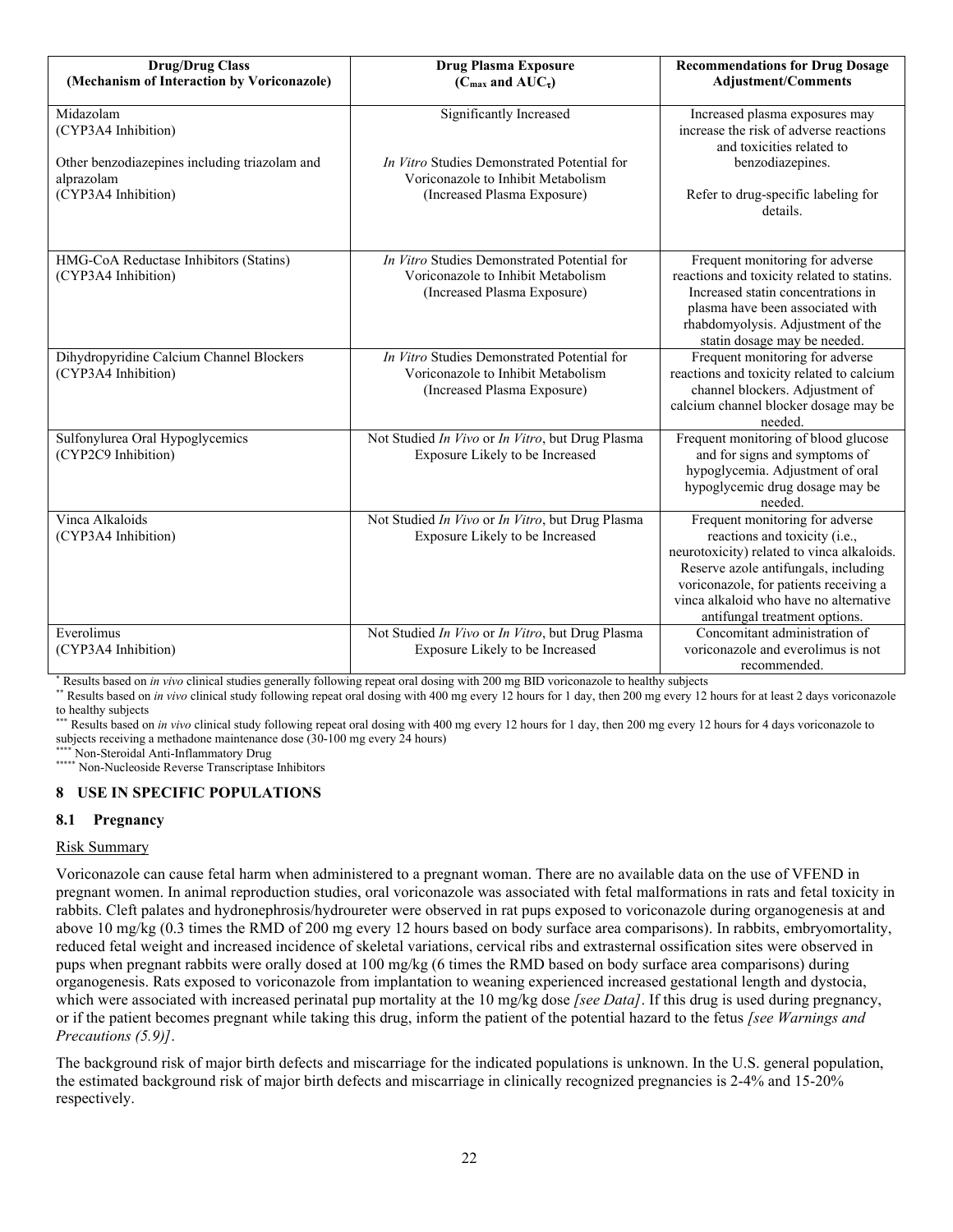# Data

# *Animal Data*

Voriconazole was administered orally to pregnant rats during organogenesis (gestation days 6-17) at 10, 30, and 60 mg/kg/day..Voriconazole was associated with increased incidences of the malformations hydroureter and hydronephrosis at 10 mg/kg/day or greater, approximately 0.3 times the recommended human dose (RMD) based on body surface area comparisons, and cleft palate at 60 mg/kg*,* approximately 2 times the RMD based on body surface area comparisons. Reduced ossification of sacral and caudal vertebrae, skull, pubic, and hyoid bone, supernumerary ribs, anomalies of the sternebrae, and dilatation of the ureter/renal pelvis were also observed at doses of 10 mg/kg or greater. There was no evidence of maternal toxicity at any dose.

Voriconazole was administered orally to pregnant rabbits during the period of organogenesis (gestation days 7-19) at 10, 40, and 100 mg/kg/day. Voriconazole was associated with increased post-implantation loss and decreased fetal body weight, in association with maternal toxicity (decreased body weight gain and food consumption) at 100 mg/kg/day (6 times the RMD based on body surface area comparisons). Fetal skeletal variations (increases in the incidence of cervical rib and extra sternebral ossification sites) were observed at 100 mg/kg/day.

In a peri- and postnatal toxicity study in rats, voriconazole was administered orally to female rats from implantation through the end of lactation at 1, 3, and 10 mg/kg/day. Voriconazole prolonged the duration of gestation and labor and produced dystocia with related increases in maternal mortality and decreases in perinatal survival of F1 pups at 10 mg/kg/day, approximately 0.3 times the RMD.

# **8.2 Lactation**

# Risk Summary

No data are available regarding the presence of voriconazole in human milk, the effects of voriconazole on the breastfed infant, or the effects on milk production. The developmental and health benefits of breastfeeding should be considered along with the mother's clinical need for VFEND and any potential adverse effects on the breastfed child from VFEND or from the underlying maternal condition.

# **8.3 Females and Males of Reproductive Potential**

# Contraception

Advise females of reproductive potential to use effective contraception during treatment with VFEND. The coadministration of voriconazole with the oral contraceptive, Ortho-Novum® (35 mcg ethinyl estradiol and 1 mg norethindrone), results in an interaction between these two drugs, but is unlikely to reduce the contraceptive effect. Monitoring for adverse reactions associated with oral contraceptives and voriconazole is recommended *[see Drug Interactions (7) and Clinical Pharmacology (12.3)]*.

# **8.4 Pediatric Use**

The safety and effectiveness of VFEND have been established in pediatric patients 2 years of age and older based on evidence from adequate and well-controlled studies in adult and pediatric patients and additional pediatric pharmacokinetic and safety data. A total of 105 pediatric patients aged 2 to less than 12 [N=26] and aged 12 to less than 18 [N=79] from two, non-comparative Phase 3 pediatric studies and eight adult therapeutic trials provided safety information for VFEND use in the pediatric population *[see Adverse Reactions (6.1), Clinical Pharmacology (12.3), and Clinical Studies (14)]*.

Safety and effectiveness in pediatric patients below the age of 2 years has not been established. Therefore, VFEND is not recommended for pediatric patients less than 2 years of age.

A higher frequency of liver enzyme elevations was observed in the pediatric patients *[see Dosage and Administration (2.5), Warnings and Precautions (5.1), and Adverse Reactions (6.1)]*.

The frequency of phototoxicity reactions is higher in the pediatric population. Squamous cell carcinoma has been reported in patients who experience photosensitivity reactions. Stringent measures for photoprotection are warranted. Sun avoidance and dermatologic follow-up are recommended in pediatric patients experiencing photoaging injuries, such as lentigines or ephelides, even after treatment discontinuation *[see Warnings and Precautions (5.6)].*

VFEND has not been studied in pediatric patients with hepatic or renal impairment *[see Dosage and Administration (2.5, 2.6)]*. Hepatic function and serum creatinine levels should be closely monitored in pediatric patients *[see Dosage and Administration (2.6) and Warnings and Precautions (5.1, 5.10)]*.

# **8.5 Geriatric Use**

In multiple dose therapeutic trials of voriconazole, 9.2% of patients were  $\geq$ 65 years of age and 1.8% of patients were  $\geq$ 75 years of age. In a study in healthy subjects, the systemic exposure (AUC) and peak plasma concentrations  $(C_{\text{max}})$  were increased in elderly males compared to young males. Pharmacokinetic data obtained from 552 patients from 10 voriconazole therapeutic trials showed that voriconazole plasma concentrations in the elderly patients were approximately 80% to 90% higher than those in younger patients after either IV or oral administration. However, the overall safety profile of the elderly patients was similar to that of the young so no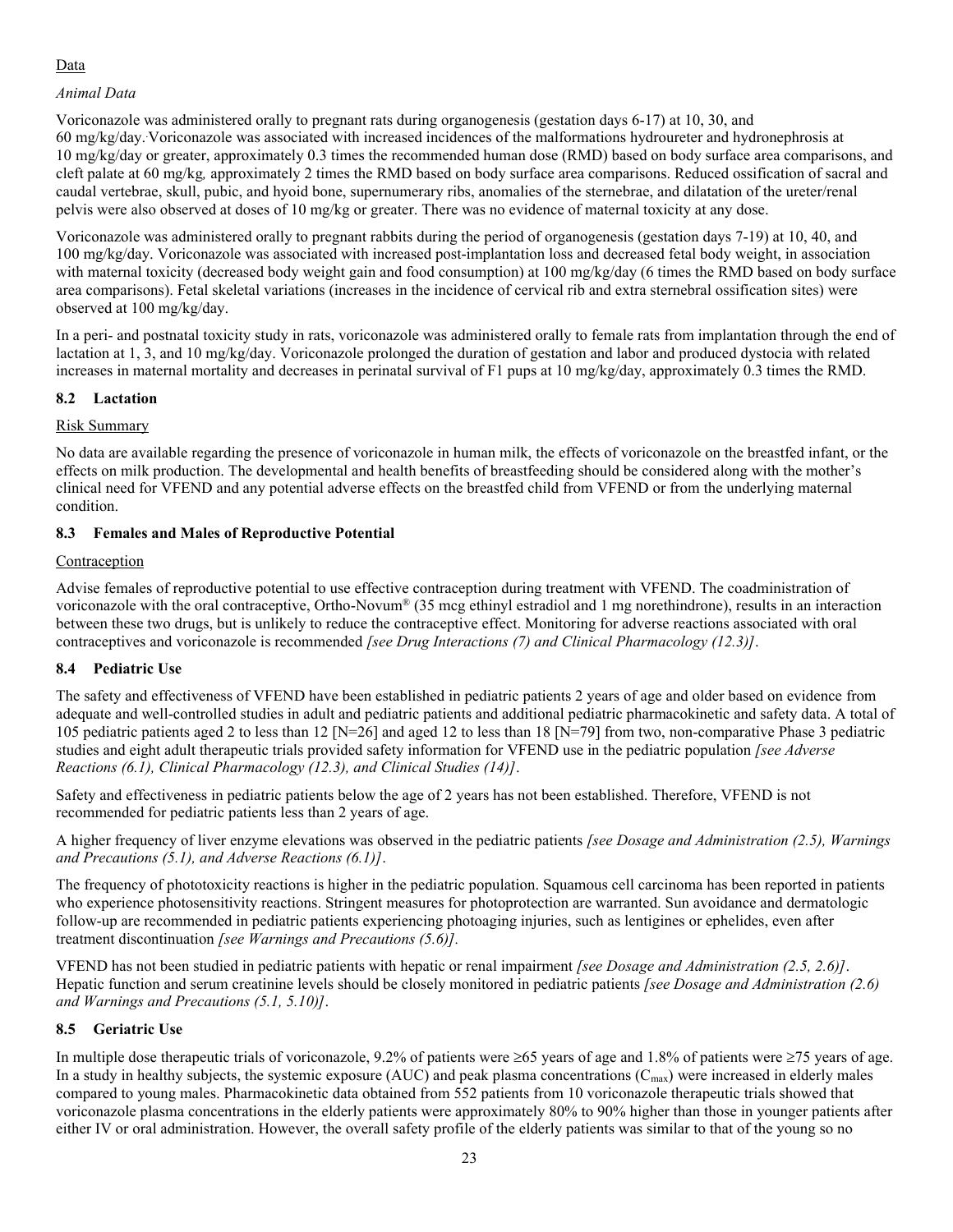dosage adjustment is recommended *[see Clinical Pharmacology (12.3)]*.

# **10 OVERDOSAGE**

In clinical trials, there were three cases of accidental overdose. All occurred in pediatric patients who received up to five times the recommended intravenous dose of voriconazole. A single adverse reaction of photophobia of 10 minutes duration was reported.

There is no known antidote to voriconazole.

Voriconazole is hemodialyzed with clearance of 121 mL/min. The intravenous vehicle, SBECD, is hemodialyzed with clearance of 55 mL/min. In an overdose, hemodialysis may assist in the removal of voriconazole and SBECD from the body.

### **11 DESCRIPTION**

VFEND (voriconazole), an azole antifungal agent is available as a lyophilized powder for solution for intravenous infusion, filmcoated tablets for oral administration, and as a powder for oral suspension. The structural formula is:



Voriconazole is designated chemically as (2R,3S)-2-(2, 4-difluorophenyl)-3-(5-fluoro-4-pyrimidinyl)-1-(1*H*-1,2,4-triazol-1-yl)-2 butanol with an empirical formula of  $C_{16}H_{14}F_3N_5O$  and a molecular weight of 349.3.

Voriconazole drug substance is a white to light-colored powder.

VFEND I.V. is a white lyophilized powder containing nominally 200 mg voriconazole and 3200 mg sulfobutyl ether beta-cyclodextrin sodium in a 30 mL Type I clear glass vial.

VFEND I.V. is intended for administration by intravenous infusion. It is a single-dose, unpreserved product. Vials containing 200 mg lyophilized voriconazole are intended for reconstitution with Water for Injection to produce a solution containing 10 mg/mL VFEND and 160 mg/mL of sulfobutyl ether beta-cyclodextrin sodium. The resultant solution is further diluted prior to administration as an intravenous infusion *[see Dosage and Administration (2)]*.

VFEND Tablets contain 50 mg or 200 mg of voriconazole. The inactive ingredients include croscarmellose sodium, lactose monohydrate, magnesium stearate, povidone, pregelatinized starch, and a coating containing hypromellose, lactose monohydrate, titanium dioxide, and triacetin.

VFEND for Oral Suspension is a white to off-white powder providing a white to off-white orange-flavored suspension when reconstituted. Bottles containing 45 grams powder for oral suspension, which contain 3 g of voriconazole, are intended for reconstitution with water to produce a suspension containing 40 mg/mL voriconazole. The inactive ingredients include anhydrous citric acid, colloidal silicon dioxide, natural orange flavor, sodium benzoate, sodium citrate dihydrate, sucrose, titanium dioxide, and xanthan gum.

# **12 CLINICAL PHARMACOLOGY**

#### **12.1 Mechanism of Action**

Voriconazole is an antifungal drug *[see Microbiology (12.4)]*.

# **12.2 Pharmacodynamics**

### Exposure-Response Relationship For Efficacy and Safety

In 10 clinical trials  $(N=1121)$ , the median values for the average and maximum voriconazole plasma concentrations in individual patients across these studies was 2.51  $\mu$ g/mL (inter-quartile range 1.21 to 4.44  $\mu$ g/mL) and 3.79  $\mu$ g/mL (inter-quartile range 2.06 to 6.31  $\mu$ g/mL), respectively. A pharmacokinetic-pharmacodynamic analysis of patient data from 6 of these 10 clinical trials (N=280) could not detect a positive association between mean, maximum or minimum plasma voriconazole concentration and efficacy. However, pharmacokinetic/pharmacodynamic analyses of the data from all 10 clinical trials identified positive associations between plasma voriconazole concentrations and rate of both liver function test abnormalities and visual disturbances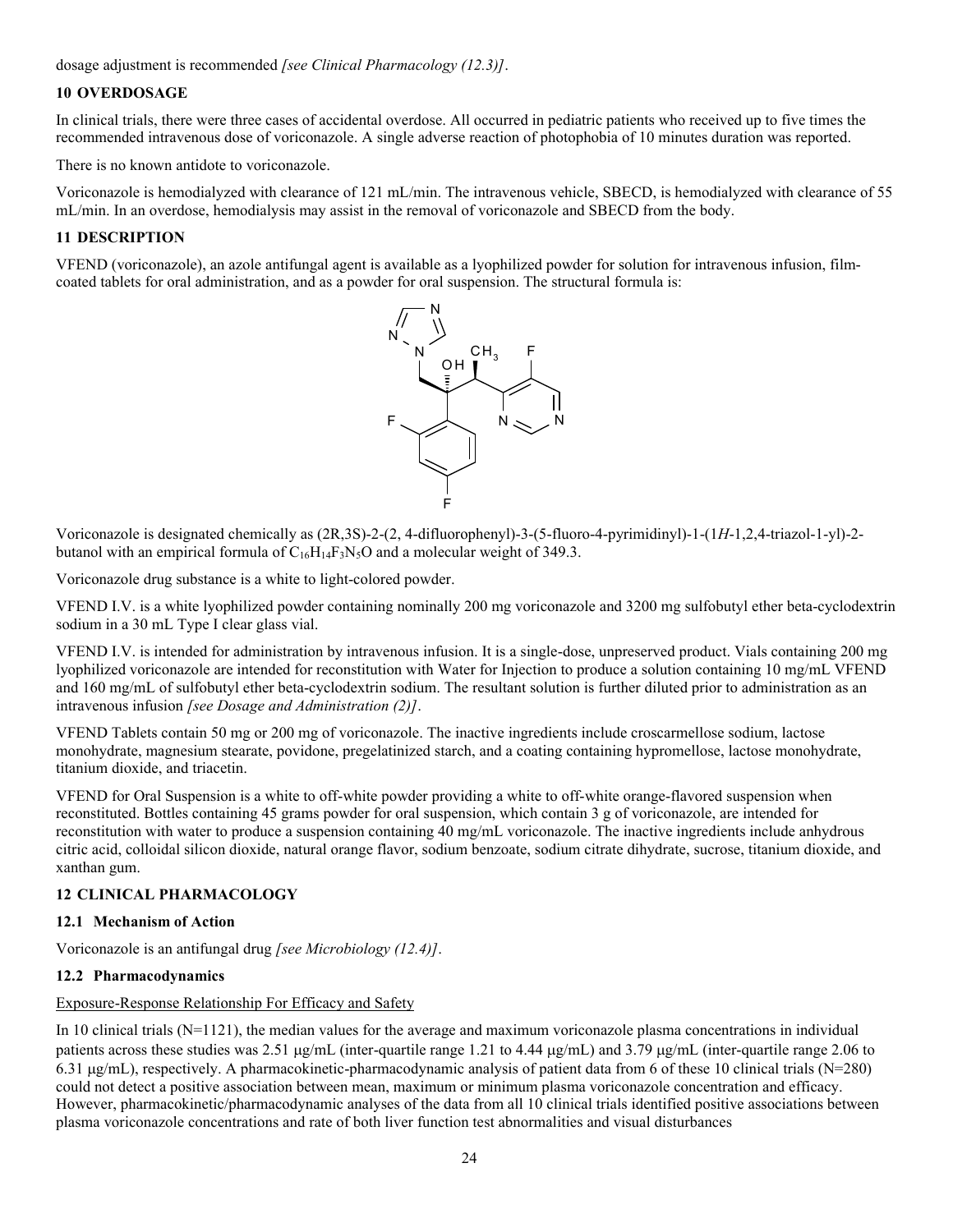# Cardiac Electrophysiology

A placebo-controlled, randomized, crossover study to evaluate the effect on the QT interval of healthy male and female subjects was conducted with three single oral doses of voriconazole and ketoconazole. Serial ECGs and plasma samples were obtained at specified intervals over a 24-hour post dose observation period. The placebo-adjusted mean maximum increases in QTc from baseline after 800, 1200, and 1600 mg of voriconazole and after ketoconazole 800 mg were all <10 msec. Females exhibited a greater increase in QTc than males, although all mean changes were <10 msec. Age was not found to affect the magnitude of increase in QTc. No subject in any group had an increase in QTc of ≥60 msec from baseline. No subject experienced an interval exceeding the potentially clinically relevant threshold of 500 msec. However, the QT effect of voriconazole combined with drugs known to prolong the QT interval is unknown *[see Contraindications (4) and Drug Interactions (7)]*.

# **12.3 Pharmacokinetics**

The pharmacokinetics of voriconazole have been characterized in healthy subjects, special populations and patients.

The pharmacokinetics of voriconazole are non-linear due to saturation of its metabolism. The interindividual variability of voriconazole pharmacokinetics is high. Greater than proportional increase in exposure is observed with increasing dose. It is estimated that, on average, increasing the oral dose from 200 mg every 12 hours to 300 mg every 12 hours leads to an approximately 2.5-fold increase in exposure (AUC<sub>τ</sub>); similarly, increasing the intravenous dose from 3 mg/kg every 12 hours to 4 mg/kg every 12 hours produces an approximately 2.5-fold increase in exposure (Table 12).

| Table 12:                                                                                                         |                      |                   |                                               |             |          |        |
|-------------------------------------------------------------------------------------------------------------------|----------------------|-------------------|-----------------------------------------------|-------------|----------|--------|
| Geometric Mean (%CV) Plasma Voriconazole Pharmacokinetic Parameters in Adults Receiving Different Dosing Regimens |                      |                   |                                               |             |          |        |
|                                                                                                                   | $6 \text{ mg/kg}$ IV | $3 \text{ mg/kg}$ | $4 \text{ mg/kg}$<br>$\overline{\phantom{a}}$ | 400 mg Oral | $200$ mg | 300 mg |

|                               | 6 mg/kg IV<br>(loading dose) | $3 \text{ mg/kg}$<br>IV every 12<br>hours | $4 \text{ mg/kg}$<br>IV every 12<br>hours | 400 mg Oral<br>(loading dose) | $200$ mg<br>Oral every 12<br>hours | $300$ mg<br>Oral every 12<br>hours |
|-------------------------------|------------------------------|-------------------------------------------|-------------------------------------------|-------------------------------|------------------------------------|------------------------------------|
| N                             | 35                           | 23                                        | 40                                        |                               | 48                                 | 16                                 |
| $AUC_{12} (\mu g \cdot h/mL)$ | 13.9(32)                     | 13.7(53)                                  | 33.9(54)                                  | 9.31(38)                      | 12.4(78)                           | 34.0(53)                           |
| $C_{\text{max}} (\mu g/mL)$   | 3.13(20)                     | 3.03(25)                                  | 4.77(36)                                  | 2.30(19)                      | 2.31(48)                           | 4.74(35)                           |
| $C_{\text{min}}(\mu g/mL)$    | $- -$                        | 0.46(97)                                  | 1.73 (74)                                 | $- -$                         | 0.46(120)                          | 1.63 (79)                          |

Note: Parameters were estimated based on non-compartmental analysis from 5 pharmacokinetic studies.

 $AUC_{12}$  = area under the curve over 12 hour dosing interval,  $C_{max}$  = maximum plasma concentration,  $C_{min}$  = minimum plasma concentration.  $CV$  = coefficient of variation

When the recommended intravenous loading dose regimen is administered to healthy subjects, plasma concentrations close to steady state are achieved within the first 24 hours of dosing (e.g., 6 mg/kg IV every 12 hours on day 1 followed by 3 mg/kg IV every 12 hours). Without the loading dose, accumulation occurs during twice daily multiple dosing with steady state plasma voriconazole concentrations being achieved by day 6 in the majority of subjects.

# Absorption

The pharmacokinetic properties of voriconazole are similar following administration by the intravenous and oral routes. Based on a population pharmacokinetic analysis of pooled data in healthy subjects (N=207), the oral bioavailability of voriconazole is estimated to be 96% (CV 13%). Bioequivalence was established between the 200 mg tablet and the 40 mg/mL oral suspension when administered as a 400 mg every 12 hours loading dose followed by a 200 mg every 12 hours maintenance dose.

Maximum plasma concentrations  $(C_{\text{max}})$  are achieved 1-2 hours after dosing. When multiple doses of voriconazole are administered with high-fat meals, the mean C<sub>max</sub> and AUC<sub>t</sub> are reduced by 34% and 24%, respectively when administered as a tablet and by 58% and 37% respectively when administered as the oral suspension *[see Dosage and Administration (2)]*.

In healthy subjects, the absorption of voriconazole is not affected by coadministration of oral ranitidine, cimetidine, or omeprazole, drugs that are known to increase gastric pH.

# **Distribution**

The volume of distribution at steady state for voriconazole is estimated to be 4.6 L/kg, suggesting extensive distribution into tissues. Plasma protein binding is estimated to be 58% and was shown to be independent of plasma concentrations achieved following single and multiple oral doses of 200 mg or 300 mg (approximate range:  $0.9-15 \mu g/mL$ ). Varying degrees of hepatic and renal impairment do not affect the protein binding of voriconazole.

# Elimination

# *Metabolism*

*In vitro* studies showed that voriconazole is metabolized by the human hepatic cytochrome P450 enzymes, CYP2C19, CYP2C9 and CYP3A4 *[see Drug Interactions (7)]*.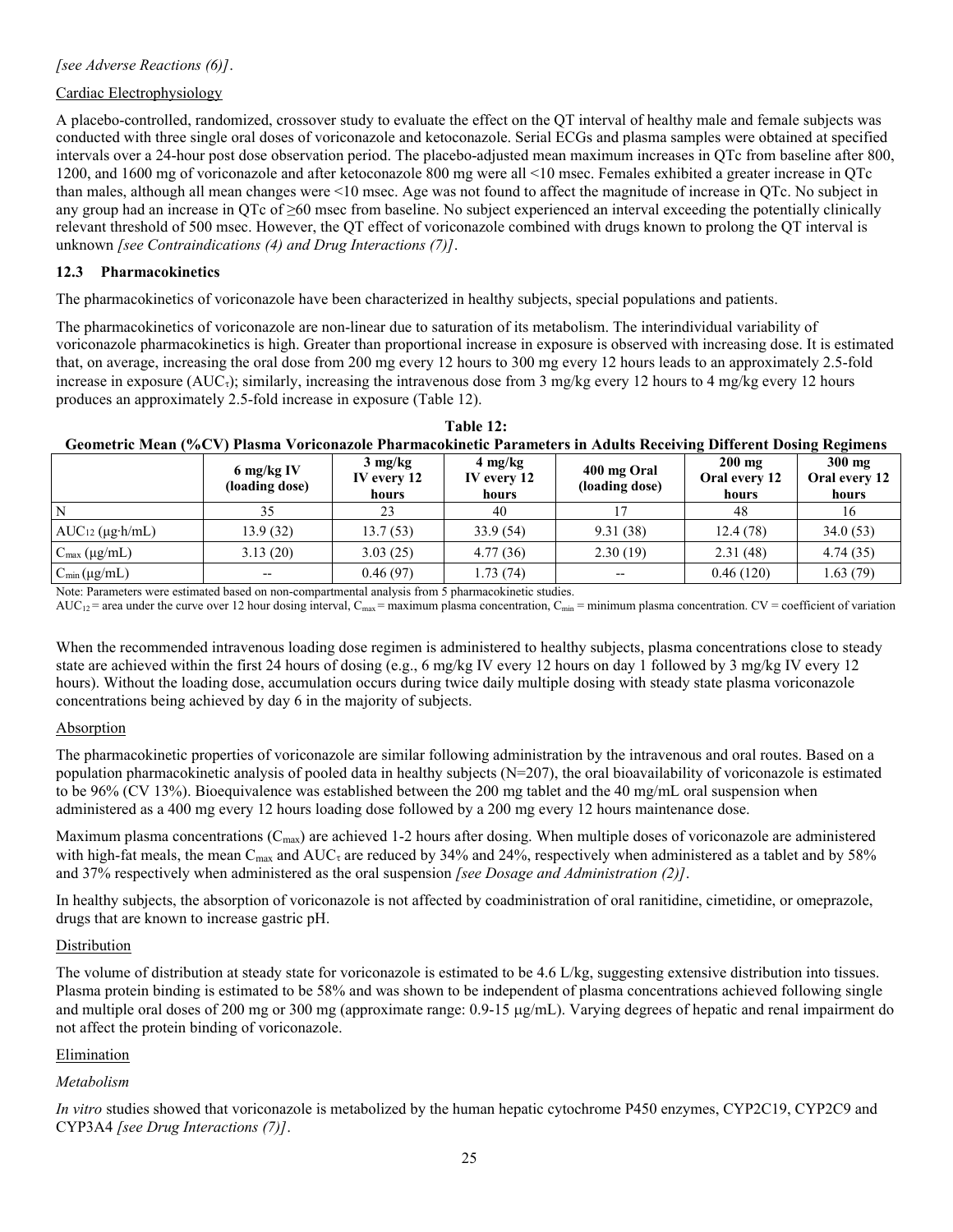*In vivo* studies indicated that CYP2C19 is significantly involved in the metabolism of voriconazole. This enzyme exhibits genetic polymorphism *[see Clinical Pharmacology (12.5)]*.

The major metabolite of voriconazole is the N-oxide, which accounts for 72% of the circulating radiolabelled metabolites in plasma. Since this metabolite has minimal antifungal activity, it does not contribute to the overall efficacy of voriconazole.

### *Excretion*

Voriconazole is eliminated via hepatic metabolism with less than 2% of the dose excreted unchanged in the urine. After administration of a single radiolabelled dose of either oral or IV voriconazole, preceded by multiple oral or IV dosing, approximately 80% to 83% of the radioactivity is recovered in the urine. The majority (>94%) of the total radioactivity is excreted in the first 96 hours after both oral and intravenous dosing.

As a result of non-linear pharmacokinetics, the terminal half-life of voriconazole is dose dependent and therefore not useful in predicting the accumulation or elimination of voriconazole.

# Specific Populations

# *Male and Female Patients*

In a multiple oral dose study, the mean  $C_{\text{max}}$  and  $AUC_{\tau}$  for healthy young females were 83% and 113% higher, respectively, than in healthy young males (18-45 years), after tablet dosing. In the same study, no significant differences in the mean  $C_{\text{max}}$  and  $AUC_{\tau}$  were observed between healthy elderly males and healthy elderly females (>65 years). In a similar study, after dosing with the oral suspension, the mean AUC for healthy young females was  $45%$  higher than in healthy young males whereas the mean C<sub>max</sub> was comparable between genders. The steady state trough voriconazole concentrations  $(C_{\text{min}})$  seen in females were 100% and 91% higher than in males receiving the tablet and the oral suspension, respectively.

In the clinical program, no dosage adjustment was made on the basis of gender. The safety profile and plasma concentrations observed in male and female subjects were similar. Therefore, no dosage adjustment based on gender is necessary.

# *Geriatric Patients*

In an oral multiple dose study the mean C<sub>max</sub> and AUC<sub>τ</sub> in healthy elderly males ( $\geq$ 65 years) were 61% and 86% higher, respectively, than in young males (18-45 years). No significant differences in the mean  $C_{\text{max}}$  and  $AUC_{\tau}$  were observed between healthy elderly females ( $\geq 65$  years) and healthy young females (18-45 years).

In the clinical program, no dosage adjustment was made on the basis of age. An analysis of pharmacokinetic data obtained from 552 patients from 10 voriconazole clinical trials showed that the median voriconazole plasma concentrations in the elderly patients (>65 years) were approximately 80% to 90% higher than those in the younger patients ( $\leq 65$  years) after either IV or oral administration. However, the safety profile of voriconazole in young and elderly subjects was similar and, therefore, no dosage adjustment is necessary for the elderly *[see Use in Special Populations (8.5)]*.

# *Pediatric Patients*

The recommended doses in pediatric patients were based on a population pharmacokinetic analysis of data obtained from 112 immunocompromised pediatric patients aged 2 to less than 12 years and 26 immunocompromised pediatric patients aged 12 to less than 17 years.

A comparison of the pediatric and adult population pharmacokinetic data indicated that the predicted total exposure  $(AUC_{12})$  in pediatric patients aged 2 to less than 12 years following administration of a 9 mg/kg intravenous loading dose was comparable to that in adults following a 6 mg/kg intravenous loading dose. The predicted total exposures in pediatric patients aged 2 to less than 12 years following intravenous maintenance doses of 4 and 8 mg/kg twice daily were comparable to those in adults following 3 and 4 mg/kg IV twice daily, respectively.

The predicted total exposure in pediatric patients aged 2 to less than 12 years following an oral maintenance dose of 9 mg/kg (maximum of 350 mg) twice daily was comparable to that in adults following 200 mg oral twice daily. An 8 mg/kg intravenous dose will provide voriconazole exposure approximately 2-fold higher than a 9 mg/kg oral dose in pediatric patients aged 2 to less than 12 years.

Voriconazole exposures in the majority of pediatric patients aged 12 to less than 17 years were comparable to those in adults receiving the same dosing regimens. However, lower voriconazole exposure was observed in some pediatric patients aged 12 to less than 17 years with low body weight compared to adults *[see Dosage and Administration (2.4)]*.

Limited voriconazole trough plasma samples were collected in pediatric patients aged 2 to less than 18 years with IA or invasive candidiasis including candidemia, and EC in two prospective, open-label, non-comparative, multicenter clinical studies. In eleven pediatric patients aged 2 to less than 12 years and aged 12 to 14 years, with body weight less than 50 kg, who received 9 mg/kg intravenously every 12 hours as a loading dose on the first day of treatment, followed by 8 mg/kg every 12 hours as an intravenous maintenance dose, or 9 mg/kg every 12 hours as an oral maintenance dose, the mean trough concentration of voriconazole was 3.6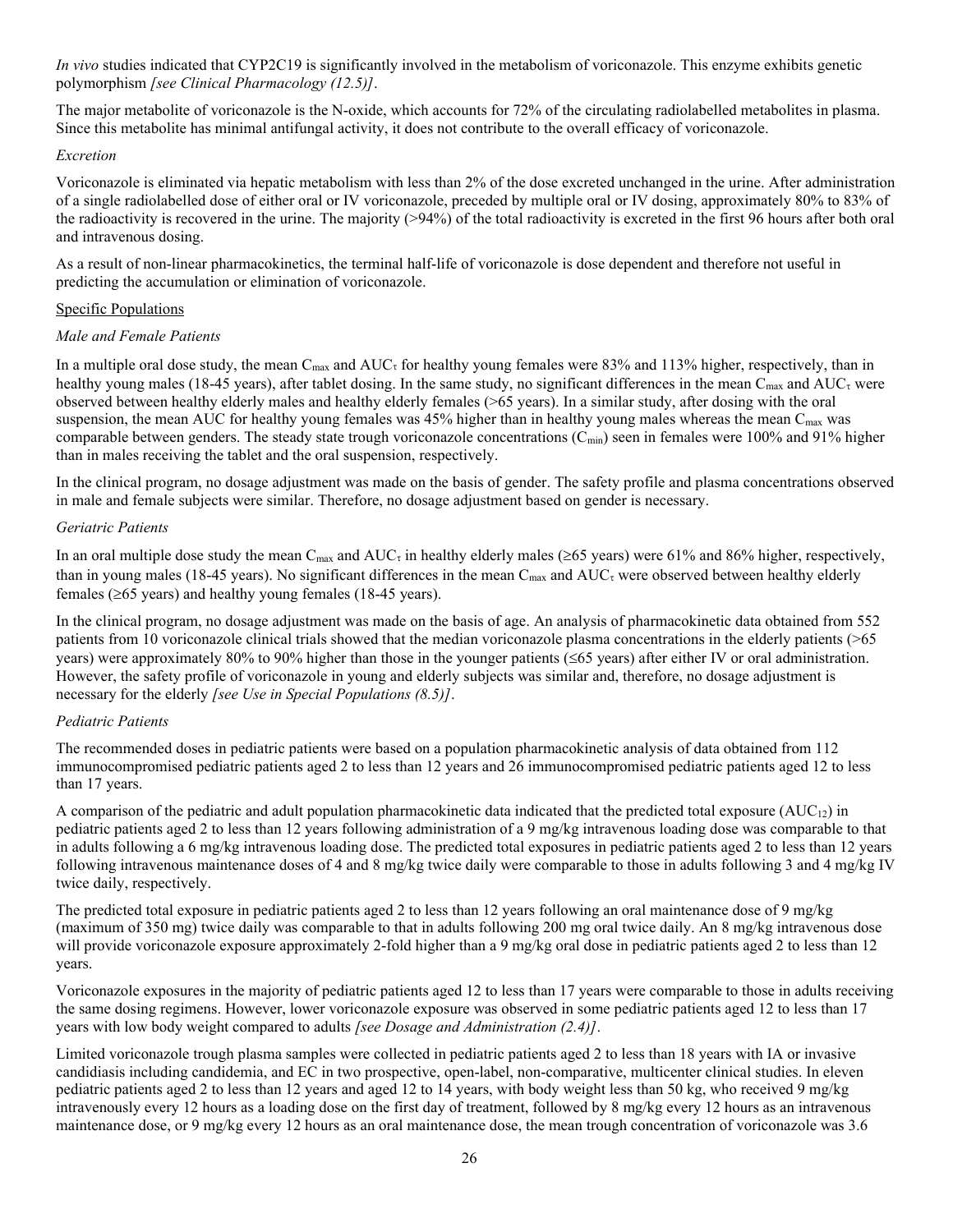mcg/mL (range 0.3 to 10.7 mcg/mL). In four pediatric patients aged 2 to less than 12 years and aged 12 to 14 years, with body weight less than 50 kg, who received 4 mg/kg intravenously every 12 hours, the mean trough concentration of voriconazole was 0.9 mcg/mL (range 0.3 to 1.6 mcg/mL) *[see Clinical Studies (14.5)]*.

# *Patients with Hepatic Impairment*

After a single oral dose (200 mg) of voriconazole in 8 patients with mild (Child-Pugh Class A) and 4 patients with moderate (Child-Pugh Class B) hepatic impairment, the mean systemic exposure (AUC) was 3.2-fold higher than in age and weight matched controls with normal hepatic function. There was no difference in mean peak plasma concentrations  $(C_{\text{max}})$  between the groups. When only the patients with mild (Child-Pugh Class A) hepatic impairment were compared to controls, there was still a 2.3-fold increase in the mean AUC in the group with hepatic impairment compared to controls.

In an oral multiple dose study,  $AUC_{\tau}$  was similar in 6 subjects with moderate hepatic impairment (Child-Pugh Class B) given a lower maintenance dose of 100 mg twice daily compared to 6 subjects with normal hepatic function given the standard 200 mg twice daily maintenance dose. The mean peak plasma concentrations  $(C_{\text{max}})$  were 20% lower in the hepatically impaired group. No pharmacokinetic data are available for patients with severe hepatic cirrhosis (Child-Pugh Class C) *[see Dosage and Administration (2.5)]*.

# *Patients with Renal Impairment*

In a single oral dose (200 mg) study in 24 subjects with normal renal function and mild to severe renal impairment, systemic exposure (AUC) and peak plasma concentration  $(C_{\text{max}})$  of voriconazole were not significantly affected by renal impairment. Therefore, no adjustment is necessary for oral dosing in patients with mild to severe renal impairment.

In a multiple dose study of IV voriconazole (6 mg/kg IV loading dose x 2, then 3 mg/kg IV x 5.5 days) in 7 patients with moderate renal dysfunction (creatinine clearance 30-50 mL/min), the systemic exposure (AUC) and peak plasma concentrations (Cmax) were not significantly different from those in 6 subjects with normal renal function.

However, in patients with moderate renal dysfunction (creatinine clearance 30-50 mL/min), accumulation of the intravenous vehicle, SBECD, occurs. The mean systemic exposure (AUC) and peak plasma concentrations ( $C_{\text{max}}$ ) of SBECD were increased 4-fold and almost 50%, respectively, in the moderately impaired group compared to the normal control group.

A pharmacokinetic study in subjects with renal failure undergoing hemodialysis showed that voriconazole is dialyzed with clearance of 121 mL/min. The intravenous vehicle, SBECD, is hemodialyzed with clearance of 55 mL/min. A 4-hour hemodialysis session does not remove a sufficient amount of voriconazole to warrant dose adjustment *[see Dosage and Administration (2.6)]*.

# *Patients at Risk of Aspergillosis*

The observed voriconazole pharmacokinetics in patients at risk of aspergillosis (mainly patients with malignant neoplasms of lymphatic or hematopoietic tissue) were similar to healthy subjects.

# Drug Interaction Studies

# **Effects of Other Drugs on Voriconazole**

Voriconazole is metabolized by the human hepatic cytochrome P450 enzymes CYP2C19, CYP2C9, and CYP3A4. Results of *in vitro* metabolism studies indicate that the affinity of voriconazole is highest for CYP2C19, followed by CYP2C9, and is appreciably lower for CYP3A4. Inhibitors or inducers of these three enzymes may increase or decrease voriconazole systemic exposure (plasma concentrations), respectively.

# *The systemic exposure to voriconazole is significantly reduced by the concomitant administration of the following agents and their use is contraindicated:*

**Rifampin** (potent CYP450 inducer)–Rifampin (600 mg once daily) decreased the steady state C<sub>max</sub> and AUC<sub>z</sub> of voriconazole (200 mg every 12 hours x 7 days) by an average of 93% and 96%, respectively, in healthy subjects. Doubling the dose of voriconazole to 400 mg every 12 hours does not restore adequate exposure to voriconazole during coadministration with rifampin *[see Contraindications (4)]*.

*Ritonavir* **(potent CYP450 inducer; CYP3A4 inhibitor and substrate)**–The effect of the coadministration of voriconazole and ritonavir (400 mg and 100 mg) was investigated in two separate studies. High-dose ritonavir (400 mg every 12 hours for 9 days) decreased the steady state C<sub>max</sub> and AUC<sub>τ</sub> of oral voriconazole (400 mg every 12 hours for 1 day, then 200 mg every 12 hours for 8 days) by an average of 66% and 82%, respectively, in healthy subjects. Low-dose ritonavir (100 mg every 12 hours for 9 days) decreased the steady state C<sub>max</sub> and AUC<sub><sup>t</sub></sup> of oral voriconazole (400 mg every 12 hours for 1 day, then 200 mg every 12 hours for 8</sub> days) by an average of 24% and 39%, respectively**,** in healthy subjects. Although repeat oral administration of voriconazole did not have a significant effect on steady state C<sub>max</sub> and AUC<sub>τ</sub> of high-dose ritonavir in healthy subjects, steady state C<sub>max</sub> and AUC<sub>τ</sub> of low-dose ritonavir decreased slightly by 24% and 14% respectively, when administered concomitantly with oral voriconazole in healthy subjects *[see Contraindications (4)]*.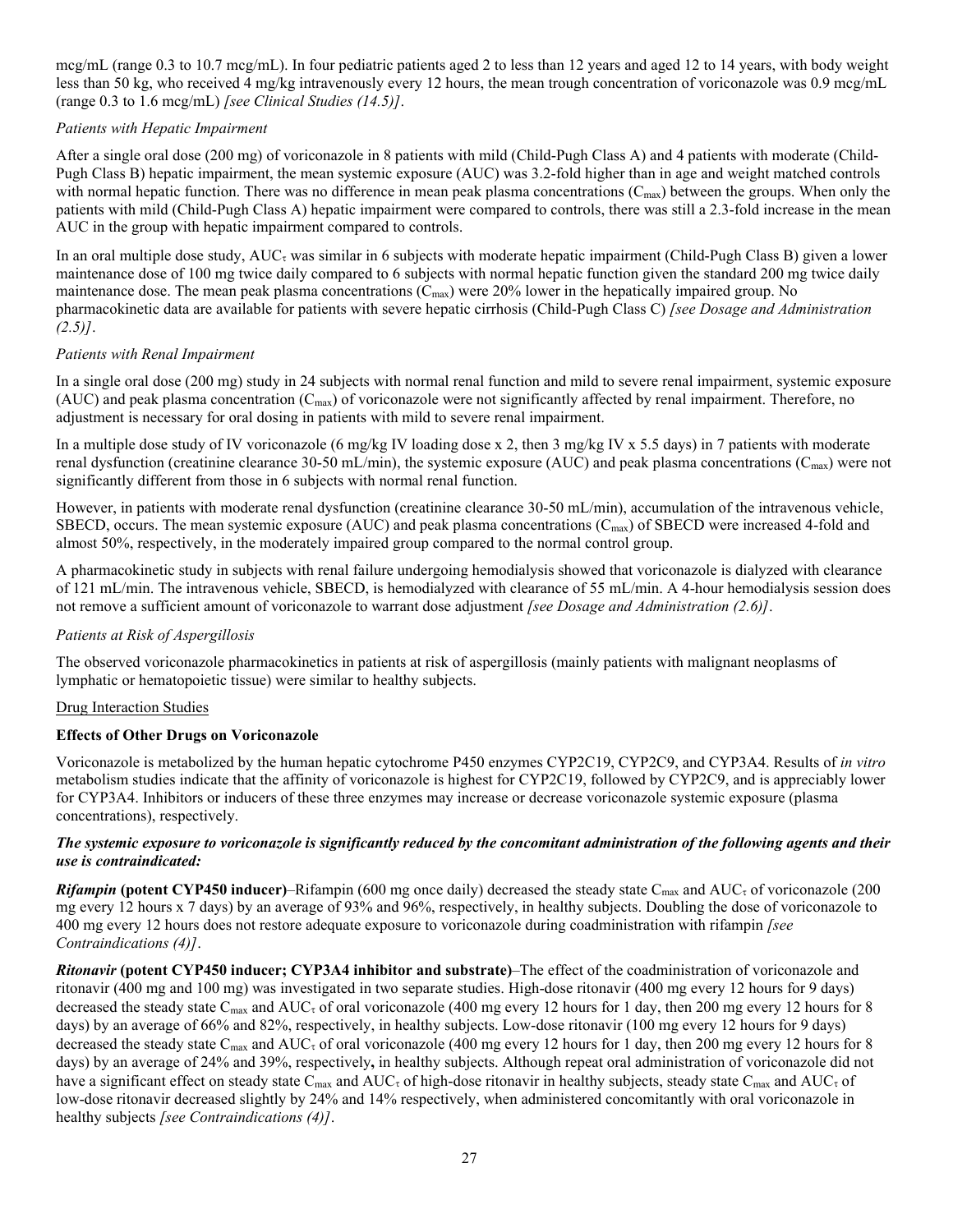*St. John's Wort* **(CYP450 inducer; P-gp inducer)**–In an independent published study in healthy volunteers who were given multiple oral doses of St. John's Wort (300 mg LI 160 extract three times daily for 15 days) followed by a single 400 mg oral dose of voriconazole, a 59% decrease in mean voriconazole  $AUC_{0-\infty}$  was observed. In contrast, coadministration of single oral doses of St. John's Wort and voriconazole had no appreciable effect on voriconazole AUC0-∞. Long-term use of St. John's Wort could lead to reduced voriconazole exposure *[see Contraindications (4)]*.

# *Significant drug interactions that may require voriconazole dosage adjustment, or frequent monitoring of voriconazole-related adverse reactions/toxicity:*

*Fluconazole* **(CYP2C9, CYP2C19 and CYP3A4 inhibitor):** Concurrent administration of oral voriconazole (400 mg every 12 hours for 1 day, then 200 mg every 12 hours for 2.5 days) and oral fluconazole (400 mg on day 1, then 200 mg every 24 hours for 4 days) to 6 healthy male subjects resulted in an increase in C<sub>max</sub> and AUC<sub><sup>t</sub></sup> of voriconazole by an average of 57% (90% CI: 20%, 107%) and</sub> 79% (90% CI: 40%, 128%), respectively. In a follow-on clinical study involving 8 healthy male subjects, reduced dosing and/or frequency of voriconazole and fluconazole did not eliminate or diminish this effect *[see Drug Interactions (7)]*.

Letermovir **(CYP2C9/2C19 inducer)–Coadministration of oral letermovir with oral voriconazole decreased the steady state C<sub>max</sub> and** AUC0-12 of voriconazole by an average of 39% and 44%, respectively *[see Drug Interactions (7)]*.

# *Minor or no significant pharmacokinetic interactions that do not require dosage adjustment:*

*Cimetidine* **(non-specific CYP450 inhibitor and increases gastric pH)**–Cimetidine (400 mg every 12 hours x 8 days) increased voriconazole steady state C<sub>max</sub> and AUC<sub>τ</sub> by an average of 18% (90% CI: 6%, 32%) and 23% (90% CI: 13%, 33%), respectively, following oral doses of 200 mg every 12 hours x 7 days to healthy subjects.

*Ranitidine* (increases gastric pH)–Ranitidine (150 mg every 12 hours) had no significant effect on voriconazole C<sub>max</sub> and AUC<sub>τ</sub> following oral doses of 200 mg every 12 hours x 7 days to healthy subjects.

*Macrolide antibiotics*–Coadministration of **erythromycin** (CYP3A4 inhibitor; 1 gram every 12 hours for 7 days) or **azithromycin** (500 mg every 24 hours for 3 days) with voriconazole 200 mg every 12 hours for 14 days had no significant effect on voriconazole steady state  $C_{\text{max}}$  and  $AUC_t$  in healthy subjects. The effects of voriconazole on the pharmacokinetics of either erythromycin or azithromycin are not known.

# **Effects of Voriconazole on Other Drugs**

*In vitro* studies with human hepatic microsomes show that voriconazole inhibits the metabolic activity of the cytochrome P450 enzymes CYP2C19, CYP2C9, and CYP3A4. In these studies, the inhibition potency of voriconazole for CYP3A4 metabolic activity was significantly less than that of two other azoles, ketoconazole and itraconazole. *In vitro* studies also show that the major metabolite of voriconazole, voriconazole N-oxide, inhibits the metabolic activity of CYP2C9 and CYP3A4 to a greater extent than that of CYP2C19. Therefore, there is potential for voriconazole and its major metabolite to increase the systemic exposure (plasma concentrations) of other drugs metabolized by these CYP450 enzymes.

# *The systemic exposure of the following drug is significantly increased by coadministration of voriconazole and their use is contraindicated:*

*Sirolimus* **(CYP3A4 substrate)**–Repeat dose administration of oral voriconazole (400 mg every 12 hours for 1 day, then 200 mg every 12 hours for 8 days) increased the C<sub>max</sub> and AUC of sirolimus (2 mg single dose) an average of 7-fold (90% CI: 5.7, 7.5) and 11-fold (90% CI: 9.9, 12.6), respectively, in healthy male subjects *[see Contraindications (4)]*.

# *Coadministration of voriconazole with the following agents results in increased exposure to these drugs. Therefore, careful monitoring and/or dosage adjustment of these drugs is needed:*

*Alfentanil* **(CYP3A4 substrate)**–Coadministration of multiple doses of oral voriconazole (400 mg every 12 hours on day 1, 200 mg every 12 hours on day 2) with a single 20 mcg/kg intravenous dose of alfentanil with concomitant naloxone resulted in a 6-fold increase in mean alfentanil  $AUC_{0-\infty}$  and a 4-fold prolongation of mean alfentanil elimination half-life, compared to when alfentanil was given alone *[see Drug Interactions (7)]*.

*Fentanyl* **(CYP3A4 substrate):** In an independent published study, concomitant use of voriconazole (400 mg every 12 hours on Day 1, then 200 mg every 12 hours on Day 2) with a single intravenous dose of fentanyl (5 µg/kg) resulted in an increase in the mean AUC0-∞ of fentanyl by 1.4-fold (range 0.81- to 2.04-fold) *[see Drug Interactions (7)]*.

*Oxycodone* **(CYP3A4 substrate):** In an independent published study, coadministration of multiple doses of oral voriconazole (400 mg every 12 hours, on Day 1 followed by five doses of 200 mg every 12 hours on Days 2 to 4) with a single 10 mg oral dose of oxycodone on Day 3 resulted in an increase in the mean C<sub>max</sub> and AUC<sub>0–∞</sub> of oxycodone by 1.7-fold (range 1.4- to 2.2-fold) and 3.6fold (range 2.7- to 5.6-fold), respectively. The mean elimination half-life of oxycodone was also increased by 2.0-fold (range 1.4- to 2.5-fold) *[see Drug Interactions (7)]*.

*Cyclosporine* **(CYP3A4 substrate)**–In stable renal transplant recipients receiving chronic cyclosporine therapy, concomitant administration of oral voriconazole (200 mg every 12 hours for 8 days) increased cyclosporine  $C_{\text{max}}$  and  $AUC_1$  an average of 1.1 times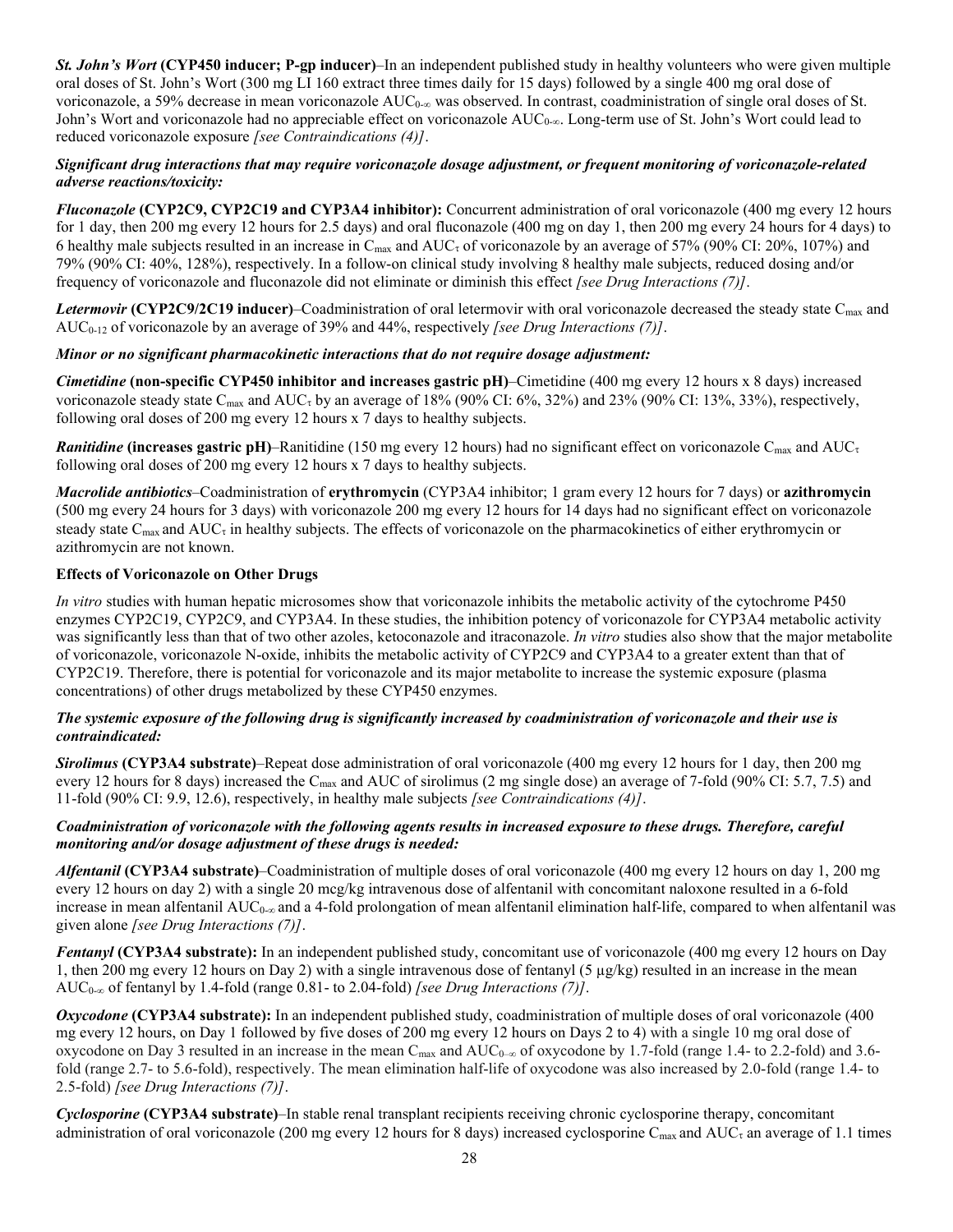(90% CI: 0.9, 1.41) and 1.7 times (90% CI: 1.5, 2.0), respectively, as compared to when cyclosporine was administered without voriconazole *[see Drug Interactions (7)]*.

*Methadone (***CYP3A4, CYP2C19, CYP2C9 substrate)**–Repeat dose administration of oral voriconazole (400 mg every 12 hours for 1 day, then 200 mg every 12 hours for 4 days) increased the C<sub>max</sub> and AUC<sub>τ</sub> of pharmacologically active Rmethadone by 31% (90%) CI: 22%, 40%) and 47% (90% CI: 38%, 57%), respectively, in subjects receiving a methadone maintenance dose (30-100 mg every 24 hours). The C<sub>max</sub> and AUC of (S)-methadone increased by 65% (90% CI: 53%, 79%) and 103% (90% CI: 85%, 124%), respectively *[see Drug Interactions (7)]*.

*Tacrolimus* **(CYP3A4 substrate)**–Repeat oral dose administration of voriconazole (400 mg every 12 hours x 1 day, then 200 mg every 12 hours x 6 days) increased tacrolimus (0.1 mg/kg single dose) C<sub>max</sub> and AUC<sub>I</sub> in healthy subjects by an average of 2-fold (90% CI: 1.9, 2.5) and 3-fold (90% CI: 2.7, 3.8), respectively *[see Drug Interactions (7)]*.

*Warfarin* **(CYP2C9 substrate)**–Coadministration of voriconazole (300 mg every 12 hours x 12 days) with warfarin (30 mg single dose) significantly increased maximum prothrombin time by approximately 2 times that of placebo in healthy subjects *[see Drug Interactions (7)]*.

*Non-Steroidal Anti-Inflammatory Drugs* **(NSAIDs; CYP2C9 substrates):** In two independent published studies, single doses of ibuprofen (400 mg) and diclofenac (50 mg) were coadministered with the last dose of voriconazole (400 mg every 12 hours on Day 1, followed by 200 mg every 12 hours on Day 2). Voriconazole increased the mean  $C_{\text{max}}$  and AUC of the pharmacologically active isomer, S (+)-ibuprofen by 20% and 100%, respectively. Voriconazole increased the mean Cmax and AUC of diclofenac by 114% and 78%, respectively *[see Drug Interactions (7)]*.

# *No significant pharmacokinetic interactions were observed when voriconazole was coadministered with the following agents. Therefore, no dosage adjustment for these agents is recommended:*

*Prednisolone* (CYP3A4 substrate)–Voriconazole (200 mg every 12 hours x 30 days) increased C<sub>max</sub> and AUC of prednisolone (60 mg single dose) by an average of 11% and 34%, respectively, in healthy subjects *[see Warnings and Precautions (5.8)]*.

*Digoxin* **(P-glycoprotein mediated transport)**–Voriconazole (200 mg every 12 hours x 12 days) had no significant effect on steady state  $C_{\text{max}}$  and  $AUC_{\tau}$  of digoxin (0.25 mg once daily for 10 days) in healthy subjects.

*Mycophenolic acid* **(UDP-glucuronyl transferase substrate)**–Voriconazole (200 mg every 12 hours x 5 days) had no significant effect on the C<sub>max</sub> and AUC<sub>τ</sub> of mycophenolic acid and its major metabolite, mycophenolic acid glucuronide after administration of a 1 gram single oral dose of mycophenolate mofetil.

# **Two-Way Interactions**

# *Concomitant use of the following agents with voriconazole is contraindicated:*

*Rifabutin* (potent CYP450 inducer)–Rifabutin (300 mg once daily) decreased the C<sub>max</sub> and AUC<sub><sup>t</sub></sup> of voriconazole at 200 mg twice</sub> daily by an average of 67% (90% CI: 58%, 73%) and 79% (90% CI: 71%, 84%), respectively, in healthy subjects. During coadministration with rifabutin (300 mg once daily), the steady state C<sub>max</sub> and AUC<sub>τ</sub> of voriconazole following an increased dose of 400 mg twice daily were on average approximately 2 times higher, compared with voriconazole alone at 200 mg twice daily. Coadministration of voriconazole at 400 mg twice daily with rifabutin 300 mg twice daily increased the C<sub>max</sub> and AUC<sub>s</sub> of rifabutin by an average of 3-times (90% CI: 2.2, 4.0) and 4 times (90% CI: 3.5, 5.4), respectively, compared to rifabutin given alone *[see Contraindications (4)]*.

# *Significant drug interactions that may require dosage adjustment, frequent monitoring of drug levels and/or frequent monitoring of drug-related adverse reactions/toxicity:*

*Efavirenz,* **a non-nucleoside reverse transcriptase inhibitor (CYP450 inducer; CYP3A4 inhibitor and substrate)**–Standard doses of voriconazole and efavirenz (400 mg every 24 hours or higher) must not be coadministered *[see Drug Interactions (7)]*. Steady state efavirenz (400 mg PO every 24 hours) decreased the steady state C<sub>max</sub> and AUC<sub>τ</sub> of voriconazole (400 mg PO every 12 hours for 1 day, then 200 mg PO every 12 hours for 8 days) by an average of 61% and 77%, respectively, in healthy male subjects. Voriconazole at steady state (400 mg PO every 12 hours for 1 day, then 200 mg every 12 hours for 8 days) increased the steady state  $C_{\text{max}}$  and  $AUC_{\tau}$  of efavirenz (400 mg PO every 24 hours for 9 days) by an average of 38% and 44%, respectively, in healthy subjects.

The pharmacokinetics of adjusted doses of voriconazole and efavirenz were studied in healthy male subjects following administration of voriconazole (400 mg PO every 12 hours on Days 2 to 7) with efavirenz (300 mg PO every 24 hours on Days 1-7), relative to steady state administration of voriconazole (400 mg for 1 day, then 200 mg PO every 12 hours for 2 days) or efavirenz (600 mg every 24 hours for 9 days). Coadministration of voriconazole 400 mg every 12 hours with efavirenz 300 mg every 24 hours, decreased voriconazole AUC<sub><sup>t</sub></sup> by 7% (90% CI: -23%, 13%) and increased C<sub>max</sub> by 23% (90% CI: -1%, 53%); efavirenz AUC<sub>t</sub> was increased by</sub> 17% (90% CI: 6%, 29%) and Cmax was equivalent *[see Dosage and Administration (2.7), Contraindications (4), and Drug Interactions (7)]*.

*Phenytoin* **(CYP2C9 substrate and potent CYP450 inducer)**–Repeat dose administration of phenytoin (300 mg once daily)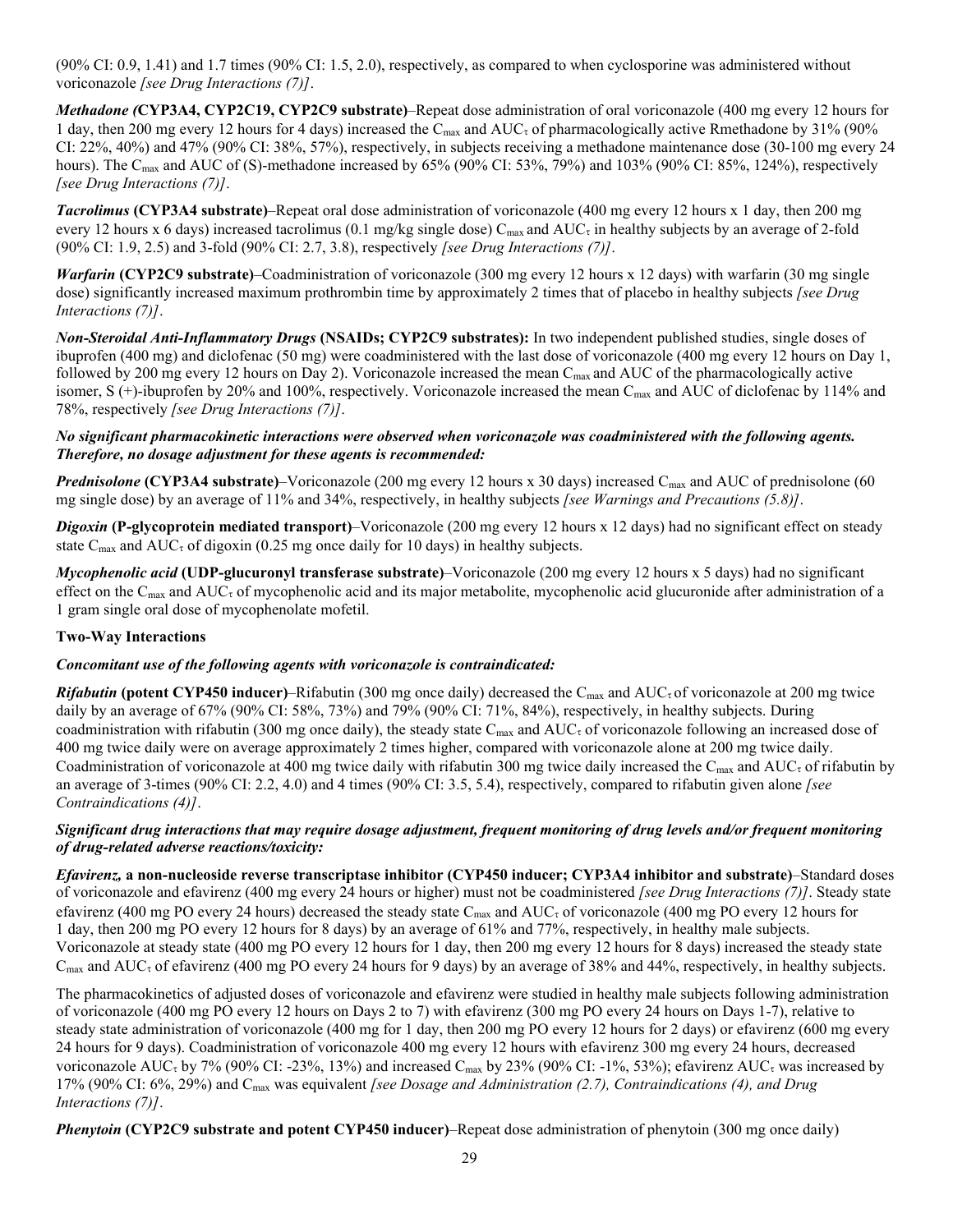decreased the steady state C<sub>max</sub> and AUC<sub><sup>t</sub></sup> of orally administered voriconazole (200 mg every 12 hours x 14 days) by an average of</sub> 50% and 70%, respectively, in healthy subjects. Administration of a higher voriconazole dose (400 mg every 12 hours x 7 days) with phenytoin (300 mg once daily) resulted in comparable steady state voriconazole  $C_{\text{max}}$  and  $AUC_t$  estimates as compared to when voriconazole was given at 200 mg every 12 hours without phenytoin *[see Dosage and Administration (2.7) and Drug Interactions (7)]*.

Repeat dose administration of voriconazole (400 mg every 12 hours x 10 days) increased the steady state C<sub>max</sub> and AUC<sub>z</sub> of phenytoin (300 mg once daily) by an average of 70% and 80%, respectively, in healthy subjects. The increase in phenytoin C<sub>max</sub> and AUC when coadministered with voriconazole may be expected to be as high as 2 times the  $C_{\text{max}}$  and AUC estimates when phenytoin is given without voriconazole *[see Drug Interactions (7)]*.

*Omeprazole* **(CYP2C19 inhibitor; CYP2C19 and CYP3A4 substrate)**–Coadministration of omeprazole (40 mg once daily x 10 days) with oral voriconazole (400 mg every 12 hours x 1 day, then 200 mg every 12 hours x 9 days) increased the steady state C<sub>max</sub> and  $AUC<sub>z</sub>$  of voriconazole by an average of 15% (90% CI: 5%, 25%) and 40% (90% CI: 29%, 55%), respectively, in healthy subjects. No dosage adjustment of voriconazole is recommended.

Coadministration of voriconazole (400 mg every 12 hours x 1 day, then 200 mg x 6 days) with omeprazole (40 mg once daily x 7 days) to healthy subjects significantly increased the steady state  $C_{\text{max}}$  and  $AUC_{\tau}$  of omeprazole an average of 2 times (90% CI: 1.8, 2.6) and 4 times (90% CI: 3.3, 4.4), respectively, as compared to when omeprazole is given without voriconazole *[see Drug Interactions (7)]*.

*Oral Contraceptives* **(CYP3A4 substrate; CYP2C19 inhibitor)**–Coadministration of oral voriconazole (400 mg every 12 hours for 1 day, then 200 mg every 12 hours for 3 days) and oral contraceptive (Ortho-Novum1/35® consisting of 35 mcg ethinyl estradiol and 1 mg norethindrone, every 24 hours) to healthy female subjects at steady state increased the  $C_{\text{max}}$  and  $AUC_{\tau}$  of ethinyl estradiol by an average of 36% (90% CI: 28%, 45%) and 61% (90% CI: 50%, 72%), respectively, and that of norethindrone by 15% (90% CI: 3%, 28%) and 53% (90% CI: 44%, 63%), respectively in healthy subjects. Voriconazole C<sub>max</sub> and AUC<sub>τ</sub> increased by an average of 14% (90% CI: 3%, 27%) and 46% (90% CI: 32%, 61%), respectively *[see Drug Interactions (7)].*

# *No significant pharmacokinetic interaction was seen and no dosage adjustment of these drugs is recommended:*

*Indinavir* **(CYP3A4 inhibitor and substrate)**–Repeat dose administration of indinavir (800 mg TID for 10 days) had no significant effect on voriconazole C<sub>max</sub> and AUC following repeat dose administration (200 mg every 12 hours for 17 days) in healthy subjects.

Repeat dose administration of voriconazole (200 mg every 12 hours for 7 days) did not have a significant effect on steady state  $C_{\text{max}}$ and  $AUC<sub>t</sub>$  of indinavir following repeat dose administration (800 mg TID for 7 days) in healthy subjects.

# **12.4 Microbiology**

# Mechanism of Action

Voriconazole is an azole antifungal drug. The primary mode of action of voriconazole is the inhibition of fungal cytochrome P-450 mediated 14 alpha-lanosterol demethylation, an essential step in fungal ergosterol biosynthesis. The accumulation of 14 alpha-methyl sterols correlates with the subsequent loss of ergosterol in the fungal cell wall and may be responsible for the antifungal activity of voriconazole.

# Resistance

A potential for development of resistance to voriconazole is well known. The mechanisms of resistance may include mutations in the gene ERG11 (encodes for the target enzyme, lanosterol 14-α-demethylase), upregulation of genes encoding the ATP-binding cassette efflux transporters i.e., Candida drug resistance (CDR) pumps and reduced access of the drug to the target, or some combination of those mechanisms. The frequency of drug resistance development for the various fungi for which this drug is indicated is not known.

Fungal isolates exhibiting reduced susceptibility to fluconazole or itraconazole may also show reduced susceptibility to voriconazole, suggesting cross-resistance can occur among these azoles. The relevance of cross-resistance and clinical outcome has not been fully characterized. Clinical cases where azole cross-resistance is demonstrated may require alternative antifungal therapy.

# Antimicrobial Activity

Voriconazole has been shown to be active against most isolates of the following microorganisms, **both** *in vitro* **and in clinical infections.**

*Aspergillus fumigatus Aspergillus flavus Aspergillus niger Aspergillus terreus Candida albicans Candida glabrata* (In clinical studies, the voriconazole MIC<sub>90</sub> was 4 µg/mL)\* *Candida krusei*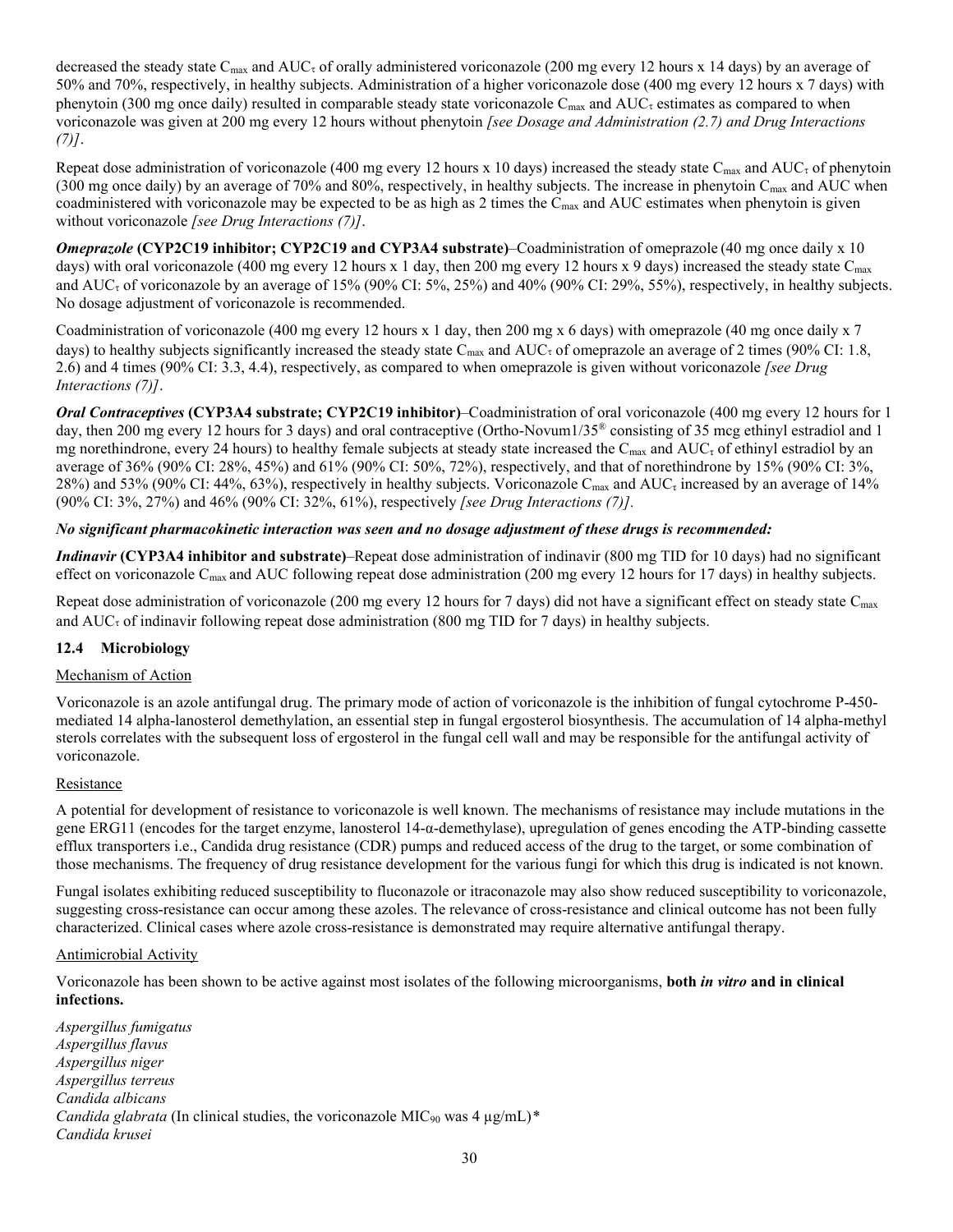*Candida parapsilosis Candida tropicalis Fusarium* spp. including *Fusarium solani Scedosporium apiospermum*

\* In clinical studies, voriconazole MIC<sup>90</sup> for *C. glabrata* baseline isolates was 4 µg/mL; 13/50 (26%) *C. glabrata* baseline isolates were resistant (MIC ≥4 µg/mL) to voriconazole. However, based on 1054 isolates tested in surveillance studies the MIC<sup>90</sup> was 1 µg/mL.

The following data are available, **but their clinical significance is unknown.** At least 90 percent of the following fungi exhibit an *in vitro* minimum inhibitory concentration (MIC) less than or equal to the susceptible breakpoint for voriconazole against isolates of similar genus or organism group. However, the effectiveness of voriconazole in treating clinical infections due to these fungi has not been established in adequate and well-controlled clinical trials:

### *Candida lusitaniae Candida guilliermondii*

### Susceptibility Testing

For specific information regarding susceptibility test interpretive criteria and associated test methods and quality control standards recognized by FDA for this drug, please see:<https://www.fda.gov/STIC>.

# **12.5 Pharmacogenomics**

CYP2C19, significantly involved in the metabolism of voriconazole, exhibits genetic polymorphism. Approximately 15-20% of Asian populations may be expected to be poor metabolizers. For Caucasians and Blacks, the prevalence of poor metabolizers is 3-5%. Studies conducted in Caucasian and Japanese healthy subjects have shown that poor metabolizers have, on average, 4-fold higher voriconazole exposure  $(AUC<sub>1</sub>)$  than their homozygous extensive metabolizer counterparts. Subjects who are heterozygous extensive metabolizers have, on average, 2-fold higher voriconazole exposure than their homozygous extensive metabolizer counterparts *[see Clinical Pharmacology (12.3)]*.

# **13 NONCLINICAL TOXICOLOGY**

### **13.1 Carcinogenesis, Mutagenesis, Impairment of Fertility**

Two-year carcinogenicity studies were conducted in rats and mice. Rats were given oral doses of 6, 18 or 50 mg/kg voriconazole, or 0.2, 0.6, or 1.6 times the RMD on a body surface area basis. Hepatocellular adenomas were detected in females at 50 mg/kg and hepatocellular carcinomas were found in males at 6 and 50 mg/kg. Mice were given oral doses of 10, 30 or 100 mg/kg voriconazole, or 0.1, 0.4, or 1.4 times the RMD on a body surface area basis. In mice, hepatocellular adenomas were detected in males and females and hepatocellular carcinomas were detected in males at 1.4 times the RMD of voriconazole.

Voriconazole demonstrated clastogenic activity (mostly chromosome breaks) in human lymphocyte cultures *in vitro*. Voriconazole was not genotoxic in the Ames assay, CHO HGPRT assay, the mouse micronucleus assay or the *in vivo* DNA repair test (Unscheduled DNA Synthesis assay).

Voriconazole administration induced no impairment of male or female fertility in rats dosed at 50 mg/kg, or 1.6 times the RMD.

# **14 CLINICAL STUDIES**

Voriconazole, administered orally or parenterally, has been evaluated as primary or salvage therapy in 520 patients aged 12 years and older with infections caused by *Aspergillus* spp., *Fusarium* spp., and *Scedosporium* spp.

# **14.1 Invasive Aspergillosis (IA)**

Voriconazole was studied in patients for primary therapy of IA (randomized, controlled study 307/602), for primary and salvage therapy of aspergillosis (non-comparative study 304) and for treatment of patients with IA who were refractory to, or intolerant of, other antifungal therapy (non-comparative study 309/604).

# **Study 307/602 – Primary Therapy of Invasive Aspergillosis**

The efficacy of voriconazole compared to amphotericin B in the primary treatment of acute IA was demonstrated in 277 patients treated for 12 weeks in a randomized, controlled study (Study 307/602). The majority of study patients had underlying hematologic malignancies, including bone marrow transplantation. The study also included patients with solid organ transplantation, solid tumors, and AIDS. The patients were mainly treated for definite or probable IA of the lungs. Other aspergillosis infections included disseminated disease, CNS infections and sinus infections. Diagnosis of definite or probable IA was made according to criteria modified from those established by the National Institute of Allergy and Infectious Diseases Mycoses Study Group/European Organisation for Research and Treatment of Cancer (NIAID MSG/EORTC).

Voriconazole was administered intravenously with a loading dose of 6 mg/kg every 12 hours for the first 24 hours followed by a maintenance dose of 4 mg/kg every 12 hours for a minimum of 7 days. Therapy could then be switched to the oral formulation at a dose of 200 mg every 12 hours. Median duration of IV voriconazole therapy was 10 days (range 2-85 days). After IV voriconazole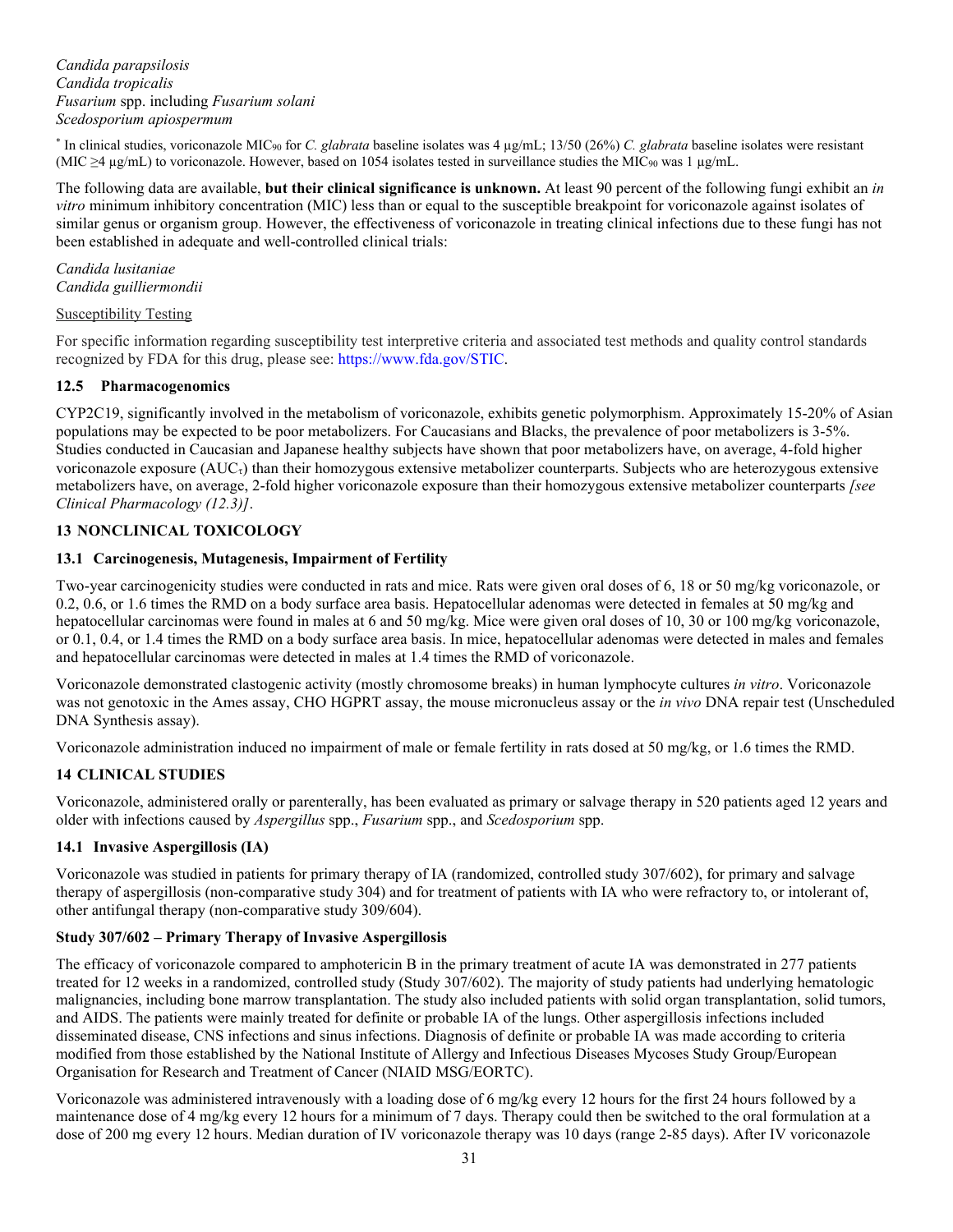therapy, the median duration of PO voriconazole therapy was 76 days (range 2-232 days).

Patients in the comparator group received conventional amphotericin B as a slow infusion at a daily dose of 1.0-1.5 mg/kg/day. Median duration of IV amphotericin therapy was 12 days (range 1-85 days). Treatment was then continued with OLAT, including itraconazole and lipid amphotericin B formulations. Although initial therapy with conventional amphotericin B was to be continued for at least two weeks, actual duration of therapy was at the discretion of the investigator. Patients who discontinued initial randomized therapy due to toxicity or lack of efficacy were eligible to continue in the study with OLAT treatment.

A satisfactory global response at 12 weeks (complete or partial resolution of all attributable symptoms, signs, radiographic/bronchoscopic abnormalities present at baseline) was seen in 53% of voriconazole treated patients compared to 32% of amphotericin B treated patients (Table 15). A benefit of voriconazole compared to amphotericin B on patient survival at Day 84 was seen with a 71% survival rate on voriconazole compared to 58% on amphotericin B (Table 13).

Table 13 also summarizes the response (success) based on mycological confirmation and species.

| Table 13:                                                                                        |
|--------------------------------------------------------------------------------------------------|
| Overall Efficacy and Success by Species in the Primary Treatment of Acute Invasive Aspergillosis |
| <b>Study 307/602</b>                                                                             |

|                                           |                   | 00001 001/00 <del>2</del> |                                                                            |
|-------------------------------------------|-------------------|---------------------------|----------------------------------------------------------------------------|
|                                           | Voriconazole      | Ampho B <sup>c</sup>      | <b>Stratified</b><br><b>Difference</b><br>$(95\% \text{ CI})$ <sup>d</sup> |
|                                           | $n/N$ (%)         | $n/N$ (%)                 |                                                                            |
| <b>Efficacy as Primary Therapy</b>        |                   |                           |                                                                            |
| Satisfactory Global Response <sup>a</sup> | 76/144(53)        | 42/133(32)                | 21.8%<br>$(10.5\%, 33.0\%)$<br>p<0.0001                                    |
| Survival at Day 84 <sup>b</sup>           | 102/144(71)       | 77/133(58)                | 13.1%<br>$(2.1\%, 24.2\%)$                                                 |
| <b>Success by Species</b>                 |                   |                           |                                                                            |
|                                           | Success $n/N$ (%) |                           |                                                                            |
| Overall success                           | 76/144 (53)       | 42/133(32)                |                                                                            |
| Mycologically confirmed <sup>e</sup>      | 37/84(44)         | 16/67(24)                 |                                                                            |
| Aspergillus spp.f                         |                   |                           |                                                                            |
| A. fumigatus                              | 28/63(44)         | 12/47(26)                 |                                                                            |
| A. flavus                                 | 3/6               | 4/9                       |                                                                            |
| A. terreus                                | 2/3               | 0/3                       |                                                                            |
| A. niger                                  | 1/4               | 0/9                       |                                                                            |
| A. nidulans                               | 1/1               | 0/0                       |                                                                            |

<sup>a</sup> Assessed by independent Data Review Committee (DRC)

**b** Proportion of subjects alive

<sup>c</sup> Amphotericin B followed by other licensed antifungal therapy

<sup>d</sup> Difference and corresponding 95% confidence interval are stratified by protocol

<sup>e</sup> Not all mycologically confirmed specimens were speciated

<sup>f</sup> Some patients had more than one species isolated at baseline

# **Study 304 – Primary and Salvage Therapy of Aspergillosis**

In this non-comparative study, an overall success rate of 52% (26/50) was seen in patients treated with voriconazole for primary therapy. Success was seen in 17/29 (59%) with *Aspergillus fumigatus* infections and 3/6 (50%) patients with infections due to non*fumigatus* species [*A. flavus* (1/1); *A. nidulans* (0/2); *A. niger* (2/2); *A. terreus* (0/1)]*.* Success in patients who received voriconazole as salvage therapy is presented in Table 14.

# **Study 309/604 – Treatment of Patients with Invasive Aspergillosis who were Refractory to, or Intolerant of, other Antifungal Therapy**

Additional data regarding response rates in patients who were refractory to, or intolerant of, other antifungal agents are also provided in Table 16. In this non-comparative study, overall mycological eradication for culture-documented infections due to *fumigatus* and non-*fumigatus* species of *Aspergillus* was 36/82 (44%) and 12/30 (40%), respectively, in voriconazole treated patients. Patients had various underlying diseases and species other than *A. fumigatus* contributed to mixed infections in some cases.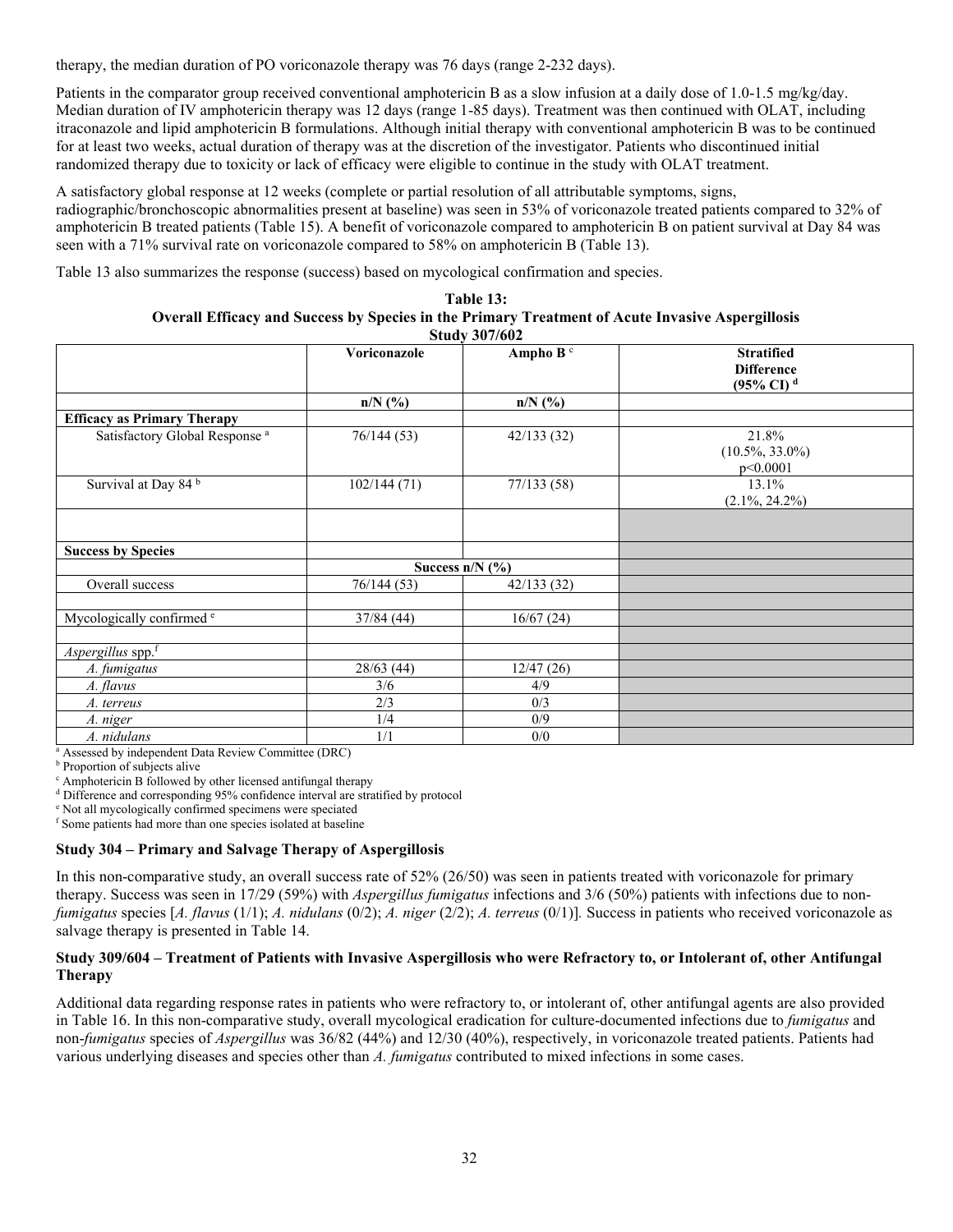For patients who were infected with a single pathogen and were refractory to, or intolerant of, other antifungal agents, the satisfactory response rates for voriconazole in studies 304 and 309/604 are presented in Table 14.

| (Studies 304 and 309/604) |             |  |
|---------------------------|-------------|--|
| <b>Success</b><br>n/N     |             |  |
| A. fumigatus              | 43/97 (44%) |  |
| A. flavus                 | 5/12        |  |
| A. nidulans               | 1/3         |  |
| A. niger                  | 4/5         |  |
| A. terreus                | 3/8         |  |
| A. versicolor             |             |  |

| Table 14:                                                                                                                                                                                                                                                                                                                          |  |  |  |
|------------------------------------------------------------------------------------------------------------------------------------------------------------------------------------------------------------------------------------------------------------------------------------------------------------------------------------|--|--|--|
| <b>Combined Response Data in Salvage Patients with Single Aspergillus Species</b>                                                                                                                                                                                                                                                  |  |  |  |
| $\mathbf{P}$ $\mathbf{P}$ $\mathbf{P}$ $\mathbf{P}$ $\mathbf{P}$ $\mathbf{P}$ $\mathbf{P}$ $\mathbf{P}$ $\mathbf{P}$ $\mathbf{P}$ $\mathbf{P}$ $\mathbf{P}$ $\mathbf{P}$ $\mathbf{P}$ $\mathbf{P}$ $\mathbf{P}$ $\mathbf{P}$ $\mathbf{P}$ $\mathbf{P}$ $\mathbf{P}$ $\mathbf{P}$ $\mathbf{P}$ $\mathbf{P}$ $\mathbf{P}$ $\mathbf{$ |  |  |  |

Nineteen patients had more than one species of *Aspergillus* isolated. Success was seen in 4/17 (24%) of these patients.

### **14.2 Candidemia in Non-neutropenic Patients and Other Deep Tissue** *Candida* **Infections**

Voriconazole was compared to the regimen of amphotericin B followed by fluconazole in Study 608, an open-label, comparative study in nonneutropenic patients with candidemia associated with clinical signs of infection. Patients were randomized in 2:1 ratio to receive either voriconazole (n=283) or the regimen of amphotericin B followed by fluconazole (n=139). Patients were treated with randomized study drug for a median of 15 days. Most of the candidemia in patients evaluated for efficacy was caused by *C. albicans* (46%), followed by *C. tropicalis* (19%), *C. parapsilosis* (17%), *C. glabrata* (15%), and *C. krusei* (1%).

An independent Data Review Committee (DRC), blinded to study treatment, reviewed the clinical and mycological data from this study, and generated one assessment of response for each patient. A successful response required all of the following: resolution or improvement in all clinical signs and symptoms of infection, blood cultures negative for *Candida*, infected deep tissue sites negative for *Candida* or resolution of all local signs of infection, and no systemic antifungal therapy other than study drug. The primary analysis, which counted DRC-assessed successes at the fixed time point (12 weeks after End of Therapy [EOT]), demonstrated that voriconazole was comparable to the regimen of amphotericin B followed by fluconazole (response rates of 41% and 41%, respectively) in the treatment of candidemia. Patients who did not have a 12-week assessment for any reason were considered a treatment failure.

The overall clinical and mycological success rates by *Candida* species in Study 150-608 are presented in Table 15.

| <b>Baseline Pathogen</b> |                                                          | O veran success isancs sustained from EOT To The Fixed 12-77 centrum -OD Thine Follow Daschire Fathogen<br>Clinical and Mycological Success (%) |  |  |  |
|--------------------------|----------------------------------------------------------|-------------------------------------------------------------------------------------------------------------------------------------------------|--|--|--|
|                          | Voriconazole<br><b>Amphotericin B --&gt; Fluconazole</b> |                                                                                                                                                 |  |  |  |
| C. albicans              | 46/107(43%)                                              | 30/63(48%)                                                                                                                                      |  |  |  |
| C. tropicalis            | 17/53(32%)                                               | 1/16(6%)                                                                                                                                        |  |  |  |
| C. parapsilosis          | 24/45(53%)                                               | 10/19(53%)                                                                                                                                      |  |  |  |
| C. glabrata              | 12/36 (33%)                                              | 7/21(33%)                                                                                                                                       |  |  |  |
| C. krusei                | 1/4                                                      | 0/1                                                                                                                                             |  |  |  |

### **Table 15: Overall Success Rates Sustained From EOT To The Fixed 12-Week Follow-Up Time Point By Baseline Pathogena,b**

 $\overline{A}$  A few patients had more than one pathogen at baseline.

<sup>b</sup> Patients who did not have a 12-week assessment for any reason were considered a treatment failure.

In a secondary analysis, which counted DRC-assessed successes at any time point (EOT, or 2, 6, or 12 weeks after EOT), the response rates were 65% for voriconazole and 71% for the regimen of amphotericin B followed by fluconazole.

In Studies 608 and 309/604 (non-comparative study in patients with invasive fungal infections who were refractory to, or intolerant of, other antifungal agents), voriconazole was evaluated in 35 patients with deep tissue *Candida* infections. A favorable response was seen in 4 of 7 patients with intra-abdominal infections, 5 of 6 patients with kidney and bladder wall infections, 3 of 3 patients with deep tissue abscess or wound infection, 1 of 2 patients with pneumonia/pleural space infections, 2 of 4 patients with skin lesions, 1 of 1 patients with mixed intra-abdominal and pulmonary infection, 1 of 2 patients with suppurative phlebitis, 1 of 3 patients with hepatosplenic infection, 1 of 5 patients with osteomyelitis, 0 of 1 with liver infection, and 0 of 1 with cervical lymph node infection.

# **14.3 Esophageal Candidiasis (EC)**

The efficacy of oral voriconazole 200 mg twice daily compared to oral fluconazole 200 mg once daily in the primary treatment of EC was demonstrated in Study 150-305, a double-blind, double-dummy study in immunocompromised patients with endoscopicallyproven EC. Patients were treated for a median of 15 days (range 1 to 49 days). Outcome was assessed by repeat endoscopy at end of treatment (EOT). A successful response was defined as a normal endoscopy at EOT or at least a 1 grade improvement over baseline endoscopic score. For patients in the Intent-to-Treat (ITT) population with only a baseline endoscopy, a successful response was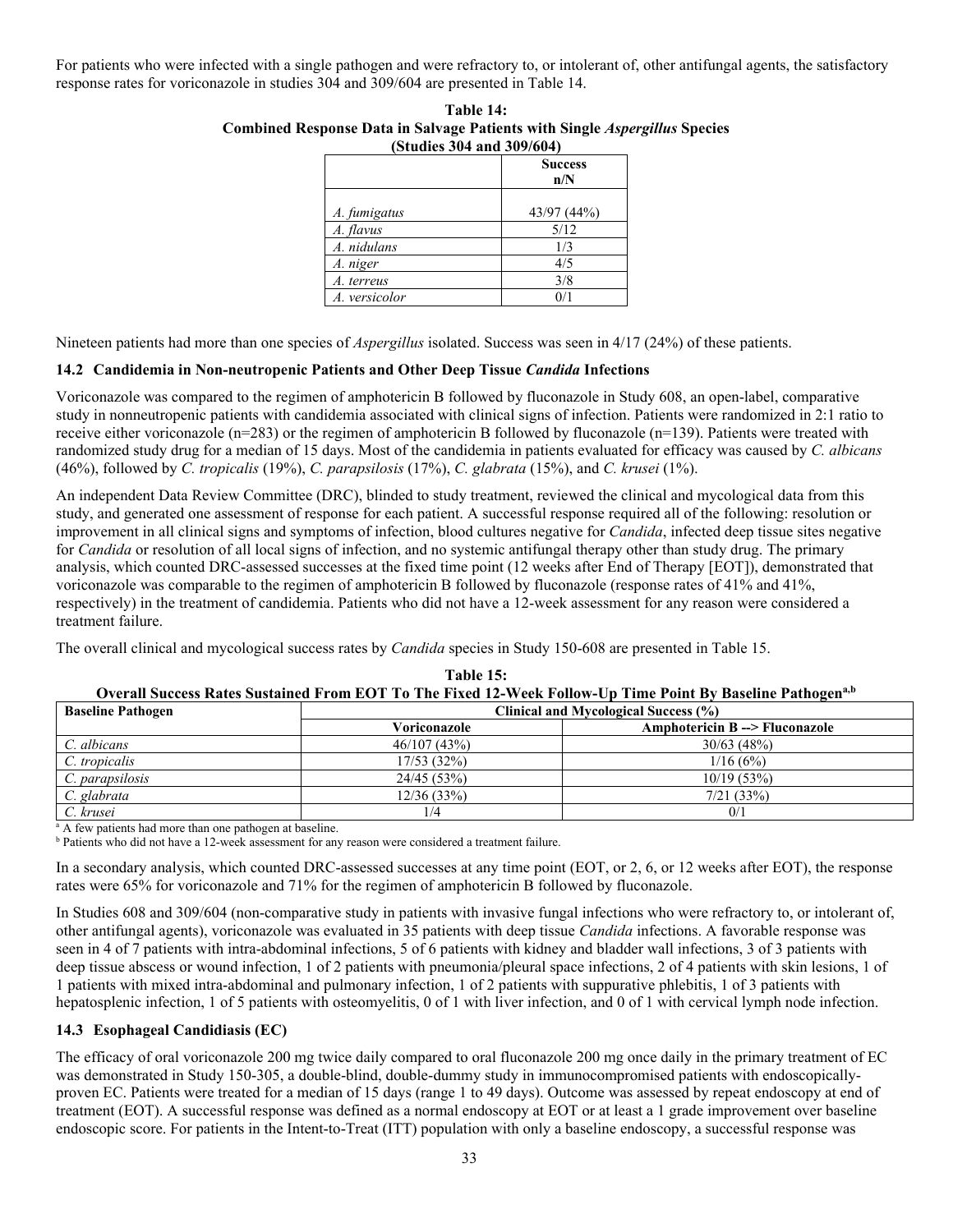defined as symptomatic cure or improvement at EOT compared to baseline. Voriconazole and fluconazole (200 mg once daily) showed comparable efficacy rates against EC, as presented in Table 16.

| Table 16:                                                           |
|---------------------------------------------------------------------|
| <b>Success Rates in Patients Treated for Esophageal Candidiasis</b> |

| <b>Population</b> | Voriconazole    | Fluconazole     | Difference %<br>$(95\% \text{ CI})^{\text{a}}$ |
|-------------------|-----------------|-----------------|------------------------------------------------|
| $\mathbf{p}$      | 113/115 (98.2%) | 134/141 (95.0%) | $22(-1.1, 1.0, 1.0)$                           |
| ITT <sup>c</sup>  | 175/200 (87.5%) | 171/191 (89.5%) | $.4.3^{\circ}$<br>$-2.0$ ( $-8.3$ )            |

Confidence Interval for the difference (Voriconazole – Fluconazole) in success rates.

<sup>b</sup> PP (Per Protocol) patients had confirmation of *Candida* esophagitis by endoscopy, received at least 12 days of treatment, and had a repeat endoscopy at EOT (end of treatment).

c ITT (Intent to Treat) patients without endoscopy or clinical assessment at EOT were treated as failures.

Microbiologic success rates by *Candida* species are presented in Table 17.

### **Table 17: Clinical and Mycological Outcome by Baseline Pathogen in Patients with Esophageal Candidiasis (Study-150-305)**

| <b>Pathogen</b> <sup>a</sup> | Voriconazole                                                        |                              | Fluconazole                 |                                      |
|------------------------------|---------------------------------------------------------------------|------------------------------|-----------------------------|--------------------------------------|
|                              | Mycological eradication <sup>b</sup><br><b>Favorable endoscopic</b> |                              | <b>Favorable endoscopic</b> | Mycological eradication <sup>b</sup> |
|                              | response <sup>b</sup>                                               |                              | response <sup>b</sup>       |                                      |
|                              | Success/Total $(\% )$                                               | <b>Eradication/Total (%)</b> | Success/Total (%)           | <b>Eradication/Total (%)</b>         |
| C. albicans                  | 134/140 (96%)                                                       | 90/107(84%)                  | 147/156 (94%)               | 91/115(79%)                          |
| C. glabrata                  | $8/8(100\%)$                                                        | 4/7(57%)                     | $4/4(100\%)$                | 1/4(25%)                             |
| C. krusei                    |                                                                     |                              | $2/2(100\%)$                | 0/0                                  |

<sup>a</sup> Some patients had more than one species isolated at baseline.

**b** Patients with endoscopic and/or mycological assessment at end of therapy.

### **14.4 Other Serious Fungal Pathogens**

In pooled analyses of patients, voriconazole was shown to be effective against the following additional fungal pathogens:

*Scedosporium apiospermum* - Successful response to voriconazole therapy was seen in 15 of 24 patients (63%). Three of these patients relapsed within 4 weeks, including 1 patient with pulmonary, skin and eye infections, 1 patient with cerebral disease, and 1 patient with skin infection. Ten patients had evidence of cerebral disease and 6 of these had a successful outcome (1 relapse). In addition, a successful response was seen in 1 of 3 patients with mixed organism infections.

*Fusarium* spp. - Nine of 21 (43%) patients were successfully treated with voriconazole. Of these 9 patients, 3 had eye infections, 1 had an eye and blood infection, 1 had a skin infection, 1 had a blood infection alone, 2 had sinus infections, and 1 had disseminated infection (pulmonary, skin, hepatosplenic). Three of these patients (1 with disseminated disease, 1 with an eye infection and 1 with a blood infection) had *Fusarium solani* and were complete successes. Two of these patients relapsed, 1 with a sinus infection and profound neutropenia and 1 post surgical patient with blood and eye infections.

# **14.5 Pediatric Studies**

A total of 22 patients aged 12 to 18 years with IA were included in the adult therapeutic studies. Twelve out of 22 (55%) patients had successful response after treatment with a maintenance dose of voriconazole 4 mg/kg every 12 hours.

Fifty-three pediatric patients aged 2 to less than 18 years old were treated with voriconazole in two prospective, open-label, noncomparative, multicenter clinical studies.

One study was designed to enroll pediatric patients with IA or infections with rare molds (such as *Scedosporium* or *Fusarium*). Patients aged 2 to less than 12 years and 12 to 14 years with body weight less than 50 kg received an intravenous VFEND loading dose of 9 mg/kg every 12 hours for the first 24-hours followed by an 8 mg/kg intravenous maintenance dose every 12 hours. After completing 7 days of intravenous therapy patients had an option to switch to oral VFEND. The oral maintenance dose was 9 mg/kg every 12 hours (maximum dose of 350 mg). All other pediatric patients aged 12 to less than 18 years received the adult VFEND dosage regimen. Patients received VFEND for at least 6 weeks and up to a maximum of 12 weeks.

The study enrolled 31 patients with possible, proven, or probable IA. Fourteen of 31 patients, 5 of whom were 2 to less than 12 years old and 9 of whom were 12 to less than 18 years old, had proven or probable IA and were included in the modified intent-to-treat (MITT) efficacy analyses. No patients with rare mold were enrolled. A successful global response was defined as resolution or improvement in clinical signs and symptoms and at least 50% resolution of radiological lesions attributed to IA. The overall rate of successful global response at 6 weeks in the MITT population is presented in Table 18 below.

**Table 18: Global Response<sup>a</sup> in Patients with Invasive Aspergillosis, Modified Intent-to-Treat (MITT) <sup>b</sup> Population**

**Parameter Clobal Response at Week 6 Global Response at Week 6**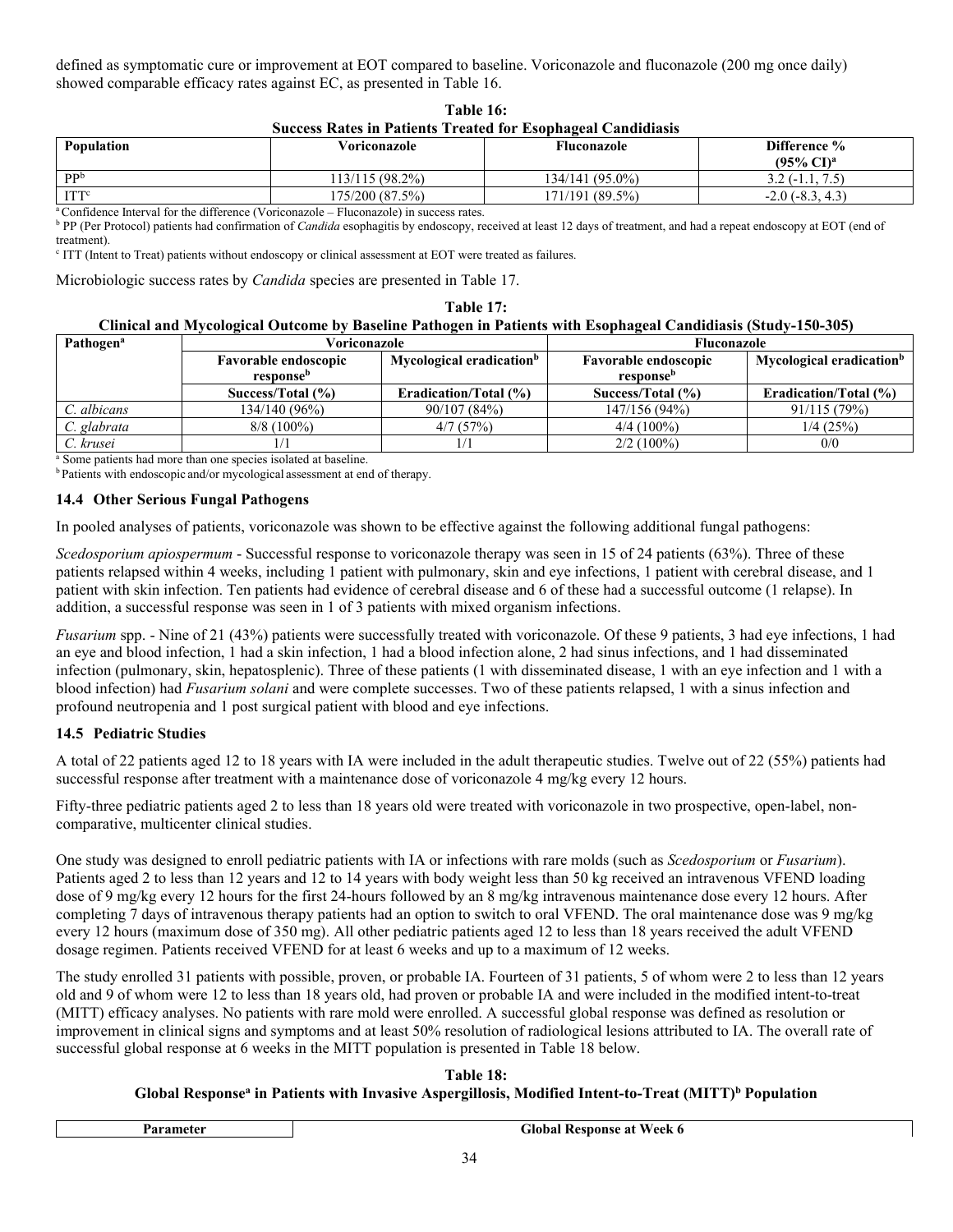|                              | Ages $2 - 12$ years | Ages 12-<18 years | <b>Dverall</b> |
|------------------------------|---------------------|-------------------|----------------|
|                              | $N=5$               | $N=9$             | $N=14$         |
| Number of successes, $n$ (%) | $(40\%)$            | 7 (78%)           | 9(64%)         |

<sup>a</sup>Global response rate was defined as the number of subjects with a successful response (complete or partial) as a percentage of all subjects (including subjects with an indeterminate or missing response) at 6 weeks in the MITT population.

<sup>b</sup>The Modified Intent-to-Treat (MITT) population was defined as all subjects who received at least 1 dose of study drug and who were diagnosed with proven or probable IA as defined by the modified EORTC/MSG criteria.

The second study enrolled 22 patients with invasive candidiasis including candidemia (ICC) and EC requiring either primary or salvage therapy. Patients with ICC aged 2 to less than 12 years and 12 to 14 years with body weight less than 50 kg received an intravenous VFEND loading dose of 9 mg/kg every 12 hours for the first 24 hours followed by an 8 mg/kg intravenous maintenance dose every 12-hours. After completing 5 days of intravenous therapy patients had an option to switch to oral VFEND. The oral maintenance dose was 9 mg/kg every 12 hours (maximum dose of 350 mg). All other pediatric patients aged 12 to less than 18 years received the adult VFEND dosage regimen. VFEND was administered for at least 14 days after the last positive culture. A maximum of 42 days of treatment was permitted.

Patients with primary or salvage EC aged 2 to less than 12 years and 12 to 14 years with body weight less than 50 kg received an intravenous VFEND dose of 4 mg/kg every 12 hours followed by an oral VFEND dose of 9 mg/kg every 12 hours (maximum dose of 350 mg) when criteria for oral switch were met. All other pediatric patients aged 12 to less than 18 years received the adult VFEND dosage regimen. VFEND was administered for at least 7 days after the resolution of clinical signs and symptoms. A maximum of 42 days of treatment was permitted.

For EC, study treatment was initiated without a loading dose of intravenous voriconazole. Seventeen of these patients had confirmed *Candida* infection and were included in the MITT efficacy analyses. Of the 17 patients included in the MITT analyses, 9 were 2 to less than 12 years old (7 with ICC and 2 with EC) and 8 were 12 to less than18 years old (all with EC). For ICC and EC, a successful global response was defined as clinical cure or improvement with microbiological eradication or presumed eradication. The overall rate of successful global response at EOT in the MITT population is presented in Table 19 below.

# **Table 19: Global Response<sup>a</sup> at the End of Treatment in the Treatment of Invasive Candidiasis with Candidemia and Esophageal Candidiasis**

| Modified Intent-to-Treat (MITT) Population <sup>b</sup> |                                            |                |                |         |  |  |  |
|---------------------------------------------------------|--------------------------------------------|----------------|----------------|---------|--|--|--|
| <b>Parameter</b>                                        | <b>Global Response at End of Treatment</b> |                |                |         |  |  |  |
|                                                         |                                            | $\bf{ICC}^c$   |                |         |  |  |  |
|                                                         | $N=10$                                     |                |                | $N=7$   |  |  |  |
|                                                         | Ages $2 - 12$                              | Ages $12 - 18$ | <b>Overall</b> | Overall |  |  |  |
|                                                         | $N=2$                                      | $N=8$          | $N=10$         | $N=7$   |  |  |  |
| Number of successes, $n$ (%)                            | $2(100\%)$                                 | 5(63%)         | 7(70%)         | 6(86%)  |  |  |  |

<sup>a</sup> Global response was determined based on the investigator's assessment of clinical and microbiological response in the Modified Intent-to-Treat (MITT) analysis population at end of treatment. Subjects with missing data or whose response was deemed indeterminate were considered failures.

<sup>b</sup>The MITT population was defined as all subjects who received at least 1 dose of study drug and who had microbiologically confirmed invasive candidiasis with candidemia (ICC) and EC, or subjects with EC who had at least confirmation of oropharyngeal candidiasis without confirmation on esophagoscopy. <sup>c</sup> All subjects with ICC were aged 2 to less than 12.

# **16 HOW SUPPLIED/STORAGE AND HANDLING**

# **16.1 How Supplied**

# **Powder for Solution for Injection**

VFEND I.V. for Injection is supplied in a single-dose vial as a sterile lyophilized powder equivalent to 200 mg voriconazole and 3,200 mg sulfobutyl ether beta-cyclodextrin sodium (SBECD). It does not contain preservatives and is not made with natural rubber latex.

Individually packaged vials of 200 mg VFEND I.V.

(NDC 0049-3190-28)

# **Tablets**

VFEND 50 mg tablets; white, film-coated, round, debossed with "Pfizer" on one side and "VOR50" on the reverse.

Bottles of 30 (NDC 0049-3170-30)

VFEND 200 mg tablets; white, film-coated, capsule shaped, debossed with "Pfizer" on one side and "VOR200" on the reverse.

Bottles of 30 (NDC 0049-3180-30)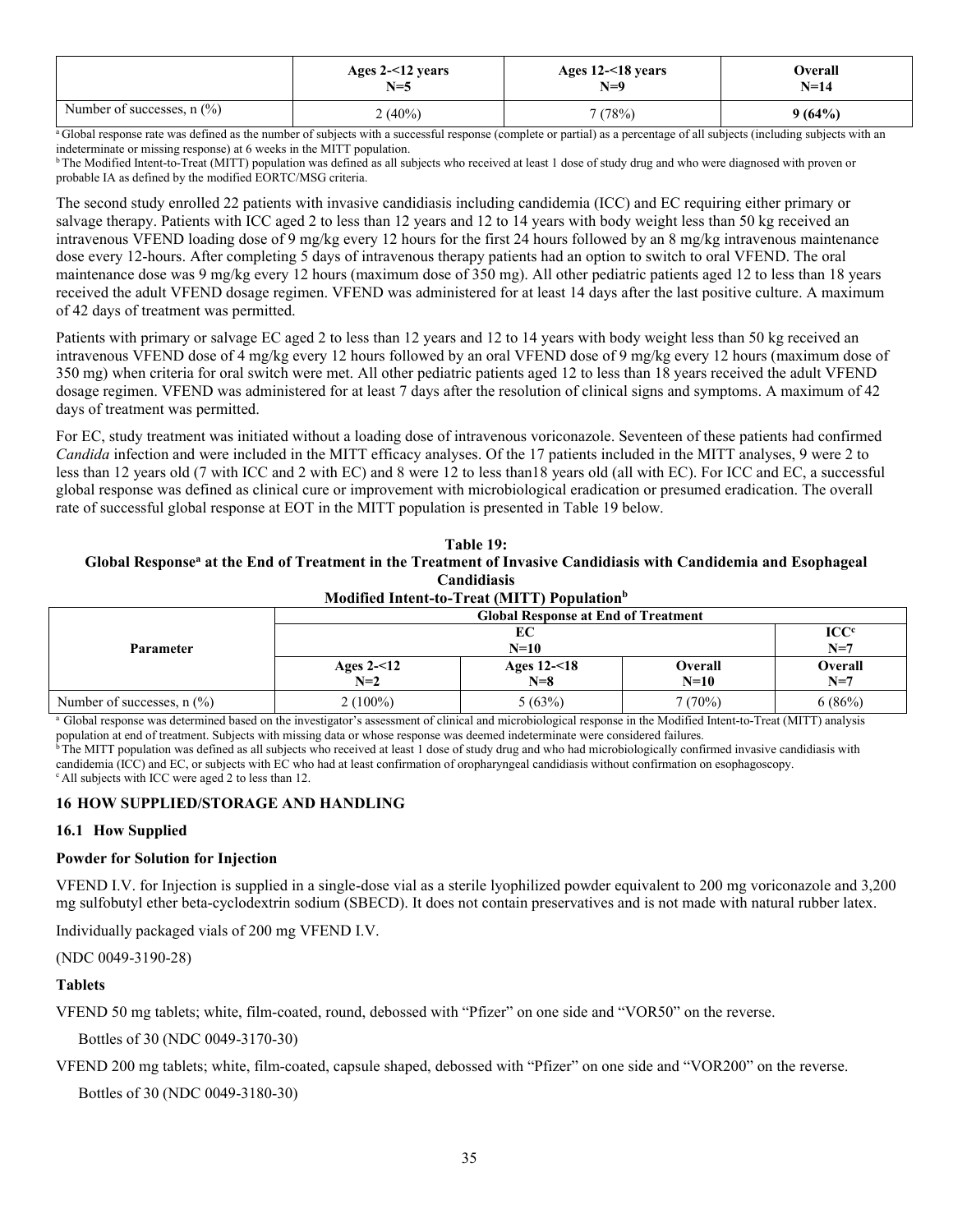# **Powder for Oral Suspension**

VFEND for Oral Suspension is supplied in 100 mL high density polyethylene (HDPE) bottles. Each bottle contains 45 grams of powder for oral suspension, which contain 3 g of voriconazole. Following reconstitution, the volume of the suspension is 75 mL, providing a usable volume of 70 mL. Each mL of the oral suspension contains 40 mg of voriconazole (200 mg of voriconazole per 5 mL). A 5 mL oral dispenser and a press-in bottle adaptor are also provided.

(NDC 0049-3160-44)

# **16.2 Storage**

VFEND I.V. for Injection unreconstituted vials should be stored at 15 $\degree$ C to 30 $\degree$ C (59 $\degree$ F to 86 $\degree$ F) [see USP Controlled Room Temperature]. VFEND is a single dose unpreserved sterile lyophile. From a microbiological point of view, following reconstitution of the lyophile with Water for Injection, the reconstituted solution should be used immediately. If not used immediately, in-use storage times and conditions prior to use are the responsibility of the user and should not be longer than 24 hours at  $2^{\circ}C$  to  $8^{\circ}C$  (36°F to 46°F). Chemical and physical in-use stability has been demonstrated for 24 hours at  $2^{\circ}$ C to  $8^{\circ}$ C (36°F to 46°F). This medicinal product is for single use only and any unused solution should be discarded. Only clear solutions without particles should be used *[see Dosage and Administration (2.1)]*.

VFEND Tablets should be stored at 15°C to 30°C (59°F to 86°F) [see USP Controlled Room Temperature].

VFEND Powder for Oral Suspension should be stored at  $2^{\circ}C$  to  $8^{\circ}C$  (36 $^{\circ}F$  to 46 $^{\circ}F$ ) (in a refrigerator) before reconstitution. The shelf-life of the powder for oral suspension is 24 months.

The reconstituted suspension should be stored at 15 $^{\circ}$ C to 30 $^{\circ}$ C (59 $^{\circ}$ F to 86 $^{\circ}$ F) [see USP Controlled Room Temperature]. Do not refrigerate or freeze. Keep the container tightly closed. The shelf-life of the reconstituted suspension is 14 days. Any remaining suspension should be discarded 14 days after reconstitution.

# **17 PATIENT COUNSELING INFORMATION**

Advise the patient to read the FDA-approved patient labeling (Patient Information).

Embryo-Fetal Toxicity

- Advise female patients of the potential risks to a fetus.
- Advise females of reproductive potential to use effective contraception during treatment with VFEND.

 $\bigcirc$  Pfizer

**Distributed by Roeria** Division of Pfizer Inc. New York, NY 10017

This product's labeling may have been updated. For the most recent prescribing information, please visit [www.pfizer.com.](http://www.pfizer.com/) For Medical Information about VFEND please visit [www.pfizermedinfo.com](https://www.pfizermedinfo.com/) or call 1-800-438-1985.

LAB-0271-43.0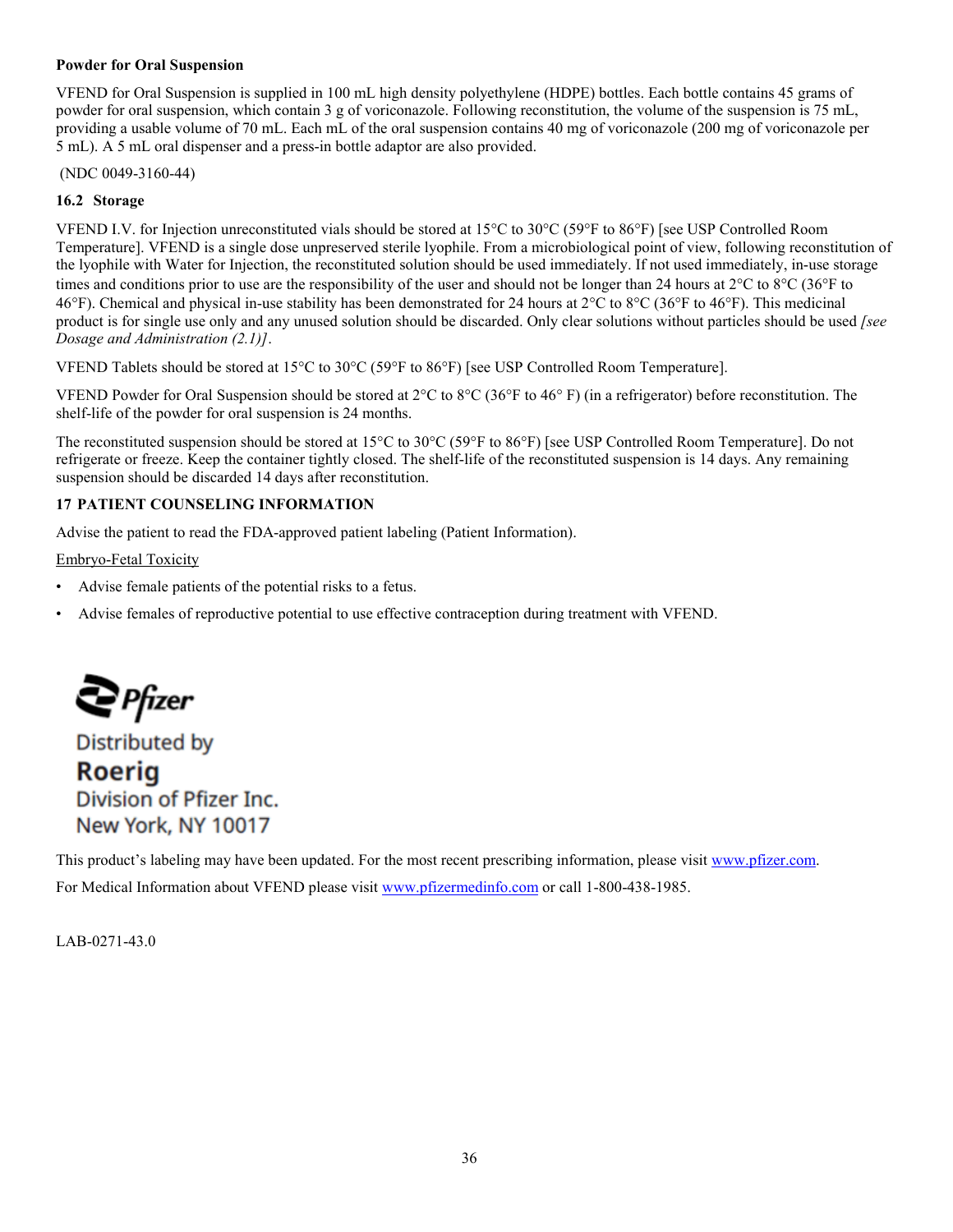|                                                                                                                                                                               | PATIENT INFORMATION                |                                                                                                                               |  |  |  |  |
|-------------------------------------------------------------------------------------------------------------------------------------------------------------------------------|------------------------------------|-------------------------------------------------------------------------------------------------------------------------------|--|--|--|--|
|                                                                                                                                                                               | <b>VFEND®</b>                      |                                                                                                                               |  |  |  |  |
|                                                                                                                                                                               | (VEE-fend)                         |                                                                                                                               |  |  |  |  |
|                                                                                                                                                                               | (voriconazole)                     |                                                                                                                               |  |  |  |  |
|                                                                                                                                                                               | tablets, for oral use              |                                                                                                                               |  |  |  |  |
|                                                                                                                                                                               | <b>VFEND®</b>                      |                                                                                                                               |  |  |  |  |
|                                                                                                                                                                               | (VEE-fend)                         |                                                                                                                               |  |  |  |  |
|                                                                                                                                                                               | (voriconazole)                     |                                                                                                                               |  |  |  |  |
|                                                                                                                                                                               | for oral suspension                |                                                                                                                               |  |  |  |  |
|                                                                                                                                                                               | <b>VFEND®</b>                      |                                                                                                                               |  |  |  |  |
|                                                                                                                                                                               | (VEE-fend)                         |                                                                                                                               |  |  |  |  |
|                                                                                                                                                                               | (voriconazole)                     |                                                                                                                               |  |  |  |  |
|                                                                                                                                                                               | for injection, for intravenous use |                                                                                                                               |  |  |  |  |
|                                                                                                                                                                               |                                    | Read the Patient Information that comes with VFEND before you start taking it and each time you get a refill. There may be    |  |  |  |  |
| new information. This information does not take the place of talking with your healthcare provider about your condition or                                                    |                                    |                                                                                                                               |  |  |  |  |
| treatment.                                                                                                                                                                    |                                    |                                                                                                                               |  |  |  |  |
| <b>What is VFEND?</b>                                                                                                                                                         |                                    |                                                                                                                               |  |  |  |  |
|                                                                                                                                                                               |                                    | VFEND is a prescription medicine used to treat certain serious fungal infections in your blood and body. These infections are |  |  |  |  |
| called "aspergillosis," "esophageal candidiasis," "Scedosporium," "Fusarium," and "candidemia".                                                                               |                                    |                                                                                                                               |  |  |  |  |
| It is not known if VFEND is safe and effective in children younger than 2 years old.                                                                                          |                                    |                                                                                                                               |  |  |  |  |
| Do not take VFEND if you:                                                                                                                                                     |                                    |                                                                                                                               |  |  |  |  |
|                                                                                                                                                                               |                                    | are allergic to voriconazole or any of the ingredients in VFEND. See the end of this leaflet for a complete list of           |  |  |  |  |
| ingredients in VFEND.                                                                                                                                                         |                                    |                                                                                                                               |  |  |  |  |
| are taking any of the following medicines:                                                                                                                                    |                                    |                                                                                                                               |  |  |  |  |
| o pimozide                                                                                                                                                                    | $\circ$ quinidine                  | ○ sirolimus                                                                                                                   |  |  |  |  |
| $\circ$ rifampin                                                                                                                                                              | $\circ$ carbamazepine              | ○ long-acting barbiturates like                                                                                               |  |  |  |  |
|                                                                                                                                                                               |                                    | phenobarbital                                                                                                                 |  |  |  |  |
| $\circ$ efavirenz                                                                                                                                                             | $\circ$ ritonavir                  | $\circ$ rifabutin                                                                                                             |  |  |  |  |
| o ergotamine, dihydroergotamine                                                                                                                                               | ○ St.John's Wort                   | o naloxegol                                                                                                                   |  |  |  |  |
| (ergot alkaloids)                                                                                                                                                             | (herbal supplement)                |                                                                                                                               |  |  |  |  |
| $\circ$ tolvaptan                                                                                                                                                             | o lurasidone                       | $\circ$ ivabradine                                                                                                            |  |  |  |  |
| o venetoclax                                                                                                                                                                  |                                    |                                                                                                                               |  |  |  |  |
|                                                                                                                                                                               |                                    |                                                                                                                               |  |  |  |  |
| Ask your healthcare provider or pharmacist if you are not sure if you are taking any of the medicines listed above.                                                           |                                    |                                                                                                                               |  |  |  |  |
| Do not start taking a new medicine without talking to your healthcare provider or pharmacist.                                                                                 |                                    |                                                                                                                               |  |  |  |  |
| Before you take VFEND, tell your healthcare provider about all of your medical conditions, including if you:                                                                  |                                    |                                                                                                                               |  |  |  |  |
|                                                                                                                                                                               |                                    | have or ever had heart disease, or an abnormal heart rate or rhythm. Your healthcare provider may order a test to check       |  |  |  |  |
| your heart (EKG) before starting VFEND.                                                                                                                                       |                                    |                                                                                                                               |  |  |  |  |
|                                                                                                                                                                               |                                    |                                                                                                                               |  |  |  |  |
| have low potassium levels, low magnesium levels, and low calcium levels. Your healthcare provider may do blood tests<br>٠<br>before starting and during treatment with VFEND. |                                    |                                                                                                                               |  |  |  |  |
|                                                                                                                                                                               |                                    |                                                                                                                               |  |  |  |  |
| have liver or kidney problems. Your healthcare provider may do blood tests to make sure you can take VFEND.<br>$\bullet$                                                      |                                    |                                                                                                                               |  |  |  |  |
| have trouble digesting dairy products, lactose (milk sugar), or regular table sugar. VFEND tablets contain lactose. VFEND<br>$\bullet$                                        |                                    |                                                                                                                               |  |  |  |  |
| liquid contains sucrose (table sugar).                                                                                                                                        |                                    |                                                                                                                               |  |  |  |  |
| are pregnant or plan to become pregnant. VFEND can harm your unborn baby. Talk to your healthcare provider if you are<br>$\bullet$                                            |                                    |                                                                                                                               |  |  |  |  |
| pregnant or plan to become pregnant. Women who can become pregnant should use effective birth control while taking                                                            |                                    |                                                                                                                               |  |  |  |  |
| VFEND. Talk to your healthcare provider about birth control methods that may be right for you.                                                                                |                                    |                                                                                                                               |  |  |  |  |
| are breastfeeding or plan to breastfeed. It is not known if VFEND passes into breast milk. Talk to your healthcare provider<br>$\bullet$                                      |                                    |                                                                                                                               |  |  |  |  |
| about the best way to feed your baby if you take VFEND.                                                                                                                       |                                    |                                                                                                                               |  |  |  |  |
| Tell your healthcare provider about all the medicines you take, including prescription and over-the-counter medicines,                                                        |                                    |                                                                                                                               |  |  |  |  |
| vitamins and herbal supplements.<br>VEEND may affect the way other modicines work, and other modicines may affect how VEEND works                                             |                                    |                                                                                                                               |  |  |  |  |
|                                                                                                                                                                               |                                    |                                                                                                                               |  |  |  |  |

VFEND may affect the way other medicines work, and other medicines may affect how VFEND works. Know what medicines you take. Keep a list of them to show your healthcare provider or pharmacist when you get a new medicine.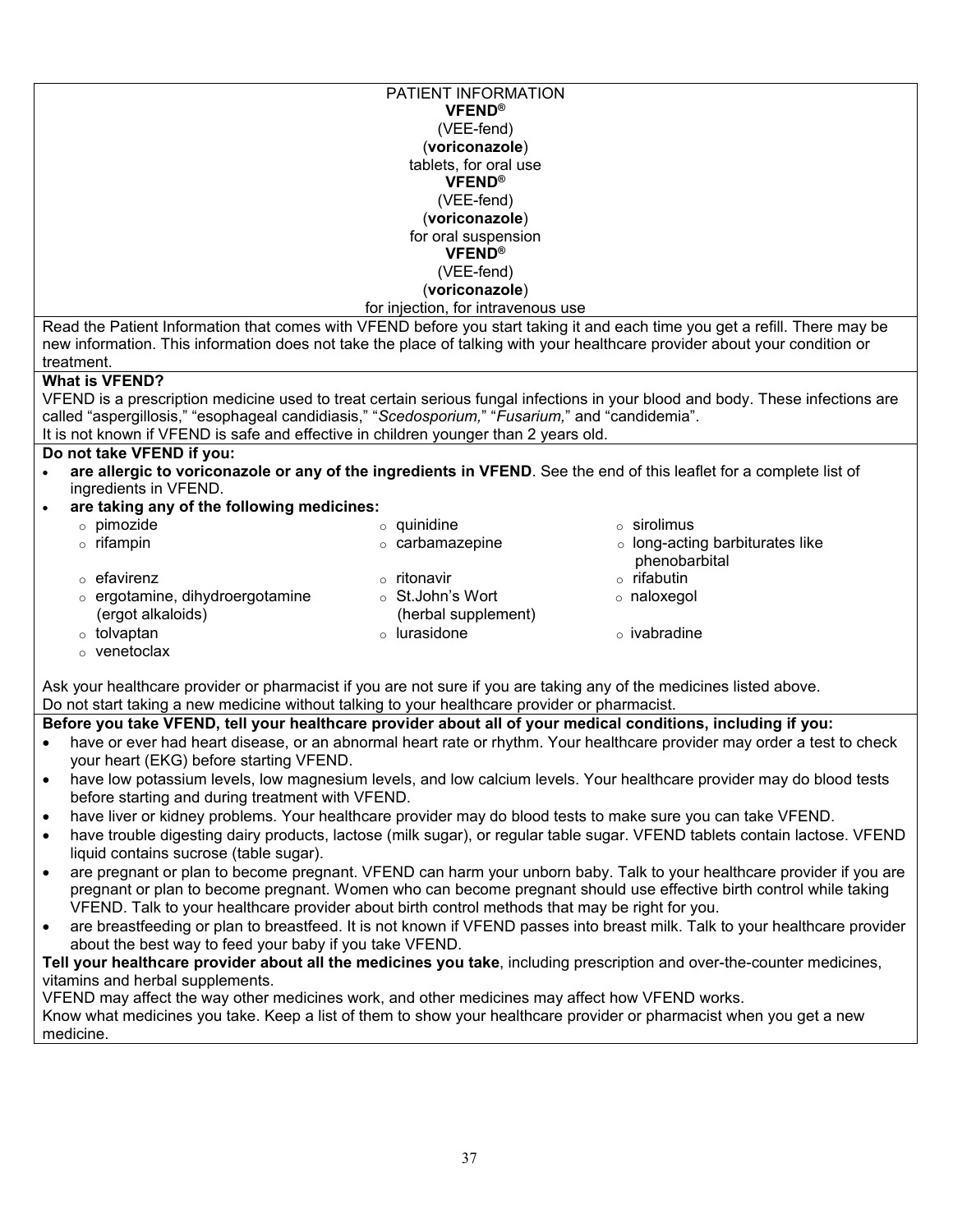# **How should I take VFEND?**

- **VFEND may be prescribed to you as**:
	- o VFEND I.V. (intravenous infusion) or
	- o VFEND tablets or
	- o VFEND oral suspension
- VFEND I.V. will be given to you by a healthcare provider over 1 to 3 hours.
- Take VFEND tablets or oral suspension exactly as your healthcare provider tells you to.
- Take VFEND tablets or oral suspension at least 1 hour before or at least 1 hour after meals.
- VFEND oral suspension will be mixed for you by your pharmacist. Shake the bottle of VFEND oral suspension for 10 seconds each time before you use it.
- Only use the oral dispenser that comes with your VFEND oral suspension to administer your medicine.
- **Do not** mix VFEND oral suspension with any other medicine, flavored liquid, or syrup.
- If you take too much VFEND, call your healthcare provider or go to the nearest hospital emergency room.

# **What should I avoid while taking VFEND?**

- You should not drive at night while taking VFEND. VFEND can cause changes in your vision such as blurring or sensitivity to light.
- Do not drive or operate machinery, or do other dangerous activities until you know how VFEND affects you.
- Avoid direct sunlight. VFEND can make your skin sensitive to the sun and the light from sunlamps and tanning beds. You could get a severe sunburn. Use sunscreen and wear a hat and clothes that cover your skin if you have to be in sunlight. Talk to your healthcare provider if you get sunburn.

# **What are possible side effects of VFEND?**

**VFEND may cause serious side effects including:** 

- **liver problems.** Symptoms of liver problems may include:  $\circ$  itchy skin or the state of yellowing of your eyes  $\circ$  feeling very tired o flu-like symptoms o nausea or vomiting **vision changes.** Symptoms of vision changes may include: blurred vision changes in the way you see colors • sensitivity to light (photophobia) **serious heart problems.** VFEND may cause changes in your heart rate or rhythm, including your heart stopping (cardiac arrest). **allergic reactions.** Symptoms of an allergic reaction may include:  $\circ$  fever  $\circ$  sweating  $\circ$  sweating  $\circ$  feels like your heart is beating fast (tachycardia)  $\circ$  chest tightness  $\circ$  trouble breathing  $\circ$  feel faint  $\circ$  nausea  $\qquad \circ$  itching  $\qquad \circ$  skin rash **kidney problems**. VFEND may cause new or worse problems with kidney function, including kidney failure. Your healthcare provider should check your kidney function while you are taking VFEND. Your healthcare provider will decide if you can keep taking VFEND **serious skin reactions**. Symptoms of serious skin reactions may include: rash or hives • mouth sores blistering or peeling of your skin • trouble swallowing or breathing **adrenal gland problems:** Vfend may cause reduced adrenal function (adrenal insufficiency). Vfend may cause overactive adrenal function (Cushing's syndrome) when voriconazole is used at the same time with corticosteroids. Symptoms of adrenal insufficiency include:  $\circ$  feeling tired  $\circ$  lack of energy  $\circ$  weakness
	- o nausea and vomiting o abdominal pain  $\circ$  feeling dizzy or lightheaded  $\circ$  weight loss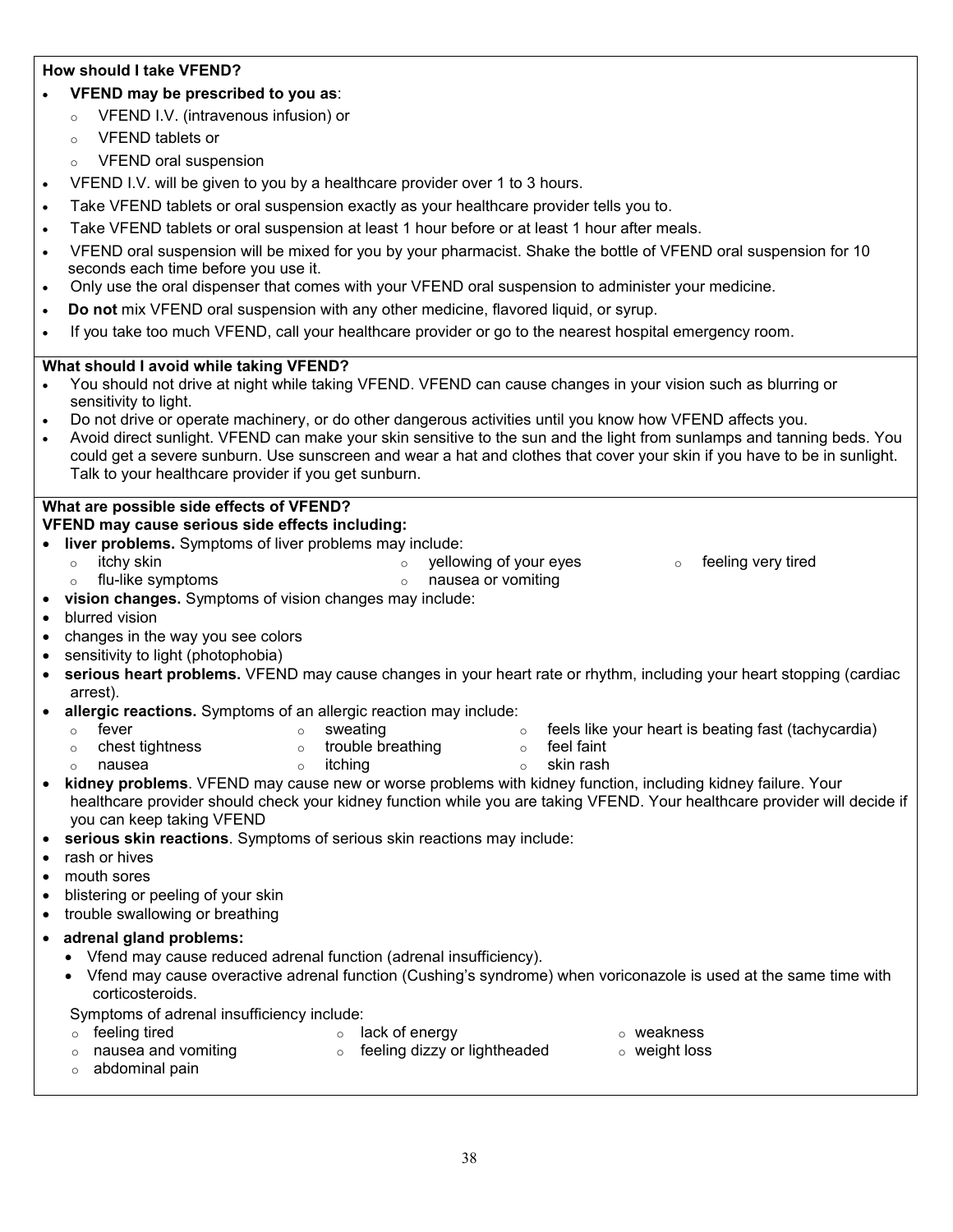| Symptoms of Cushing's syndrome include:                                                                                                |                                                   |          |                                           |  |  |  |
|----------------------------------------------------------------------------------------------------------------------------------------|---------------------------------------------------|----------|-------------------------------------------|--|--|--|
| $\circ$ weight gain                                                                                                                    | $\circ$ fatty hump between the shoulders (buffalo | $\circ$  | darkening of the skin on the              |  |  |  |
|                                                                                                                                        | hump) and a rounded face (moon face)              |          | stomach, thighs, breasts, and             |  |  |  |
|                                                                                                                                        |                                                   |          | arms                                      |  |  |  |
| thinning skin<br>O                                                                                                                     | o bruising easily                                 | $\circ$  | high blood sugar                          |  |  |  |
| excessive hair growth                                                                                                                  | o excessive sweating                              |          |                                           |  |  |  |
| bone problems. VFEND may cause weakening of bones and bone pain. Tell your healthcare provider if you have bone<br>$\bullet$<br>pain.  |                                                   |          |                                           |  |  |  |
| Call your healthcare provider or go to the nearest hospital emergency room right away if you have any of the symptoms listed<br>above. |                                                   |          |                                           |  |  |  |
| The most common side effects of VFEND in adults include:                                                                               |                                                   |          |                                           |  |  |  |
| vision changes<br>$\circ$                                                                                                              | rash<br>$\circ$                                   |          | vomiting<br>$\circ$                       |  |  |  |
| nausea<br>$\circ$                                                                                                                      | headache<br>$\circ$                               |          | fast heart beat (tachycardia)<br>$\circ$  |  |  |  |
| hallucinations (seeing or hearing<br>$\circ$                                                                                           | abnormal liver function tests<br>$\circ$          |          | fever<br>$\circ$                          |  |  |  |
| things that are not there)                                                                                                             | chills<br>$\circ$                                 |          |                                           |  |  |  |
| The most common side effects of VFEND in children include:                                                                             |                                                   |          |                                           |  |  |  |
| fever<br>$\circ$                                                                                                                       | o high blood pressure                             |          | $\circ$ inflammation of mucous membranes  |  |  |  |
| diarrhea<br>$\circ$                                                                                                                    | $\circ$ cough                                     |          | o hallucinations (seeing or hearing       |  |  |  |
| low platelet counts<br>$\circ$                                                                                                         | o low blood pressure                              |          | things that are not there)                |  |  |  |
| abnormal liver function tests<br>$\circ$                                                                                               | $\circ$ swelling in the arms and legs             |          | ○ coughing up blood                       |  |  |  |
| low blood calcium levels                                                                                                               | o high blood sugar levels                         |          | ○ constipation                            |  |  |  |
| low blood phosphate levels<br>$\circ$                                                                                                  | o headache                                        |          | o low blood magnesium levels              |  |  |  |
| vision changes<br>$\circ$                                                                                                              | ○ fast heart beat (tachycardia)<br>$\circ$        |          | fullness of the stomach area              |  |  |  |
| rash<br>$\Omega$                                                                                                                       | o nose bleeds<br>$\circ$                          | vomiting |                                           |  |  |  |
| stomach pain<br>$\circ$                                                                                                                | o low blood potassium levels<br>$\circ$           | nausea   |                                           |  |  |  |
|                                                                                                                                        |                                                   |          | $\circ$ upper respiratory tract infection |  |  |  |
| Tell your healthcare provider if you have any side effect that bothers you or that does not go away.                                   |                                                   |          |                                           |  |  |  |
| These are not all the possible side effects of VFEND.                                                                                  |                                                   |          |                                           |  |  |  |

Call your doctor for medical advice about side effects. You may report side effects to FDA at 1-800-FDA-1088.

# **How should I store VFEND?**

- Store VFEND tablets and liquid at room temperature,  $59^{\circ}F$  to  $86^{\circ}F$  (15°C to 30°C). Do not refrigerate or freeze.
- VFEND suspension should be thrown away (discarded) after 14 days.
- Keep VFEND tablets and oral suspension in a tightly closed container.
- Safely throw away medicine that is out of date or no longer needed.
- Keep VFEND, as well as all other medicines, out of the reach of children.

# **General information about the safe and effective use of VFEND.**

Medicines are sometimes prescribed for purposes other than those listed in a Patient Information leaflet. Do not use VFEND for a condition for which it was not prescribed. Do not give VFEND to other people, even if they have the same symptoms that you have. It may harm them.

You can ask your healthcare provider or pharmacist for information about VFEND that is written for health professionals.

# **What are the ingredients in VFEND?**

**Active ingredient:** voriconazole.

# **Inactive ingredients:**

**VFEND IV:** sulfobutyl ether beta-cyclodextrin sodium.

**VFEND tablets:** croscarmellose sodium, lactose monohydrate, magnesium stearate, povidone, pregelatinized starch, and a coating containing hypromellose, lactose monohydrate, titanium dioxide, and triacetin.

**VFEND oral suspension:** anhydrous citric acid, colloidal silicon dioxide, natural orange flavor, sodium benzoate, sodium citrate dihydrate, sucrose, titanium dioxide, and xanthan gum.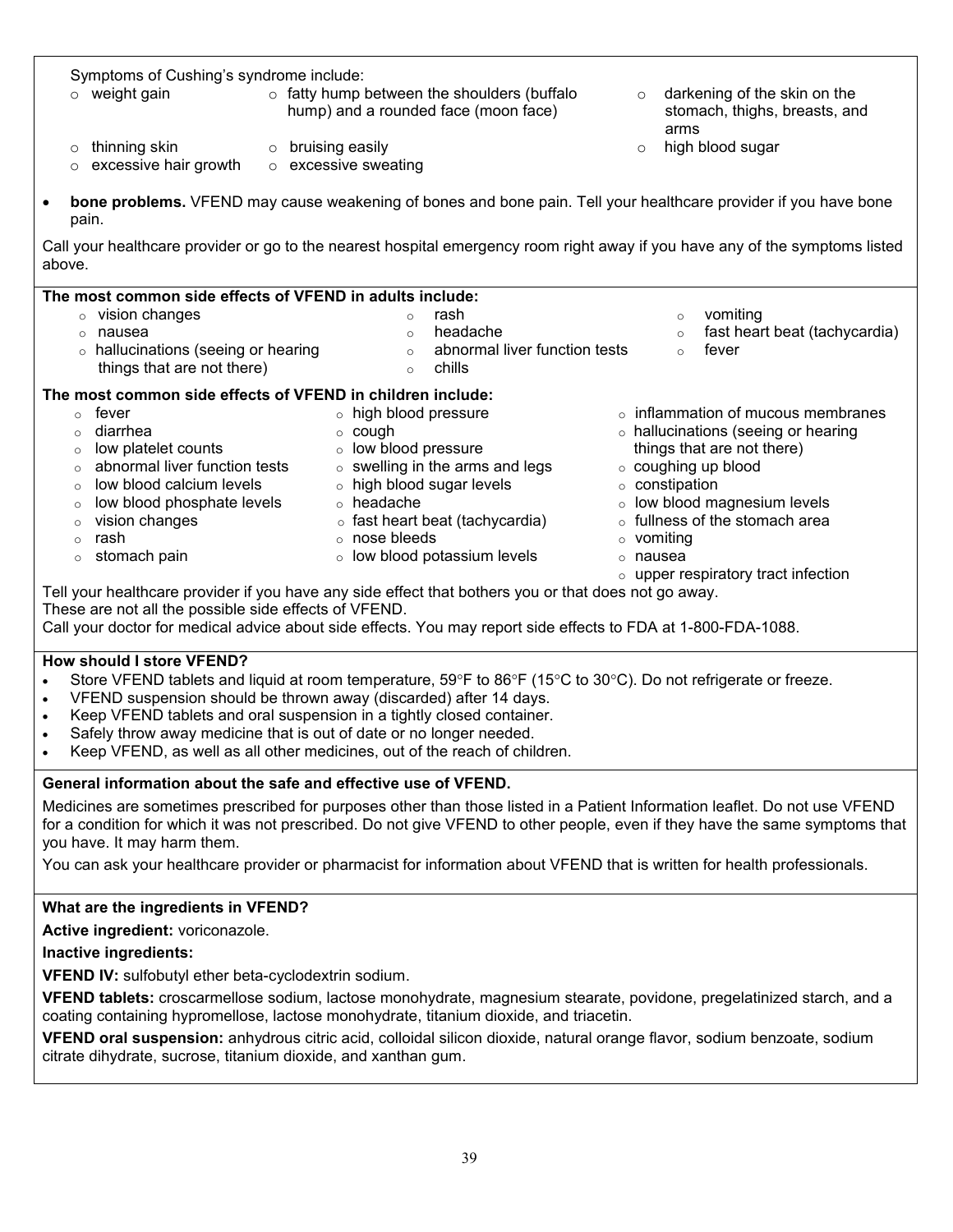$\sum$  Pfizer

Distributed by **Roerig** Division of Pfizer Inc. New York, NY 10017

This product's labeling may have been updated. For the most recent prescribing information, please visit [www.pfizer.com](http://www.pfizer.com/).

For more information, go to [www.pfizer.com](http://www.pfizer.com/) or call 1-800-438-1985.

This Patient Information has been approved by the U.S. Food and Drug Administration. Revised: 1/2022

LAB-0311-19.0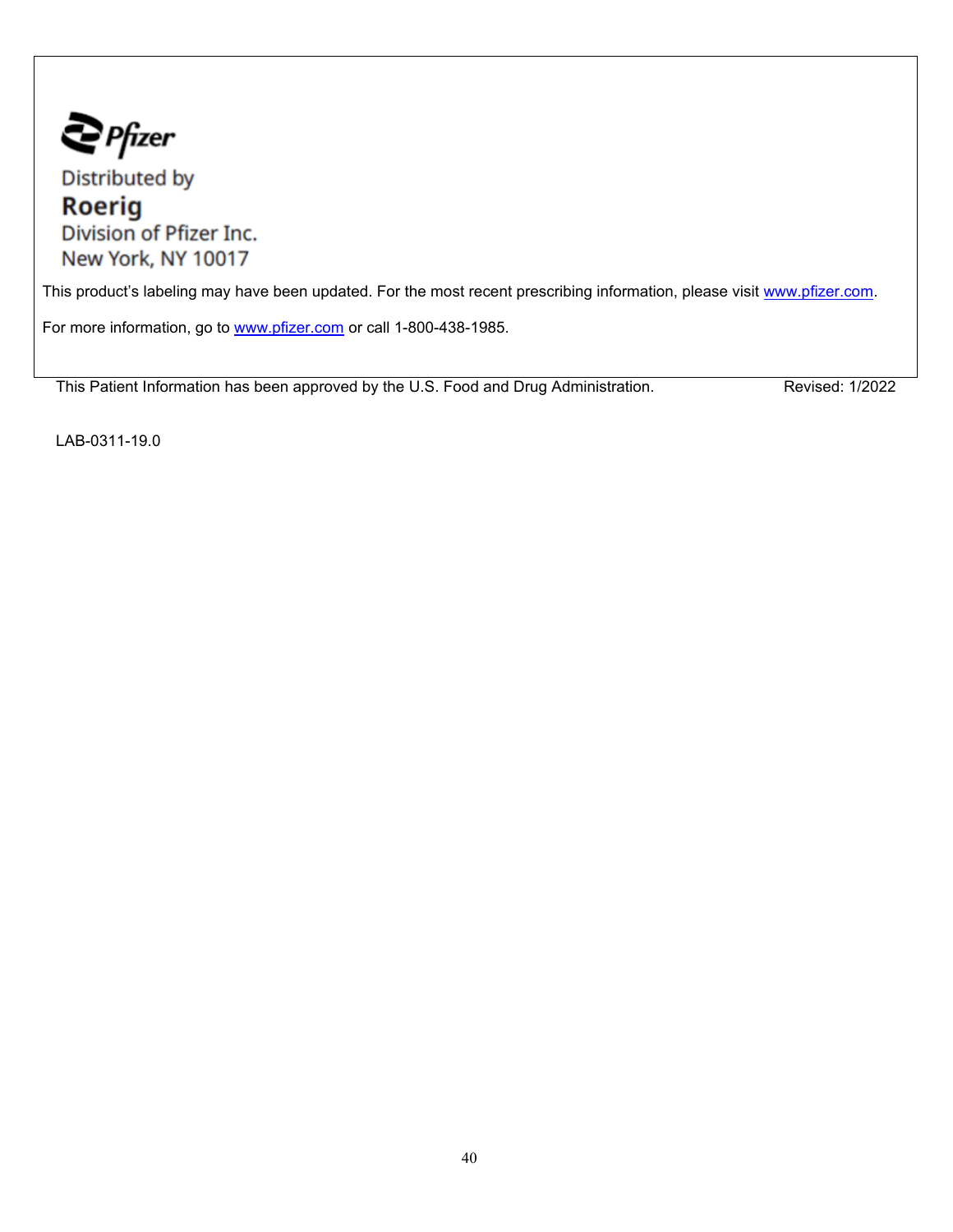# **INSTRUCTIONS FOR USE VFEND® (VEE-fend) (voriconazole) for oral suspension**

Read this Instructions for Use before you start taking VFEND and each time you get a refill. There may be new information. This information does not take the place of talking with your healthcare provider about your medical condition or treatment.

# **Important information**:

Follow your healthcare provider's instructions for the dose of VFEND to take.

**2.**

- Ask your healthcare provider or pharmacist if you are not sure how to take VFEND.
- VFEND for oral suspension is a liquid form of VFEND. Your pharmacist will mix (reconstitute) the medicine before it is dispensed to you. If VFEND is still in powder form, do not use it. Return it to your pharmacist.
- Always use the oral dispenser provided with VFEND to make sure you measure the right amount of VFEND.
- **Shake the closed bottle of mixed (reconstituted) oral suspension well for about 10 seconds before each use.**

**Each pack contains:**



**How to prepare the bottle and take VFEND:**





Remove the child-resistant bottle cap by pushing down while twisting the cap to the left (counter-clockwise).



**3.**

Push the bottle adapter firmly into the bottle (if your pharmacist has not already inserted the bottle adapter). If the bottle adapter is missing, contact your pharmacist.

**Do not** remove the bottle adapter after it is inserted.



**Important:** Bottle adapter must be fully inserted before use.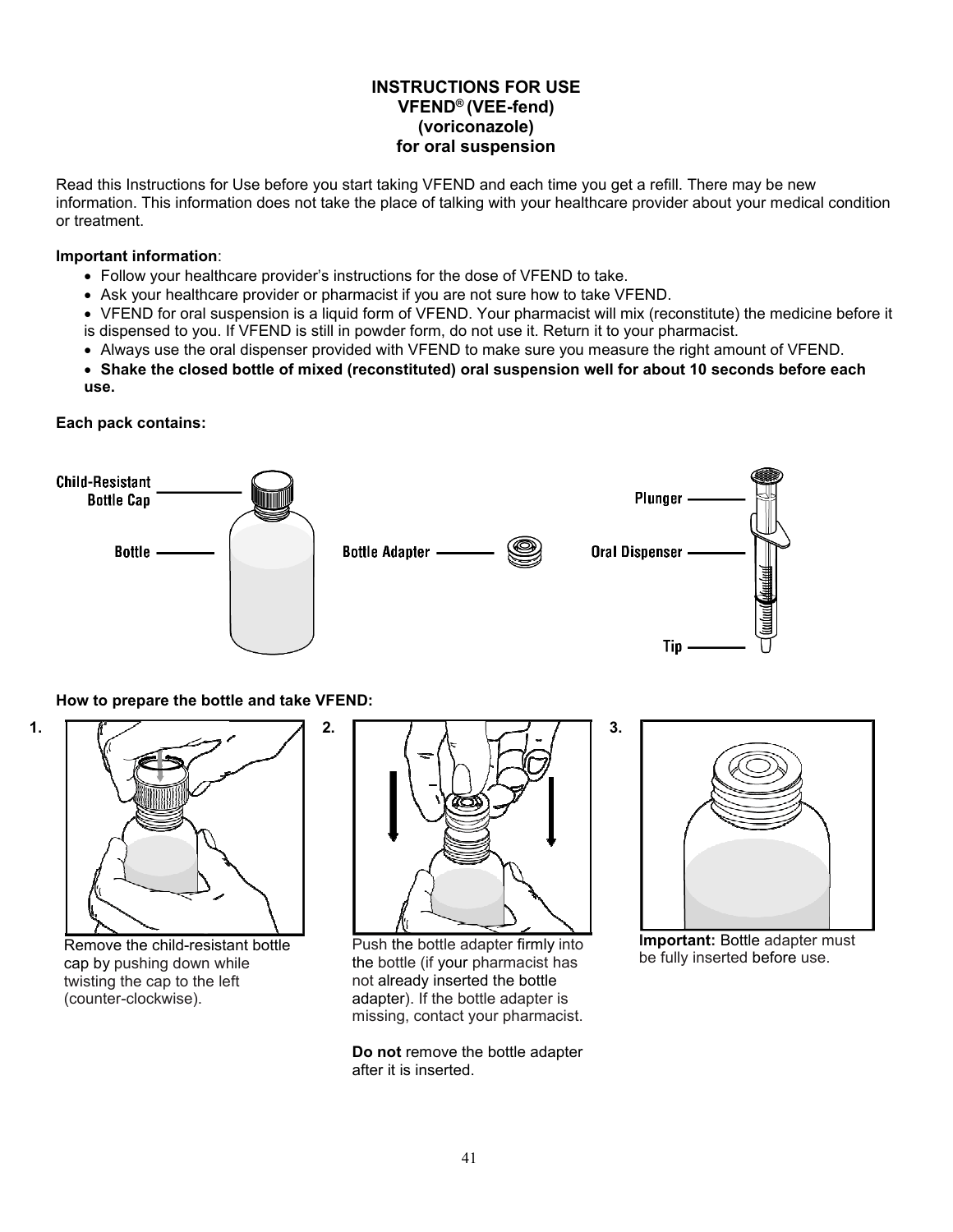**7.**



Pull back on the oral dispenser plunger to your prescribed dose.



**5.**

**8.**

Insert the tip of the oral dispenser into the bottle adapter.



**6.**

**9.**

While holding the bottle with 1 hand, push down on the oral dispenser plunger with your other hand to push air into the bottle.



Turn the bottle upside down and slowly pull back on the oral dispenser plunger to withdraw your prescribed dose of medicine.



Turn the bottle back upright with the oral dispenser still in place. Remove the tip of the oral dispenser from the bottle adapter.

Place the tip of the oral dispenser in your mouth and point the tip of the oral dispenser towards the inside of the cheek. **Slowly** push the plunger until all the medicine is given. **Do not** squirt the medicine out quickly. This may cause you to choke.

If the medicine is to be given to a child, keep your child in an upright position while giving the medicine.



Screw the bottle cap back on the bottle tightly by turning the cap to the right (clockwise).

**Do not** remove the bottle adapter. The bottle cap will fit over it.

### **Rinse the oral dispenser after each use.**

- Pull the plunger out of the oral dispenser and wash both parts with warm soapy water.
- Rinse both parts with water and allow to air dry after each use.
- After air drying, push the plunger back into the oral dispenser.
- Store the oral dispenser with VFEND oral suspension in a clean safe place.

### **How should I store VFEND oral suspension?**

- Store VFEND oral suspension at room temperature between 59°F to 86°F (15°C to 30°C).
- **Do not** refrigerate or freeze.
- Keep the bottle cap tightly closed.
- Use VFEND oral suspension within 14 days after it has been mixed (reconstituted) by the pharmacist. The